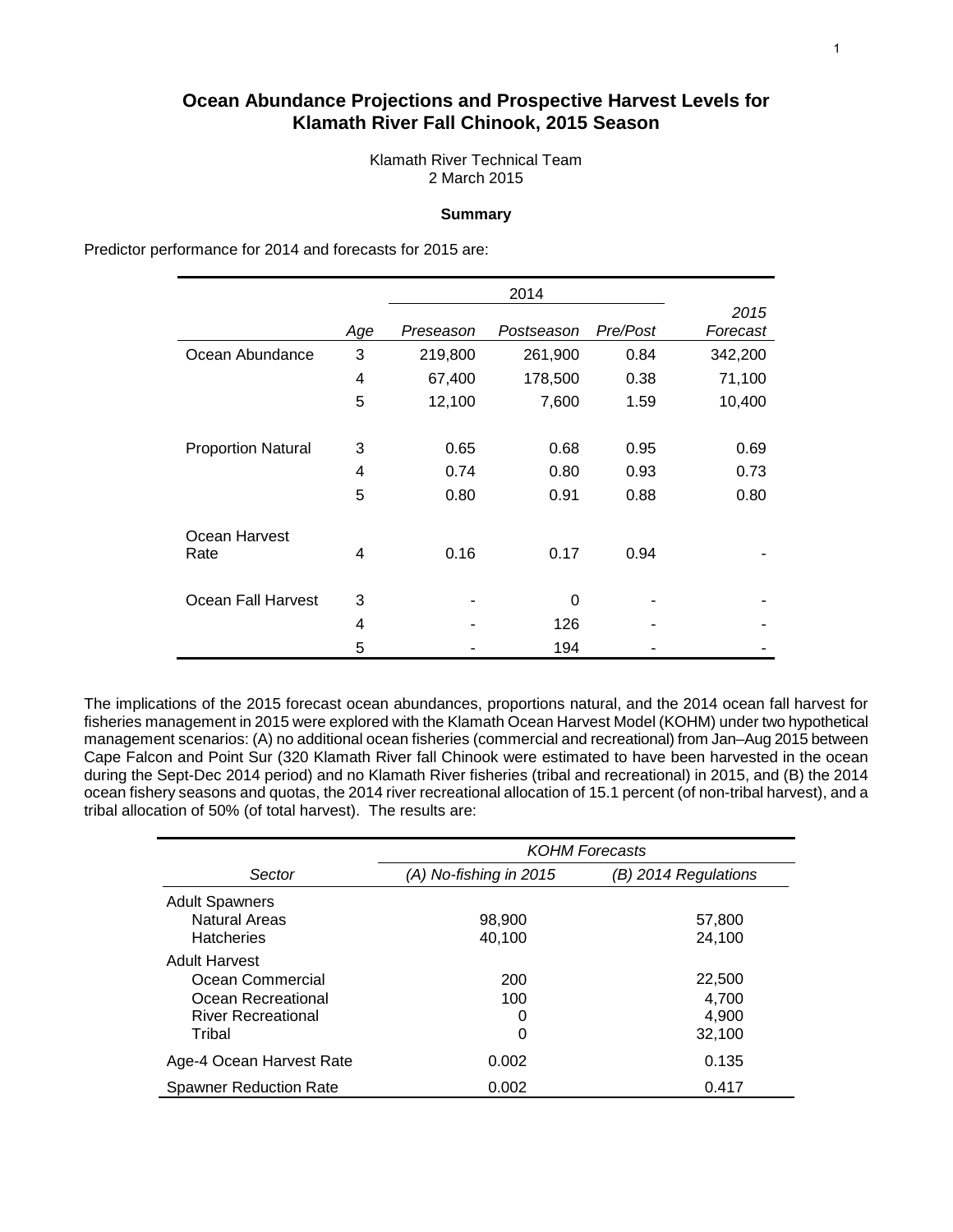With no further fishing in 2015 on the current stock, the expected number of natural area adult spawners would be 98,900, with an expected age-4 ocean harvest rate of 0.2% (126 age-4 KRFC were harvested in the Sept–Dec 2014 period). Applying 2014 fishery regulations resulted in 57,800 natural area adult spawners and an age-4 ocean harvest rate of 13.5%. These forecasts are provided for informational purposes only; the Pacific Fishery Management Council (PFMC) will adopt 2015 ocean salmon fishery management regulations in April 2015.

# **Introduction**

The PFMC's fishery management plan for Klamath River fall Chinook (PFMC 2012; Amendment 16) allows for a natural spawner reduction rate via fisheries of no more than 0.68, with a minimum escapement of 40,700 natural area adult spawners. Natural area adult spawners are defined as age-three or older fall Chinook that spawn outside of the hatchery environment, regardless of their origin. The KOHM is used by the PFMC to forecast the impacts of ocean and river fisheries on Klamath River fall Chinook, and to evaluate whether a given management alternative is expected to meet the fishery management plan's biological goals for Klamath River fall Chinook. The KOHM requires forecasts of Klamath River fall Chinook ocean abundance and proportion of natural spawners by age, along with the estimated harvest of these fish in the previous calendar year's September through December (fall) ocean fisheries. This report presents these forecasts and estimates for the 2015 management year. For informational purposes, KOHM forecasts of harvest and spawner escapement are also presented under two hypothetical management scenarios: (A) no ocean or river fisheries in 2015, and (B) the 2014 ocean fishery seasons and quotas, the 2014 river recreational allocation of 15.1 percent (of non-tribal harvest), and a tribal allocation of 50 percent (of total harvest). Historical records of ocean abundance, harvest, harvest rates, river escapement, and predictor performance are also compiled. These records differ from those presented in KRTAT reports issued prior to 2002 for reasons described in KRTAT (2002) and Goldwasser et al. (2001).

# **Data and Analytical Methods**

The age-composition of the 2014 river run of Klamath River fall Chinook salmon used in this report is from KRTT (2015).

# Ocean Abundance Forecast

The age-specific ocean abundance predictors are based on the use of a sibling regression. The age *a* September 1 ocean abundance estimates for brood years 1979-2010 were regressed against the age *a-1* river run-size estimates of their respective cohorts (Table 1, Figure 1). By convention, September 1 is the date that immature Klamath River fall Chinook remaining in the ocean are incremented one year in age. The regressions were fit using least-squares with the y-intercept constrained to zero, which gives the biologically reasonable expectation that an age *a-1* river run-size of zero predicts an age *a* ocean abundance of zero. This procedure is consistent with recommendations of the PFMC's Salmon Technical Team and Scientific and Statistical Committee.

Ocean abundance has been forecast preseason since 1985 using methods similar to those described above (Tables 2 and 3). Postseason ocean abundance estimates were calculated using cohort reconstruction methods that accommodate spatial and/or temporal variations in maturity, straying, and fishery impact rates applied separately to the hatchery and natural components of the stock. The postseason estimates for 2013 (age-three) and 2014 (age-three, age-four) are preliminary, as their respective cohorts are incomplete (Table 1).

The 2014 age-three ocean abundance forecast was 0.84 times its postseason estimate (Table 2); the age-three predictor has overestimated abundance in 15 of the 30 previous years. The 2014 age-four ocean abundance forecast was 0.38 times its postseason estimate (Table 2); the age-four predictor has overestimated abundance in 19 of the 30 previous years. The 2014 age-five ocean abundance forecast was 1.59 times its postseason estimate (Table 2); the age-five predictor has over estimated abundance in 12 of the 28 previous years.

# Proportion of Natural Spawners Forecast

The age-specific proportion of natural area spawners is also forecast using sibling regression. In this case, the age *a*  observed proportion natural for calendar years 1997-2014 were regressed against the age *a-1* observed proportion natural of their respective cohorts (Table 4, Figure 2). Data for calendar years prior to 1996 were not used because: (1) at this time the hatcheries did not always have an open-door policy (some fish were denied entry into the hatcheries and presumably spawned in natural areas); and (2) the proportion natural time-series (Figure 2a) indicates a shift-point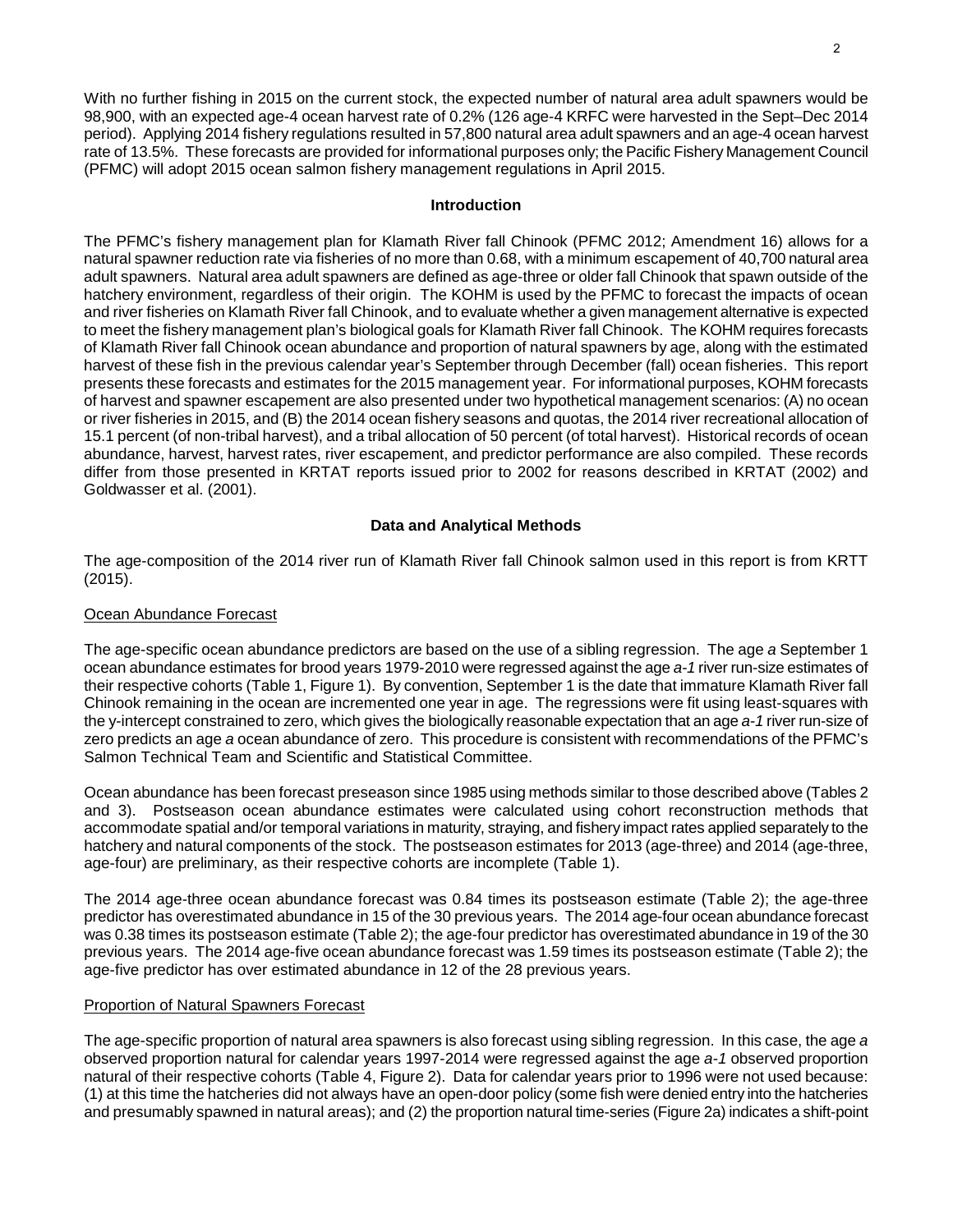near 1995-1996. The regressions were fit using ordinary least-squares for age-three and age-four. For age-five, the slope of the relationship was insignificant, and the arithmetic mean was used as the predictor.

The 2014 proportion natural forecast for age-three, -four, and -five fish was 0.65, 0.74, and 0.80, respectively, and the corresponding post-season estimates are 0.68, 0.80, and 0.91, respectively (Table 4).

# Historical Harvest Levels and Rates

Historical (1986-2014) ocean and river harvest levels and rates of age-three and age-four Klamath River fall Chinook are listed in Table 5. The 2014 age-four ocean harvest rate (preliminary) postseason estimate of 17.0 percent is greater than the preseason forecast of 16.0 percent (PFMC 2014).

# 2014 Ocean Fishery Fall Harvest

Klamath River fall Chinook ocean harvests during the 2014 fall period are estimated postseason through expansion of the coded-wire tags (all release types) recovered in those fisheries. Each coded-wire tag recovery is expanded for sampling and mark-rate, and then to account for the harvest of natural-origin fish, further expanded by the estimated basin-wide escapement (hatchery- plus natural-origin) per hatchery-origin fish observed in the river run just prior to these fall fisheries (same brood and calendar year). In 2014, 320 Klamath River fall Chinook were estimated to have been harvested.

# **2015 Forecasts**

The 2015 forecasts of ocean stock abundance and proportion natural area spawners are (Figures 1 and 2):

| Age |         | Abundance Proportion Natural |
|-----|---------|------------------------------|
| 3   | 342,229 | 0.69                         |
| 4   | 71.110  | 0.73                         |
| 5   | 10.414  | 0.80                         |

For the 2014 ocean fall fisheries, the natural production multipliers for the coded-wire tag recoveries are:

| Age | Total            | Hatchery-origin  | Natural-production |
|-----|------------------|------------------|--------------------|
| (a) | Escapement (a-1) | Escapement (a-1) | Multiplier (a)     |
| 3   | 22.348           | 2.943            | 7.59               |
|     | 57,837           | 27,068           | 2.14               |
| 5   | 98.710           | 27.487           | 3.59               |

The fishery-area-month-age-specific estimated harvests are presented in Table 6. Estimated fall landings are accounted for in ocean fisheries harvest allocation in the following calendar year, and the associated harvest impacts are deducted from the September 1 ocean abundance forecasts.

KOHM principal forecast results under two management scenarios: (A) no additional ocean fisheries (commercial and recreational) from Jan–Aug 2015 between Cape Falcon and Point Sur (320 Klamath River fall Chinook were estimated to be harvested in the ocean during the Sept–Dec 2014 period) and no Klamath River fisheries (tribal and recreational) in 2015, and (B) the 2014 ocean fishery seasons and quotas, the 2014 river recreational allocation of 15.1% (of nontribal harvest), and a tribal allocation of 50% (of total harvest); are provided in Appendices A and B respectively.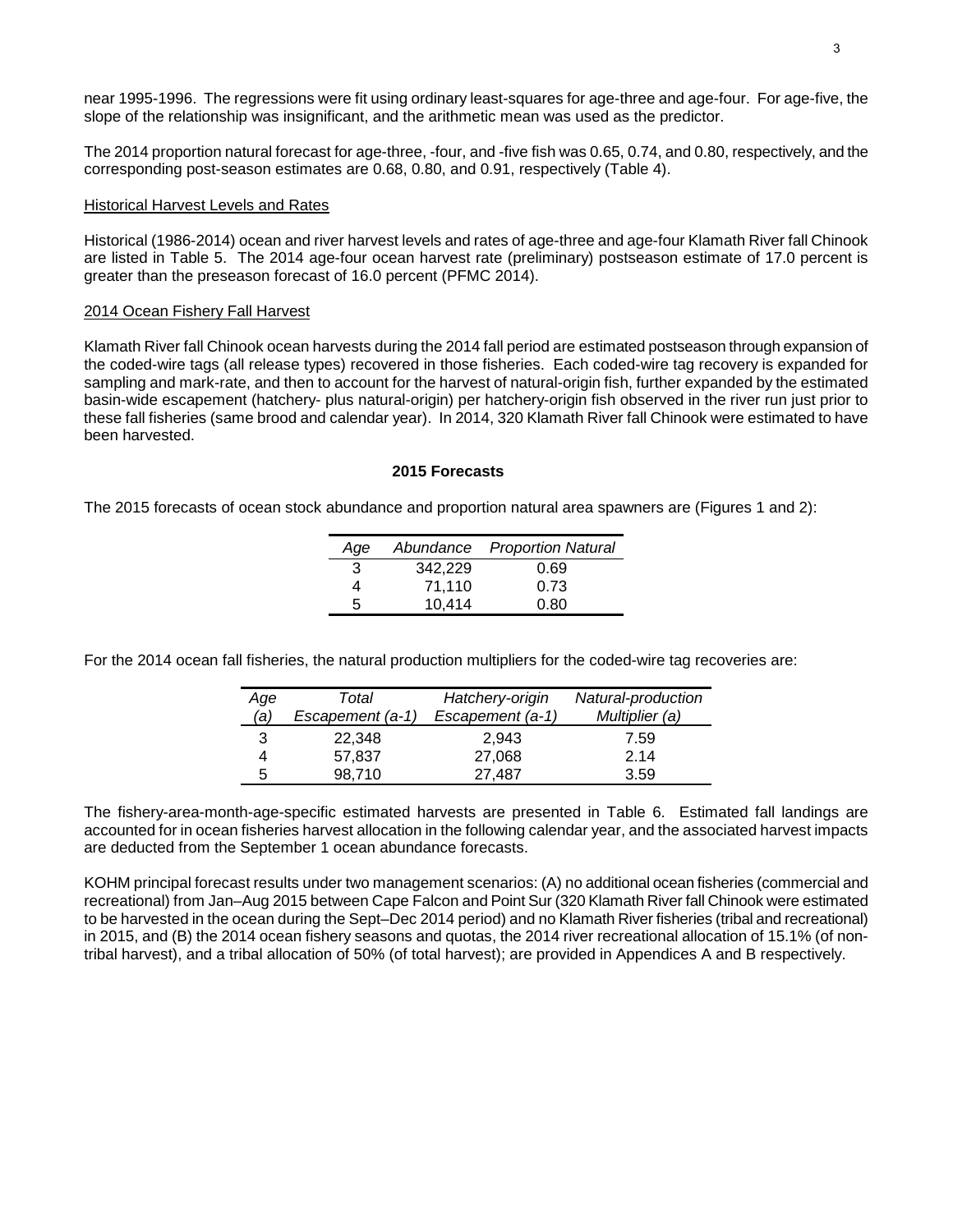# **Klamath River Technical Team**

*California Department of Fish and Wildlife* Melodie Palmer-Zwahlen Brett Kormos Morgan Knechtle Steve Cannata

*Hoopa Valley Tribe* George Kautsky Billy C. Matilton

- *National Marine Fisheries Service* Michael O'Farrell
- *U.S. Fish and Wildlife Service* Stephen Gough

*Yurok Tribe* Desma Williams

# **Literature Cited**

- Goldwasser, L., M. S. Mohr, A. M. Grover, and M. L. Palmer-Zwahlen. 2001. The supporting databases and biological analyses for the revision of the Klamath Ocean Harvest Model. Available from M. S. Mohr, National Marine Fisheries Service, 110 Shaffer Road, Santa Cruz, California, 95060.
- KRTAT (Klamath River Technical Advisory Team). 2002. Ocean abundance projections and prospective harvest levels for Klamath River fall chinook, 2002 season. Available from U.S. Fish and Wildlife Service, 1829 South Oregon Street, Yreka, California, 96097.
- KRTT (Klamath River Technical Team). 2015. Klamath River fall Chinook age-specific escapement, river harvest, and run size estimates, 2014 run. Available from the Pacific Fishery Management Council, 7700 NE Ambassador Place, Suite 101, Portland, OR 97220-1384.
- PFMC (Pacific Fishery Management Council). 2012. Pacific Coast Salmon Fishery Management Plan for Commercial and Recreational Salmon Fisheries off the Coasts of Washington, Oregon, and California as Revised Through Amendment 16. PFMC, Portland, OR. 90 p.
- PFMC (Pacific Fishery Management Council). 2014. Preseason report III: Analysis of council adopted management measures for 2014 ocean salmon fisheries. Pacific Fishery Management Council, 7700 NE Ambassador Place, Suite 101, Portland, Oregon 97220-1384.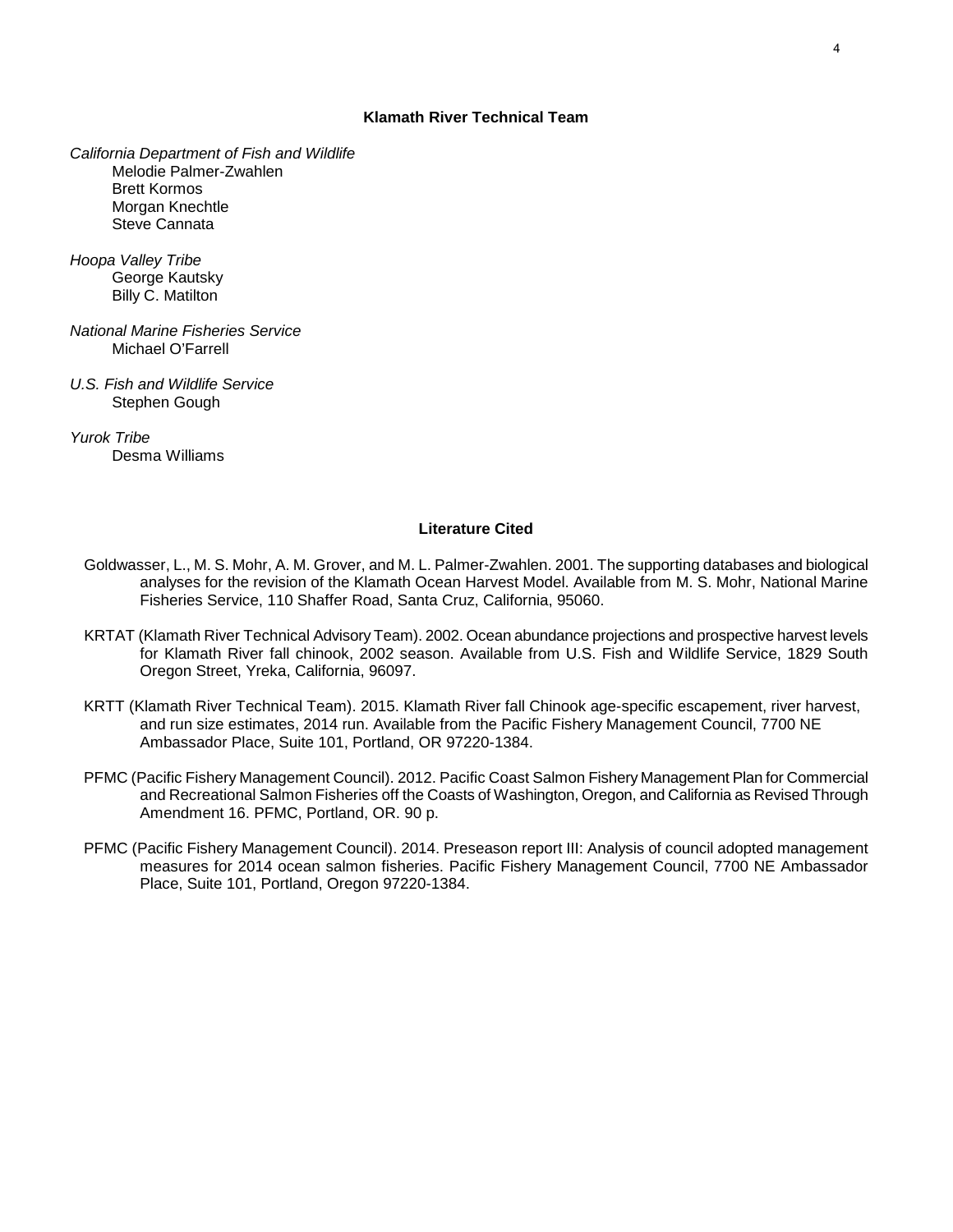



 $\circ$ 

Age−Three Ocean Abundance (thousands)

Age-Three Ocean Abundance (thousands)

Figure 1. Regression estimators for Klamath River fall Chinook ocean abundance (Sept. 1) based on that year's river return of same cohort. Numbers in plots denote brood years.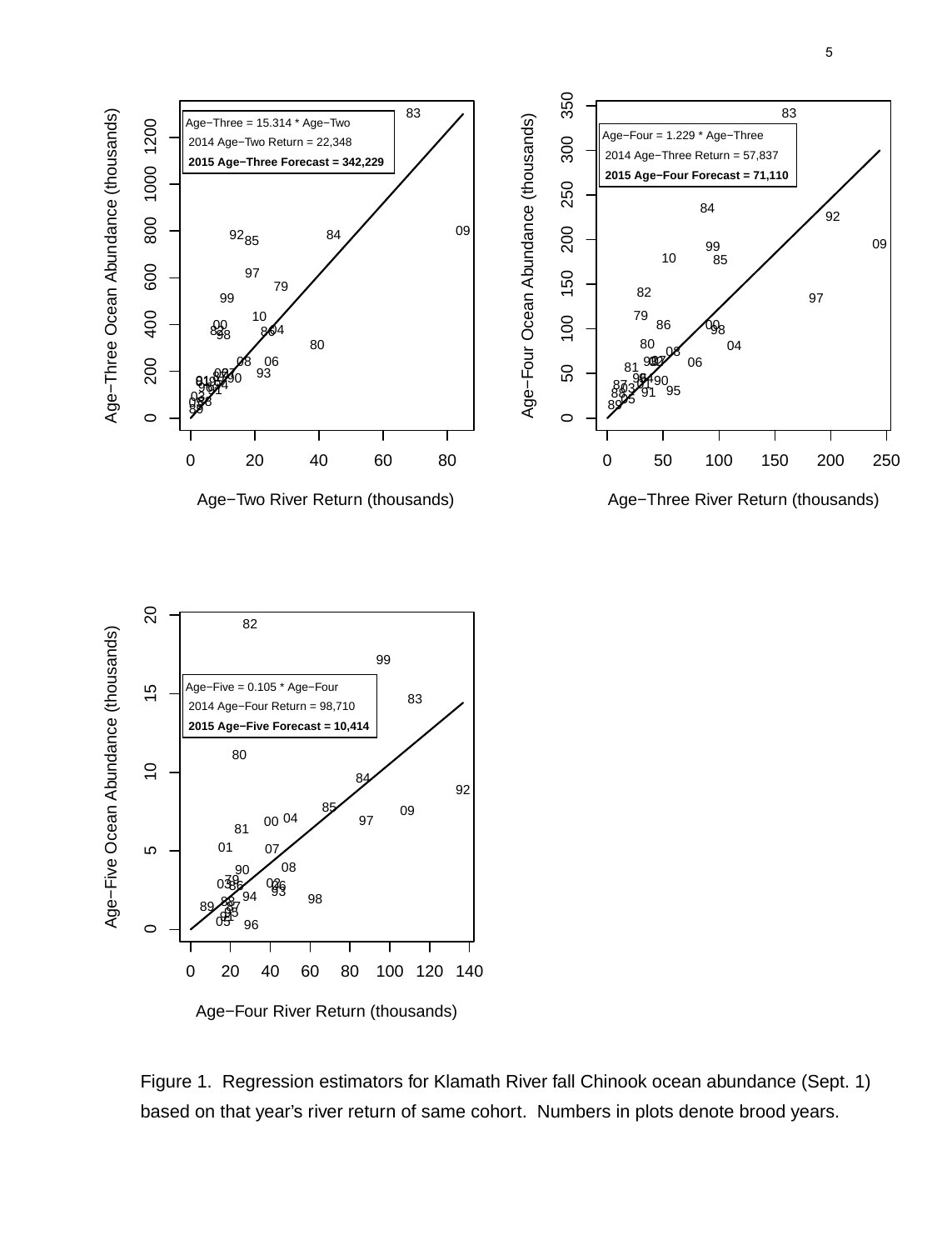

Figure 2. Age−specific proportion of natural area spawners. Panel (a): observed time−series; numbers in plot denote age; shaded area depicts data used for predictor. Panels (b)−(d): age−specific predictor based on previous−year observed proportion for same cohort; numbers in plots denote years 1992–2014; shaded circles indicate years used for predictor; age−three and age−four are regression predictors; age−5 predictor is arithmetic mean.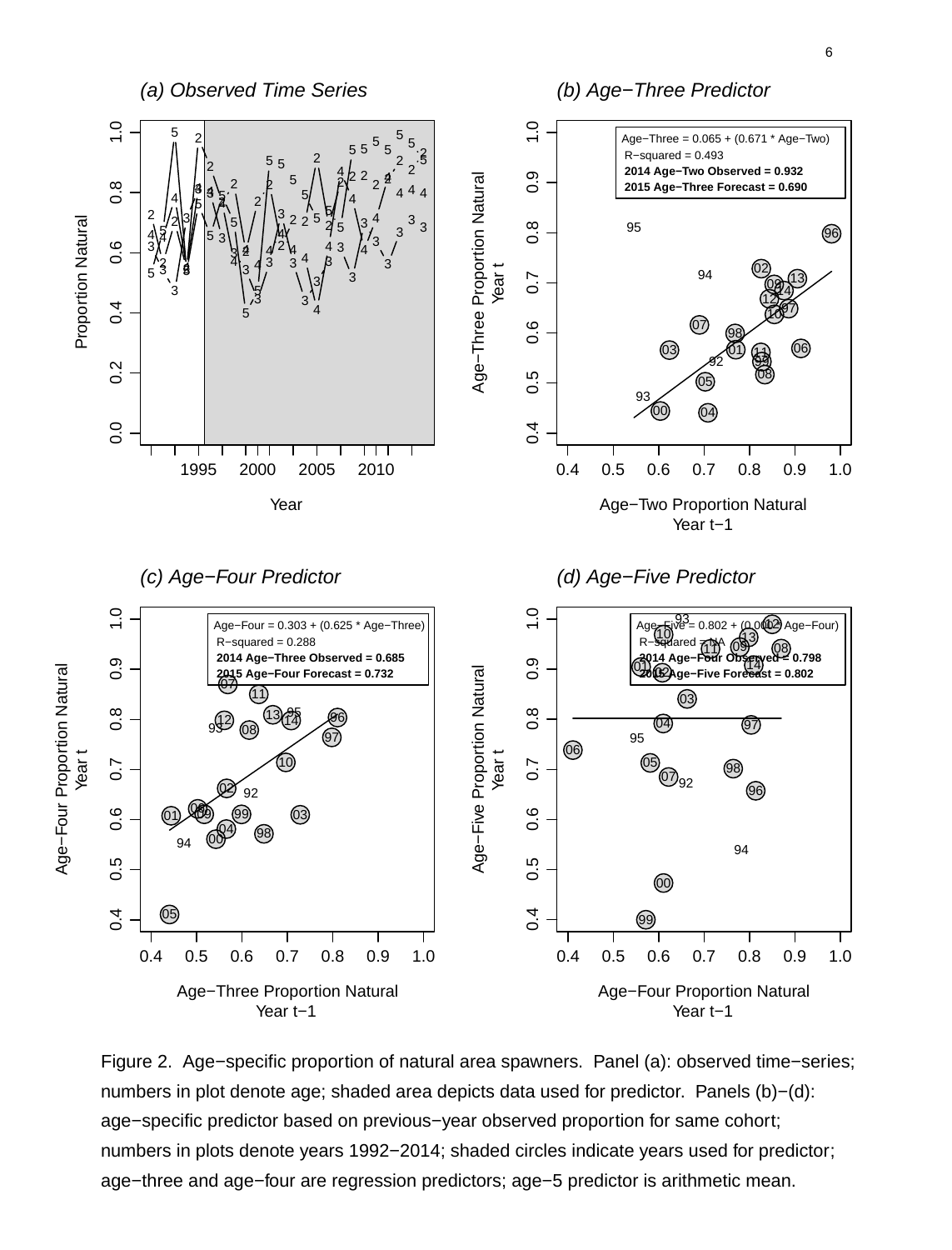|          |                     | Ocean Abundance |         | Annual Ocean Harvest Rate   |           | Klamath Basin |               |       |       |        |
|----------|---------------------|-----------------|---------|-----------------------------|-----------|---------------|---------------|-------|-------|--------|
| Calendar |                     | Sept1(t-1)      |         | Sept1(t-1) thru Aug31(t)    |           |               | River Run (t) |       |       | Total  |
| Year(t)  | Age 3               | Age 4           | Total   | Age 3                       | Age 4     | Age 2         | Age 3         | Age 4 | Age 5 | Adults |
| 1981     | 493.2               | 57.0            | 550.2   | 0.21                        | 0.53      | 28.2          | 64.1          | 14.4  | 1.8   | 80.3   |
| 1982     | 561.1               | 133.4           | 694.5   | 0.30                        | 0.52      | 39.4          | 30.1          | 33.9  | 2.6   | 66.6   |
| 1983     | 313.3               | 114.2           | 427.5   | 0.19                        | 0.60      | 3.8           | 35.9          | 20.7  | 0.9   | 57.5   |
| 1984     | 157.3               | 82.8            | 240.1   | 0.08                        | 0.38      | 8.3           | 21.7          | 24.4  | 1.1   | 47.2   |
| 1985     | 374.8               | 56.9            | 431.7   | 0.11                        | 0.24      | 69.4          | 32.9          | 25.7  | 5.8   | 64.4   |
| 1986     | 1,304.4             | 140.8           | 1,445.2 | 0.18                        | 0.46      | 44.6          | 162.9         | 29.8  | 2.3   | 195.0  |
| 1987     | 781.1               | 341.9           | 1,123.0 | 0.16                        | 0.43      | 19.1          | 89.7          | 112.6 | 6.8   | 209.1  |
| 1988     | 756.3               | 234.8           | 991.0   | 0.20                        | 0.39      | 24.1          | 101.2         | 86.5  | 3.9   | 191.6  |
| 1989     | 369.8               | 177.2           | 547.1   | 0.15                        | 0.36      | 9.1           | 50.4          | 69.6  | 4.3   | 124.3  |
| 1990     | 176.1               | 104.0           | 280.1   | 0.30                        | 0.55      | 4.4           | 11.6          | 22.9  | 1.3   | 35.9   |
| 1991     | 69.4                | 37.2            | 106.6   | 0.03                        | 0.18      | 1.8           | 10.0          | 21.6  | 1.1   | 32.7   |
| 1992     | 39.5                | 28.2            | 67.7    | 0.02                        | 0.07      | 13.7          | 6.9           | 18.8  | 1.0   | 26.7   |
| 1993     | 168.5               | 15.0            | 183.5   | 0.05                        | 0.16      | 7.6           | 48.3          | 8.2   | 0.7   | 57.2   |
| 1994     | 119.9               | 41.7            | 161.6   | 0.03                        | 0.09      | 14.4          | 37.0          | 26.0  | 1.0   | 64.0   |
| 1995     | 784.3               | 28.7            | 813.0   | 0.04                        | 0.14      | 22.8          | 201.9         | 18.3  | 2.6   | 222.8  |
| 1996     | 192.3               | 225.5           | 417.8   | 0.05                        | 0.16      | 9.5           | 38.8          | 136.7 | 0.3   | 175.8  |
| 1997     | 140.2               | 62.8            | 203.0   | 0.01                        | 0.06      | 8.0           | 35.0          | 44.2  | 4.6   | 83.7   |
| 1998     | 154.8               | 44.7            | 199.5   | 0.00                        | 0.09      | 4.6           | 59.2          | 29.7  | 1.7   | 90.6   |
| 1999     | 129.1               | 30.5            | 159.5   | 0.02                        | 0.09      | 19.2          | 29.2          | 20.5  | 1.3   | 51.0   |
| 2000     | 617.1               | 44.2            | 661.3   | 0.06                        | 0.10      | 10.2          | 187.1         | 30.5  | 0.5   | 218.1  |
| 2001     | 356.1               | 133.8           | 489.9   | 0.03                        | 0.09      | 11.3          | 99.1          | 88.2  | 0.2   | 187.4  |
| 2002     | 513.4               | 98.9            | 612.4   | 0.02                        | 0.15      | 9.2           | 94.6          | 62.5  | 3.7   | 160.8  |
| 2003     | 399.4               | 192.1           | 591.5   | 0.08                        | 0.21      | 3.8           | 94.3          | 96.8  | 0.9   | 191.9  |
| 2004     | 159.4               | 104.6           | 264.1   | 0.12                        | 0.34      | 9.6           | 33.1          | 40.5  | 5.3   | 78.9   |
| 2005     | 190.0               | 38.1            | 228.1   | 0.02                        | 0.20      | 2.3           | 43.8          | 17.5  | 3.9   | 65.2   |
| 2006     | 90.6                | 63.4            | 154.0   | 0.01                        | 0.10      | 26.9          | 18.5          | 41.6  | 1.3   | 61.4   |
| 2007     | 376.8               | 33.6            | 410.5   | 0.06                        | 0.21      | 1.7           | 113.7         | 16.8  | 1.6   | 132.1  |
| 2008     | 68.0                | 81.4            | 149.4   | 0.00                        | 0.10      | 25.2          | 18.6          | 50.2  | 1.7   | 70.6   |
| 2009     | 240.7               | 21.1            | 261.8   | 0.00                        | 0.00      | 11.9          | 78.6          | 16.4  | 5.6   | 100.6  |
| 2010     | 192.8               | 62.1            | 254.9   | 0.01                        | 0.04      | 16.6          | 46.1          | 44.3  | 0.4   | 90.9   |
| 2011     | 240.2               | 64.6            | 304.8   | 0.03                        | 0.08      | 84.9          | 59.0          | 41.0  | 2.0   | 102.0  |
| 2012     | 799.8               | 74.3            | 874.1   | 0.03                        | 0.08      | 21.4          | 243.9         | 49.3  | 2.1   | 295.3  |
| 2013     | 434.0 $a/$          | 194.6           | 628.6   | $0.04 \text{ }^{\text{a/}}$ | 0.20      | 14.4          | 55.2          | 108.8 | 1.1   | 165.0  |
| 2014     | 261.9 $\frac{b}{ }$ | 178.5 $a/$      | 440.4   | $\frac{c}{c}$               | $0.17$ a/ | 22.3          | 57.8          | 98.7  | 3.9   | 160.4  |

Table 1. Klamath River fall Chinook ocean abundance (thousands), ocean harvest rate, and river-run size estimates (thousands) by age.

a/ Preliminary: incomplete cohort data (age-5 data unavailable).

b/ Preliminary: incomplete cohort data (age-4 and age-5 data unavailable).

c/ Not estimated: incomplete cohort data (age-4 and age-5 data unavailable).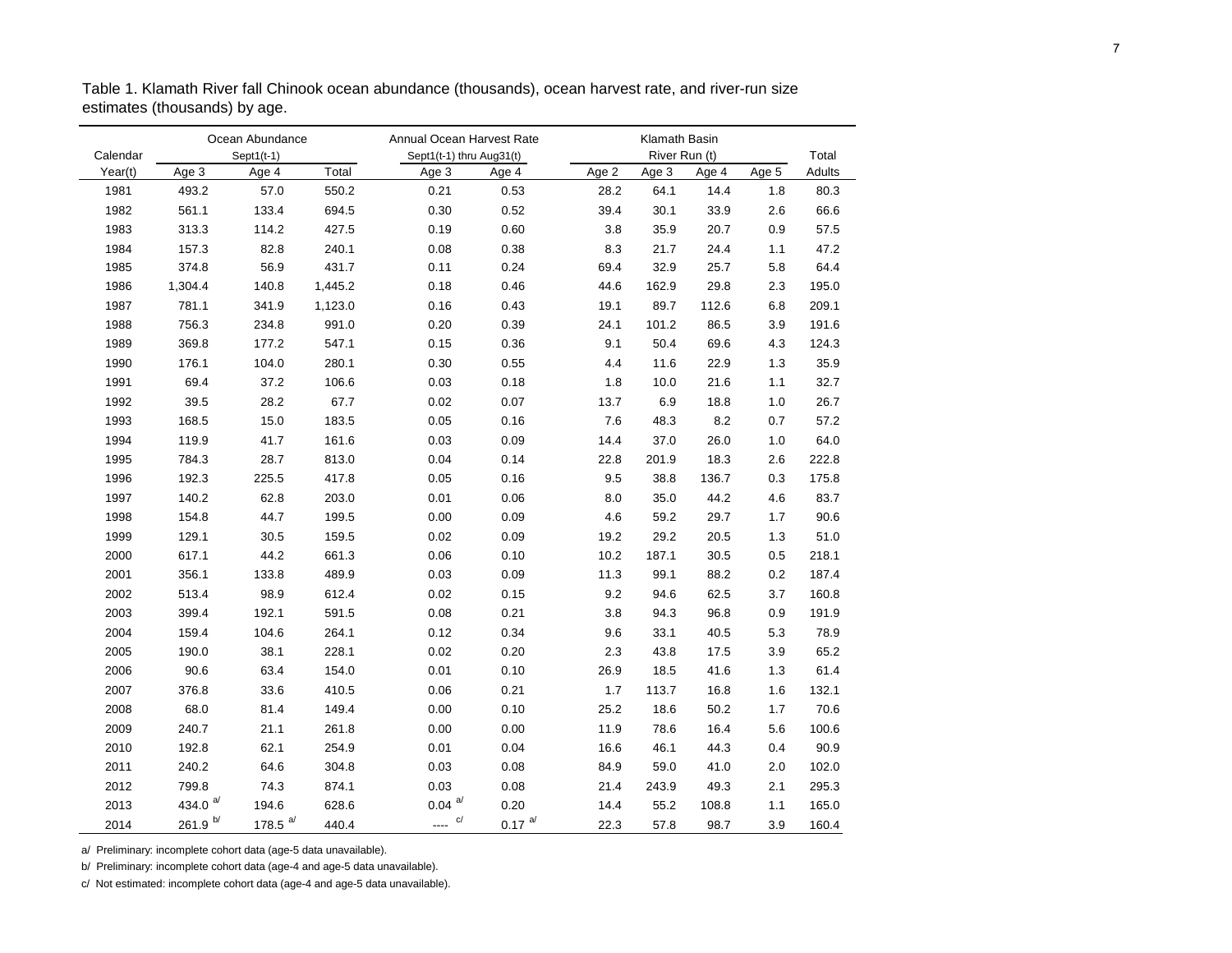|                | Preseason Forecast <sup>a/</sup> | Postseason Estimate |                |
|----------------|----------------------------------|---------------------|----------------|
| Year (t)       | Sept 1 (t-1)                     | Sept 1 (t-1)        | Pre/Postseason |
|                |                                  | <b>Age-Three</b>    |                |
| 1985           | 113,000                          | 276,000             | 0.41           |
| 1986           | 426,000 b/                       | 1,304,409           | 0.33           |
| 1987           | 511,800                          | 781,123             | 0.66           |
| 1988           | 370,800                          | 756,261             | 0.49           |
| 1989           | 450,600                          | 369,828             | 1.22           |
| 1990           | 479,000                          | 176,122             | 2.72           |
| 1991           | 176,200                          | 69,424              | 2.54           |
| 1992           | 50,000                           | 39,502              | 1.27           |
| 1993           | 294,400                          | 168,473             | 1.75           |
| 1994           | 138,000                          | 119,913             | 1.15           |
| 1995           | 269,000                          | 784,260             | 0.34           |
| 1996           | 479,800                          | 192,272             | 2.50           |
| 1997           | 224,600                          | 140,153             | 1.60           |
| 1998           | 176,000                          | 154,799             | 1.14           |
| 1999           | 84,800                           | 129,066             | 0.66           |
| 2000           | 349,600                          | 617,098             | 0.57           |
| 2001           | 187,200                          | 356,128             | 0.53           |
| 2002           | 209,000                          | 513,435             | 0.41           |
| 2003           | 171,300                          | 399,414             | 0.43           |
| 2004           | 72,100                           | 159,447             | 0.45           |
| 2005           | 185,700                          | 189,976             | 0.98           |
| 2006           | 44,100                           | 90,606              | 0.49           |
| 2007           | 515,400                          | 376,840             | 1.37           |
| 2008           | 31,600                           | 68,003              | 0.46           |
| 2009           | 474,900                          | 240,713             | 1.97           |
| 2010           | 223,400                          | 192,764             | 1.16           |
| 2011           | 304,600                          | 240,222             | 1.27           |
| 2012           | 1,567,600                        | 799,815             | 1.96           |
| 2013           | 390,700                          | 433,989             | 0.90           |
| 2014 $\degree$ | 219,800                          | 261,878             | 0.84           |
| 2015           | 342,200                          |                     |                |

Table 2. Comparisons of preseason forecast and postseason estimates for ocean abundance of adult Klamath River fall Chinook (Page 1 of 4).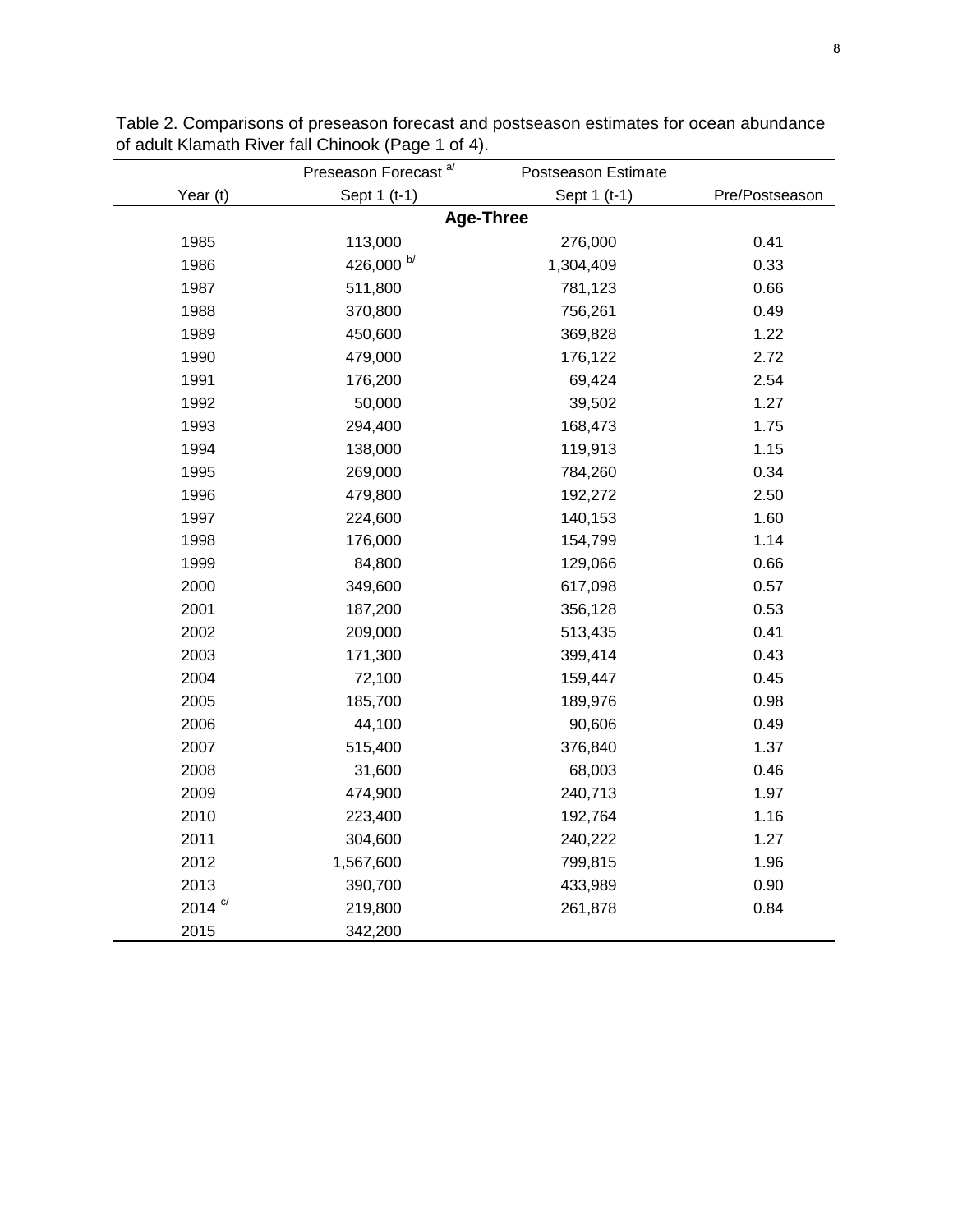| an abundanc |  |
|-------------|--|

|                | Preseason Forecast <sup>a/</sup> | Postseason Estimate |                |
|----------------|----------------------------------|---------------------|----------------|
| Year (t)       | Sept 1 (t-1)                     | Sept 1 (t-1)        | Pre/Postseason |
|                | <b>Age-Four</b>                  |                     |                |
| 1985           | 56,875                           | 57,500              | 0.99           |
| 1986           | 66,250                           | 140,823             | 0.47           |
| 1987           | 206,125                          | 341,875             | 0.60           |
| 1988           | 186,375                          | 234,751             | 0.79           |
| 1989           | 215,500                          | 177,245             | 1.22           |
| 1990           | 50,125                           | 103,951             | 0.48           |
| 1991           | 44,625                           | 37,171              | 1.20           |
| 1992           | 44,750                           | 28,169              | 1.59           |
| 1993           | 39,125                           | 15,037              | 2.60           |
| 1994           | 86,125                           | 41,736              | 2.06           |
| 1995           | 47,000                           | 28,725              | 1.64           |
| 1996           | 268,500                          | 225,521             | 1.19           |
| 1997           | 53,875                           | 62,820              | 0.86           |
| 1998           | 46,000                           | 44,733              | 1.03           |
| 1999           | 78,750                           | 30,456              | 2.59           |
| 2000           | 38,875                           | 44,176              | 0.88           |
| 2001           | 247,000                          | 133,801             | 1.85           |
| 2002           | 143,800                          | 98,927              | 1.45           |
| 2003           | 132,400                          | 192,085             | 0.69           |
| 2004           | 134,500                          | 104,636             | 1.29           |
| 2005           | 48,900                           | 38,079              | 1.28           |
| 2006           | 63,700                           | 63,383              | 1.01           |
| 2007           | 26,100                           | 33,615              | 0.78           |
| 2008           | 157,200                          | 81,366              | 1.93           |
| 2009           | 25,200                           | 21,124              | 1.19           |
| 2010           | 106,300                          | 62,092              | 1.71           |
| 2011           | 61,600                           | 64,570              | 0.95           |
| 2012           | 79,600                           | 74,318              | 1.07           |
| 2013           | 331,200                          | 194,575             | 1.70           |
| 2014 $\degree$ | 67,400                           | 178,533             | 0.38           |
| 2015           | 71,100                           |                     |                |

Table 2. Comparisons of preseason forecast and postseason estimates for ocean abundance of adult Klamath River fall Chinook (Page 2 of 4).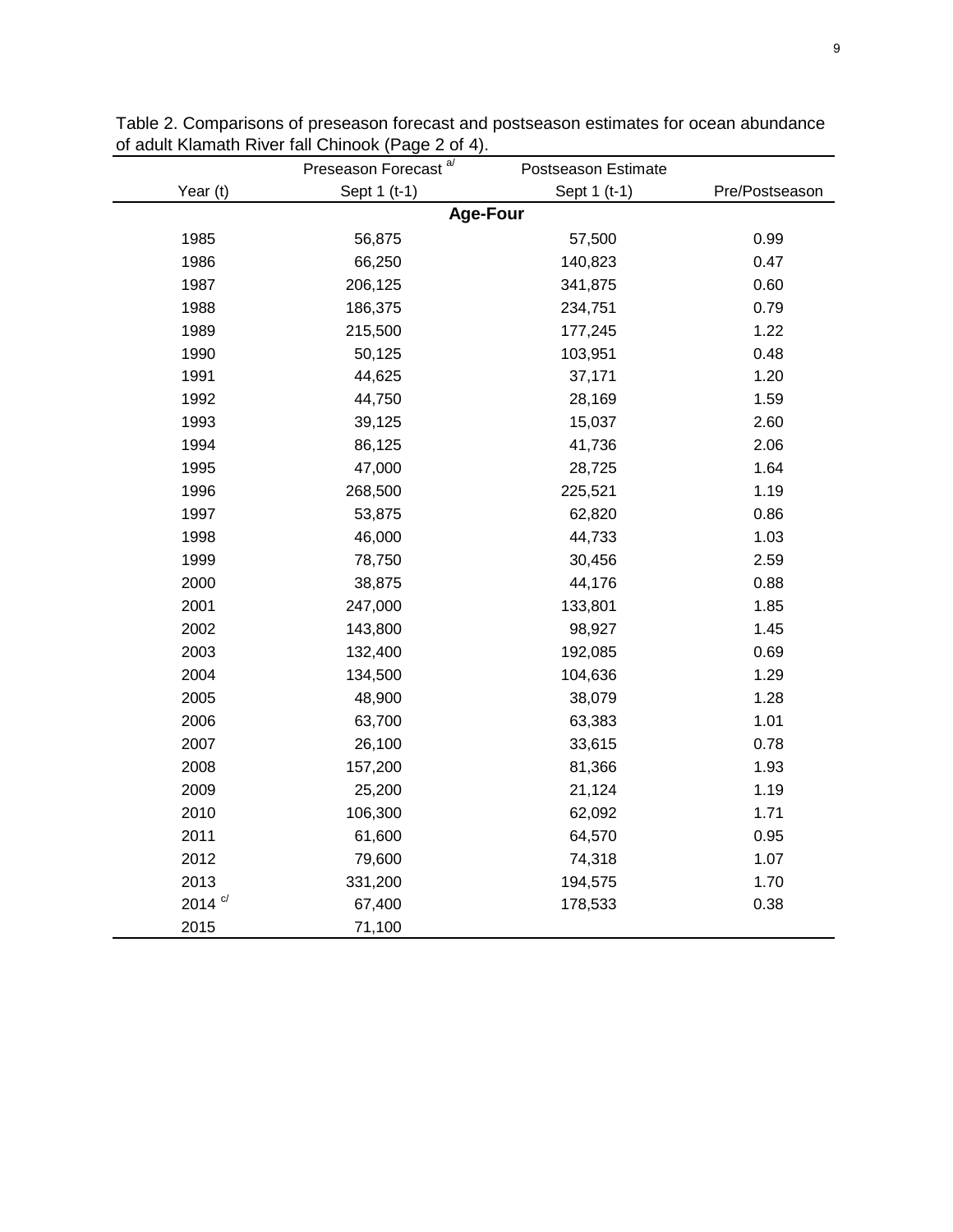|                    | Preseason Forecast <sup>a/</sup> | Postseason Estimate |                |
|--------------------|----------------------------------|---------------------|----------------|
| Year (t)           | Sept 1 (t-1)                     | Sept 1 (t-1)        | Pre/Postseason |
|                    | <b>Age-Five</b>                  |                     |                |
| 1985 <sup>d/</sup> | --                               | 11,113              |                |
| 1986 <sup>d/</sup> | --                               | 6,376               |                |
| 1987               | 5,250                            | 19,414              | 0.27           |
| 1988               | 13,250                           | 14,632              | 0.91           |
| 1989               | 10,125                           | 9,612               | 1.05           |
| 1990               | 7,625                            | 7,767               | 0.98           |
| 1991               | 1,500                            | 2,774               | 0.54           |
| 1992               | 1,250                            | 1,444               | 0.87           |
| 1993               | 1,125                            | 1,759               | 0.64           |
| 1994               | 500                              | 1,468               | 0.34           |
| 1995               | 2,000                            | 3,805               | 0.53           |
| 1996               | 1,125                            | 787                 | 1.43           |
| 1997               | 7,875                            | 8,859               | 0.89           |
| 1998               | 3,250                            | 2,382               | 1.36           |
| 1999               | 2,000                            | 2,106               | 0.95           |
| 2000               | 1,375                            | 1,051               | 1.31           |
| 2001               | 1,250                            | 258                 | 4.84           |
| 2002               | 9,700                            | 6,933               | 1.40           |
| 2003               | 6,500                            | 1,915               | 3.39           |
| 2004               | 9,700                            | 17,128              | 0.57           |
| 2005               | 5,200                            | 6,857               | 0.76           |
| 2006               | 2,200                            | 5,236               | 0.42           |
| 2007               | 4,700                            | 2,911               | 1.61           |
| 2008               | 1,900                            | 2,900               | 0.66           |
| 2009               | 5,600                            | 7,059               | 0.79           |
| 2010               | 1,800                            | 517                 | 3.48           |
| 2011               | 5,000                            | 2,753               | 1.82           |
| 2012               | 4,600                            | 5,112               | 0.90           |
| 2013               | 5,700                            | 3,948               | 1.44           |
| 2014 $\degree$     | 12,100                           | 7,571               | 1.60           |
| 2015               | 10,400                           |                     |                |

Table 2. Comparisons of preseason forecast and postseason estimates for ocean abundance of adult Klamath River fall Chinook (Page 3 of 4).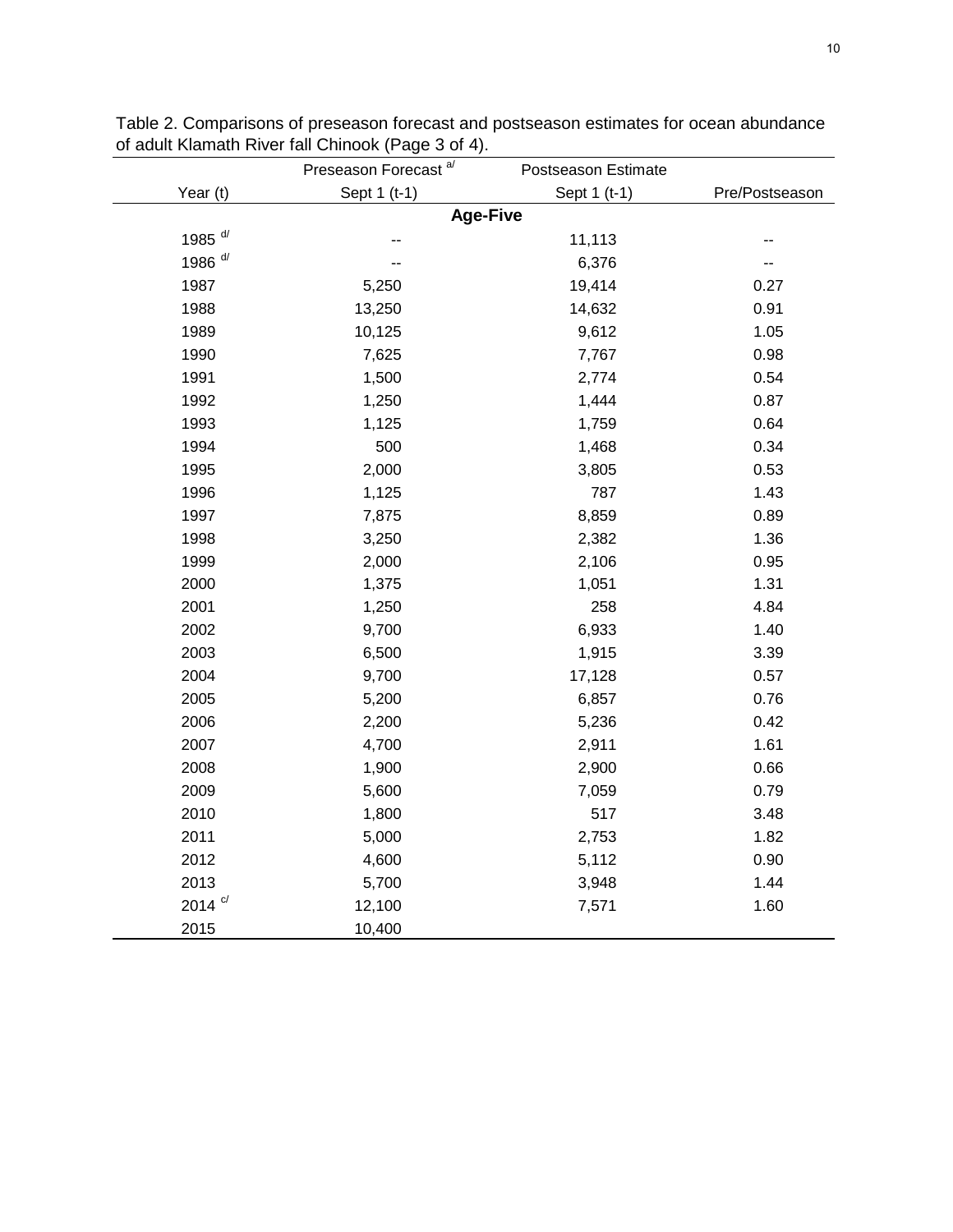|                    | Preseason Forecast <sup>a/</sup> | Postseason Estimate |                |
|--------------------|----------------------------------|---------------------|----------------|
| Year (t)           | Sept 1 (t-1)                     | Sept 1 (t-1)        | Pre/Postseason |
|                    | <b>Total Adults</b>              |                     |                |
| 1985 <sup>d/</sup> | 169,875                          | 344,613             | 0.49           |
| 1986 $d/$          | 492,250                          | 1,451,608           | 0.34           |
| 1987               | 723,175                          | 1,142,412           | 0.63           |
| 1988               | 570,425                          | 1,005,644           | 0.57           |
| 1989               | 676,225                          | 556,685             | 1.21           |
| 1990               | 536,750                          | 287,840             | 1.86           |
| 1991               | 222,325                          | 109,369             | 2.03           |
| 1992               | 96,000                           | 69,115              | 1.39           |
| 1993               | 334,650                          | 185,269             | 1.81           |
| 1994               | 224,625                          | 163,117             | 1.38           |
| 1995               | 318,000                          | 816,790             | 0.39           |
| 1996               | 749,425                          | 418,580             | 1.79           |
| 1997               | 286,350                          | 211,832             | 1.35           |
| 1998               | 225,250                          | 201,914             | 1.12           |
| 1999               | 165,550                          | 161,628             | 1.02           |
| 2000               | 389,850                          | 662,325             | 0.59           |
| 2001               | 435,450                          | 490,187             | 0.89           |
| 2002               | 362,500                          | 619,295             | 0.59           |
| 2003               | 310,200                          | 593,414             | 0.52           |
| 2004               | 216,300                          | 281,211             | 0.77           |
| 2005               | 239,800                          | 234,912             | 1.02           |
| 2006               | 110,000                          | 159,225             | 0.69           |
| 2007               | 546,200                          | 413,366             | 1.32           |
| 2008               | 190,700                          | 152,269             | 1.25           |
| 2009               | 505,700                          | 268,896             | 1.88           |
| 2010               | 331,500                          | 255,373             | 1.30           |
| 2011               | 371,200                          | 307,545             | 1.21           |
| 2012               | 1,651,800                        | 879,245             | 1.88           |
| 2013               | 727,600                          | 632,512             | 1.15           |
| 2014 $\degree$     | 299,300                          | 447,982             | 0.67           |
| 2015               | 423,700                          | --                  | --             |

Table 2. Comparisons of preseason forecast and postseason estimates for ocean abundance of adult Klamath River fall Chinook (Page 4 of 4).

a/ Original preseason forecasts for years 1985-2001 were for May 1(t); converted to Sept 1(t-1) forecasts by dividing the May 1(t) number by the Sept 1(t-1) through May 1(t) survival rate presumed by modelers in those years: 0.5 age-three, 0.8 age-four, 0.8 age-5.

b/ A scalar of 0.75 was applied to the jack count because 1) most jacks returned to the Trinity River and 2) the jack count was outside the database range.

c/ Preliminary.

d/ Age-5 preseason ocean abundance forecast unavailable.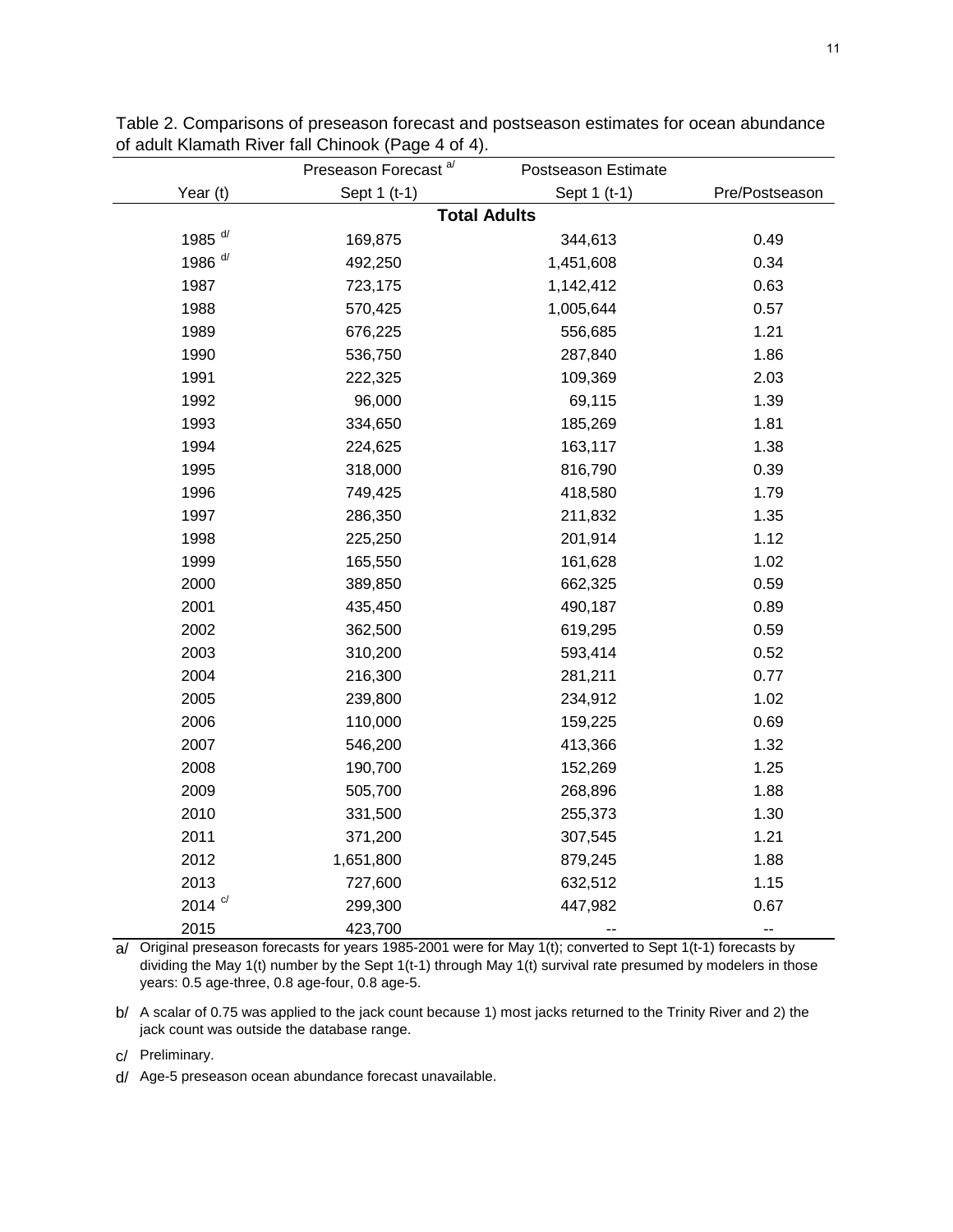|                   | Preseason Ocean                  |         | Postseason Ocean   |         | Preseason Age-4        |       | Postseason Age-4            |       |         |                         |                         |         |
|-------------------|----------------------------------|---------|--------------------|---------|------------------------|-------|-----------------------------|-------|---------|-------------------------|-------------------------|---------|
|                   | Abundance Forecast <sup>a/</sup> |         | Abundance Estimate |         | <b>Harvest Rate</b>    |       | Harvest                     |       |         | Preseason Adult         | Postseason Adult        |         |
|                   | Sept 1 (t-1)                     |         | Sept 1 (t-1)       |         | Forecast <sup>b/</sup> |       | Rate Estimate <sup>c/</sup> |       |         | <b>Harvest Forecast</b> | <b>Harvest Estimate</b> |         |
| Year (t)          | Age-3                            | Age-4   | Age-3              | Age-4   | Ocean                  | River | Ocean                       | River | Ocean   | River                   | Ocean                   | River   |
| 1986              | 426,000                          | 66,250  | 1,304,409          | 140,823 | 0.28                   | 0.50  | 0.46                        | 0.67  | 72,000  | 37,700                  | 301,999                 | 46,154  |
| 1987              | 511,800                          | 206,125 | 781,123            | 341,875 | 0.28                   | 0.53  | 0.43                        | 0.44  | 121,200 | 78,200                  | 277,203                 | 73,265  |
| 1988              | 370,800                          | 186,375 | 756,261            | 234,751 | 0.31                   | 0.53  | 0.39                        | 0.52  | 114,100 | 65,400                  | 253,888                 | 73,854  |
| 1989              | 450,600                          | 215,500 | 369,828            | 177,245 | 0.30                   | 0.49  | 0.36                        | 0.70  | 128,100 | 67,600                  | 125,117                 | 54,340  |
| 1990              | 479,000                          | 50,125  | 176,122            | 103,951 | 0.30                   | 0.49  | 0.55                        | 0.36  | 85,100  | 31,200                  | 114,780                 | 11,459  |
| 1991              | 176,200                          | 44,625  | 69,424             | 37,171  | 0.13                   | 0.28  | 0.18                        | 0.45  | 16,700  | 12,800                  | 9,871                   | 13,581  |
| 1992              | 50,000                           | 44,750  | 39,502             | 28,169  | 0.06                   | 0.15  | 0.07                        | 0.27  | 4,200   | 4,200                   | 3,142                   | 6,787   |
| 1993              | 294,400                          | 39,125  | 168,473            | 15,037  | 0.12                   | 0.43  | 0.16                        | 0.49  | 20,100  | 22,500                  | 11,355                  | 12,808  |
| 1994              | 138,000                          | 86,125  | 119,913            | 41,736  | 0.07                   | 0.20  | 0.09                        | 0.29  | 10,400  | 14,300                  | 7,961                   | 13,524  |
| 1995              | 269,000                          | 47,000  | 784,260            | 28,725  | 0.07                   | 0.32  | 0.14                        | 0.19  | 13,500  | 18,500                  | 32,233                  | 21,637  |
| 1996              | 479,800                          | 268,500 | 192,272            | 225,521 | 0.17                   | 0.66  | 0.16                        | 0.39  | 88,400  | 129,100                 | 45,155                  | 69,241  |
| 1997              | 224,600                          | 53,875  | 140,153            | 62,820  | 0.10                   | 0.43  | 0.06                        | 0.26  | 17,600  | 26,500                  | 8,656                   | 17,764  |
| 1998              | 176,000                          | 46,000  | 154,799            | 44,733  | 0.07                   | 0.29  | 0.09                        | 0.30  | 10,200  | 14,800                  | 4,891                   | 17,897  |
| 1999              | 84,800                           | 78,750  | 129,066            | 30,456  | 0.10                   | 0.28  | 0.09                        | 0.45  | 12,300  | 18,100                  | 5,116                   | 16,942  |
| 2000              | 349,600                          | 38,875  | 617,098            | 44,176  | 0.11                   | 0.53  | 0.10                        | 0.25  | 24,000  | 32,400                  | 42,050                  | 35,066  |
| 2001              | 187,200                          | 247,000 | 356,128            | 133,801 | 0.14                   | 0.61  | 0.09                        | 0.29  | 45,600  | 105,300                 | 21,747                  | 50,780  |
| 2002              | 209,000                          | 143,800 | 513,435            | 98,927  | 0.13                   | 0.57  | 0.15                        | 0.26  | 30,000  | 70,900                  | 28,892                  | 35,069  |
| 2003              | 171,300                          | 132,400 | 399,414            | 192,085 | 0.16                   | 0.50  | 0.21                        | 0.28  | 30,600  | 52,200                  | 70,604                  | 39,715  |
| 2004              | 72,100                           | 134,500 | 159,447            | 104,636 | 0.15                   | 0.38  | 0.34                        | 0.48  | 26,500  | 35,800                  | 63,703                  | 29,807  |
| 2005              | 185,700                          | 48,900  | 189,976            | 38,079  | 0.08                   | 0.16  | 0.20                        | 0.19  | 7,100   | 9,600                   | 12,826                  | 10,001  |
| 2006              | 44,100                           | 63,700  | 90,606             | 63,383  | 0.11                   | 0.23  | 0.10                        | 0.18  | 10,000  | 10,000                  | 10,401                  | 10,345  |
| 2007              | 515,400                          | 26,100  | 376,840            | 33,615  | 0.16                   | 0.63  | 0.21                        | 0.56  | 30,200  | 51,400                  | 30,244                  | 33,884  |
| 2008              | 31,600                           | 157,200 | 68,003             | 81,366  | 0.02                   | 0.43  | 0.10                        | 0.38  | 4,500   | 49,500                  | 8,679                   | 24,180  |
| 2009              | 474,900                          | 25,200  | 240,713            | 21,124  | 0.00                   | 0.57  | 0.00                        | 0.40  | 100     | 61,700                  | 51                      | 34,040  |
| 2010              | 223,400                          | 106,300 | 192,764            | 62,092  | 0.12                   | 0.49  | 0.04                        | 0.40  | 22,600  | 46,600                  | 4,497                   | 32,920  |
| 2011              | 304,600                          | 61,600  | 240,222            | 64,570  | 0.16                   | 0.54  | 0.08                        | 0.34  | 26,900  | 42,700                  | 12,003                  | 30,502  |
| 2012              | 1,567,600                        | 79,600  | 799,815            | 74,318  | 0.16                   | 0.77  | 0.08                        | 0.51  | 92,400  | 227,600                 | 34,991                  | 109,263 |
| 2013              | 390.700                          | 331,200 | 433,989            | 194,575 | 0.16                   | 0.62  | 0.20                        | 0.51  | 74,800  | 154,800                 | 59,699                  | 82,835  |
| 2014 <sup>d</sup> | 219.800                          | 67.400  | 261,878            | 178,533 | 0.16                   | 0.40  | 0.17                        | 0.25  | 23,200  | 31.400                  | 39.006                  | 31,190  |

Table 3. Summary of management objectives and predictor performance for Klamath River fall Chinook.

a/ Original preseason forecast for years 1986-2001 were for May 1(t); converted to Sept 1 (t-1) forecasts by dividing the May 1(t) number by the Sept 1(t-1) through May 1(t) survival rate presumed by modelers in those years: 0.5 age-three, 0.8 age-four, 0.8 age-five.

b/ Ocean harvest rate forecast is the fraction of the predicted ocean abundance expected to be harvested Sept 1 (t-1) through Aug 31 (t). River harvest rate forecast is the fraction of the predicted river run expected to be harvested in river fisheries. Original ocean harvest rate forecasts for year(t), 1986-2001, were based on a May 1(t) ocean abundance denominator; converted to Sept 1(t-1) abundance denominator by multiplying former values by 0.8 (the age-four survival rate between Sept 1 (t-1) and May (t) presumed by modelers in those years.

c/ Ocean harvest rate is the fraction of the postseason ocean abundance harvested Sept 1(t-1) through Aug 31(t). River harvest rate is the fraction of the river run harvested by river fisheries.

d/ Preliminary.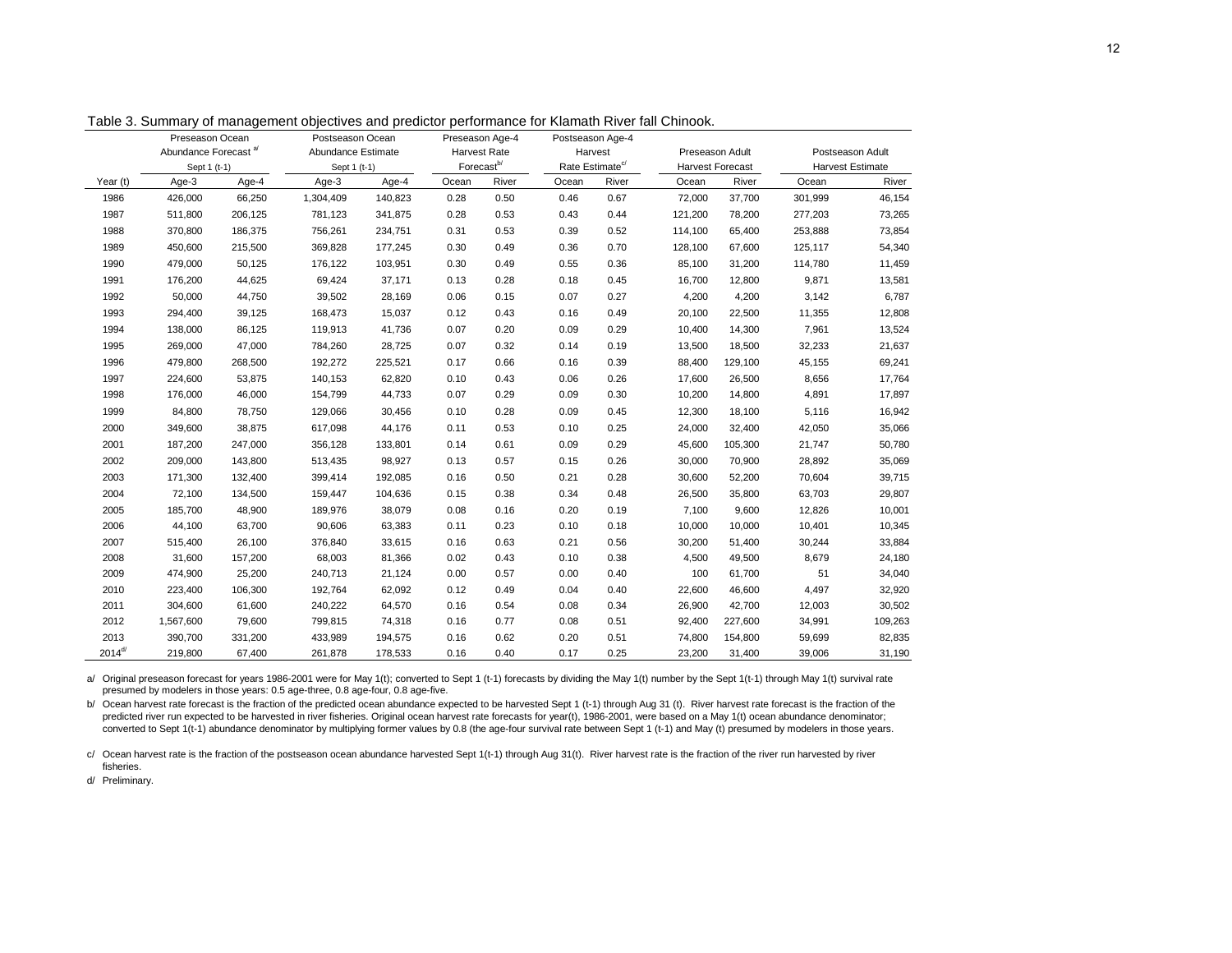|      |        |        | <b>Hatchery Spawners</b> |                          |        | <b>Proportion Natural</b><br>Natural Area Spawners |         |        |       |         |       |       |       |       |        |
|------|--------|--------|--------------------------|--------------------------|--------|----------------------------------------------------|---------|--------|-------|---------|-------|-------|-------|-------|--------|
| Year | Age 2  | Age 3  | Age 4                    | Age 5                    | Adults | Age 2                                              | Age 3   | Age 4  | Age 5 | Adults  | Age 2 | Age 3 | Age 4 | Age 5 | Adults |
| 1985 |        |        |                          |                          | 22,500 |                                                    |         |        |       | 25,700  |       |       |       |       | 0.53   |
| 1986 |        |        |                          |                          | 32,900 |                                                    |         |        |       | 113,400 |       |       |       |       | 0.78   |
| 1987 |        |        |                          |                          | 29,100 |                                                    |         |        |       | 101,700 |       |       |       |       | 0.78   |
| 1988 |        |        |                          |                          | 33,500 |                                                    |         |        |       | 79,400  |       |       |       |       | 0.70   |
| 1989 |        |        |                          |                          | 22,000 |                                                    |         |        |       | 43,900  |       |       |       |       | 0.67   |
| 1990 |        |        |                          |                          | 8,100  |                                                    |         |        |       | 15,600  |       |       |       |       | 0.66   |
| 1991 | 270    | 2,426  | 3,827                    | 232                      | 6,485  | 718                                                | 3,956   | 7,430  | 263   | 11,649  | 0.73  | 0.62  | 0.66  | 0.53  | 0.64   |
| 1992 | 3,948  | 2,576  | 4,627                    | 157                      | 7,360  | 5,143                                              | 3,051   | 8,657  | 321   | 12,029  | 0.57  | 0.54  | 0.65  | 0.67  | 0.62   |
| 1993 | 1,619  | 20,797 | 846                      | $\mathbf 0$              | 21,643 | 3,825                                              | 18,629  | 3,039  | 190   | 21,858  | 0.70  | 0.47  | 0.78  | 1.00  | 0.50   |
| 1994 | 5,200  | 8,864  | 8,016                    | 192                      | 17,072 | 6,245                                              | 22,230  | 9,879  | 224   | 32,333  | 0.55  | 0.71  | 0.55  | 0.54  | 0.65   |
| 1995 | 335    | 34,737 | 2,716                    | 406                      | 37,859 | 17,324                                             | 148,639 | 11,856 | 1,298 | 161,793 | 0.98  | 0.81  | 0.81  | 0.76  | 0.81   |
| 1996 | 792    | 4,360  | 15,649                   | 24                       | 20,033 | 6,174                                              | 17,232  | 64,048 | 46    | 81,326  | 0.89  | 0.80  | 0.80  | 0.66  | 0.80   |
| 1997 | 1,272  | 10,484 | 7,560                    | 618                      | 18,662 | 4,225                                              | 19,343  | 24,493 | 2,308 | 46,144  | 0.77  | 0.65  | 0.76  | 0.79  | 0.71   |
| 1998 | 595    | 20,411 | 8,588                    | 220                      | 29,219 | 2,855                                              | 30,509  | 11,462 | 517   | 42,488  | 0.83  | 0.60  | 0.57  | 0.70  | 0.59   |
| 1999 | 6,857  | 10,046 | 4,081                    | 200                      | 14,327 | 10,447                                             | 11,927  | 6,396  | 133   | 18,456  | 0.60  | 0.54  | 0.61  | 0.40  | 0.56   |
| 2000 | 1,909  | 87,643 | 9,833                    | 136                      | 97,612 | 6,394                                              | 70,042  | 12,565 | 122   | 82,729  | 0.77  | 0.44  | 0.56  | 0.47  | 0.46   |
| 2001 | 1,631  | 31,306 | 23,802                   | $\overline{\mathcal{A}}$ | 55,112 | 7,747                                              | 40,908  | 36,889 | 38    | 77,835  | 0.83  | 0.57  | 0.61  | 0.90  | 0.59   |
| 2002 | 2,331  | 15,867 | 11,177                   | 137                      | 27,181 | 3,867                                              | 42,557  | 21,932 | 1,146 | 65,635  | 0.62  | 0.73  | 0.66  | 0.89  | 0.71   |
| 2003 | 864    | 35,403 | 26,295                   | 84                       | 61,782 | 2,102                                              | 46,116  | 41,084 | 444   | 87,644  | 0.71  | 0.57  | 0.61  | 0.84  | 0.59   |
| 2004 | 1,981  | 14,505 | 8,205                    | 271                      | 22,981 | 4,685                                              | 11,421  | 11,380 | 1,030 | 23,831  | 0.70  | 0.44  | 0.58  | 0.79  | 0.51   |
| 2005 | 101    | 18,583 | 8,187                    | 929                      | 27,699 | 1,068                                              | 18,778  | 5,705  | 2,307 | 26,790  | 0.91  | 0.50  | 0.41  | 0.71  | 0.49   |
| 2006 | 6,462  | 6,791  | 12,495                   | 235                      | 19,521 | 14,382                                             | 8,969   | 20,528 | 664   | 30,161  | 0.69  | 0.57  | 0.62  | 0.74  | 0.61   |
| 2007 | 213    | 34,073 | 854                      | 122                      | 35,049 | 1,071                                              | 54,693  | 5,712  | 265   | 60,670  | 0.83  | 0.62  | 0.87  | 0.68  | 0.63   |
| 2008 | 2,931  | 7,015  | 6,512                    | 26                       | 13,553 | 17,223                                             | 7,504   | 22,928 | 417   | 30,849  | 0.85  | 0.52  | 0.78  | 0.94  | 0.69   |
| 2009 | 1,372  | 15,849 | 3,628                    | 136                      | 19,613 | 8,090                                              | 36,417  | 5,691  | 2,303 | 44,411  | 0.85  | 0.70  | 0.61  | 0.94  | 0.69   |
| 2010 | 2,501  | 10,866 | 7,179                    | $\overline{7}$           | 18,052 | 11,806                                             | 19,067  | 17,937 | 221   | 37,225  | 0.83  | 0.64  | 0.71  | 0.97  | 0.67   |
| 2011 | 11,424 | 18,381 | 3,874                    | 82                       | 22,337 | 61,849                                             | 23,517  | 21,945 | 1,303 | 46,765  | 0.84  | 0.56  | 0.85  | 0.94  | 0.68   |
| 2012 | 1,629  | 51,450 | 4,486                    | 2                        | 55,938 | 15,658                                             | 103,605 | 17,743 | 197   | 121,545 | 0.91  | 0.67  | 0.80  | 0.99  | 0.68   |
| 2013 | 1,458  | 7,775  | 9,352                    | 21                       | 17,148 | 10,310                                             | 18,897  | 39,696 | 562   | 59,155  | 0.88  | 0.71  | 0.81  | 0.96  | 0.78   |
| 2014 | 1,260  | 16,517 | 14,547                   | 211                      | 31,275 | 17,269                                             | 35,836  | 57,403 | 2,091 | 95,330  | 0.93  | 0.68  | 0.80  | 0.91  | 0.75   |

Table 4. Numbers of hatchery and natural-area adult fall Chinook spawners in the Klamath Basin by age.<sup>a/</sup>

a/ Age structure of hatchery and natural area spawners not available prior to 1991.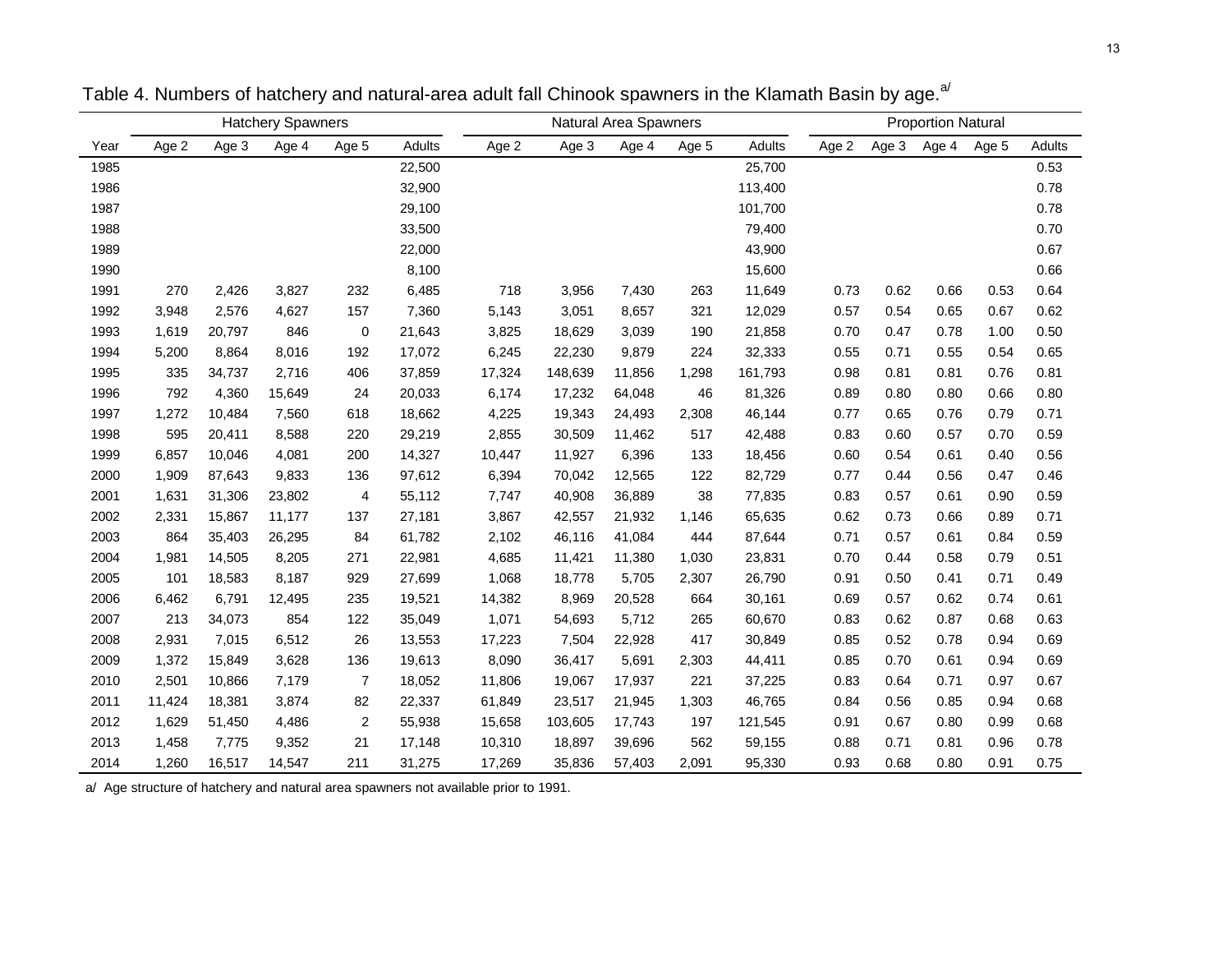Table 5. Harvest levels and rates of age-three and age-four Klamath River fall Chinook (Page 1 of 2).

|                    |           |        | Ocean Fisheries (Sept 1(t-1) through Aug 31(t)) |          |                                  |           |           |        |                     |        |
|--------------------|-----------|--------|-------------------------------------------------|----------|----------------------------------|-----------|-----------|--------|---------------------|--------|
|                    |           | KMZ    |                                                 | North of | South of                         |           | Ocean     |        | River Fisheries (t) |        |
| Year(t)            | Troll     | Sport  | Subtotal                                        | KMZ      | KMZ                              | Subtotal  | Total     | Net    | Sport               | Total  |
|                    |           |        |                                                 |          | <b>HARVEST</b> (numbers of fish) |           |           |        |                     |        |
| Age-Three          |           |        |                                                 |          |                                  |           |           |        |                     |        |
| 1986               | 35,632    | 4,876  | 40,508                                          | 73,777   | 122,913                          | 196,690   | 237,198   | 8,100  | 18,100              | 26,200 |
| 1987               | 17,237    | 5,082  | 22,319                                          | 43,432   | 56,368                           | 99,800    | 122,119   | 11,400 | 11,400              | 22,800 |
| 1988               | 15,999    | 5,165  | 21,164                                          | 24,317   | 107,971                          | 132,288   | 153,452   | 12,500 | 15,600              | 28,100 |
| 1989               | 6,456     | 11,783 | 18,239                                          | 15,315   | 23,729                           | 39,044    | 57,283    | 2,700  | 900                 | 3,600  |
| 1990               | 81        | 4,357  | 4,438                                           | 36,575   | 11,004                           | 47,579    | 52,017    | 1,300  | 1,400               | 2,700  |
| 1991               | 0         | 1,022  | 1,022                                           | 344      | 810                              | 1,154     | 2,176     | 2,123  | 1,277               | 3,400  |
| 1992               | 0         | 0      | $\pmb{0}$                                       | 972      | $\pmb{0}$                        | 972       | 972       | 970    | 251                 | 1,221  |
| 1993               | 0         | 822    | 822                                             | 833      | 6,424                            | 7,257     | 8,079     | 5,426  | 2,917               | 8,343  |
| 1994               | 42        | 604    | 646                                             | 0        | 3,387                            | 3,387     | 4,033     | 4,543  | 965                 | 5,508  |
| 1995               | 0         | 999    | 999                                             | 12,213   | 14,810                           | 27,023    | 28,022    | 11,840 | 5,536               | 17,376 |
| 1996               | 0         | 0      | $\pmb{0}$                                       | 0        | 9,314                            | 9,314     | 9,314     | 12,363 | 3,661               | 16,024 |
| 1997               | 0         | 232    | 232                                             | 620      | 1,215                            | 1,835     | 2,067     | 2,166  | 2,736               | 4,902  |
| 1998               | 0         | 6      | 6                                               | 298      | 466                              | 764       | 770       | 2,231  | 5,781               | 8,012  |
| 1999               | 63        | 180    | 243                                             | 1,262    | 433                              | 1,695     | 1,938     | 4,981  | 1,748               | 6,729  |
| 2000               | 404       | 3,282  | 3,686                                           | 8,604    | 25,203                           | 33,807    | 37,493    | 22,458 | 4,893               | 27,351 |
| 2001               | 113       | 105    | 218                                             | 2,749    | 6,082                            | 8,831     | 9,049     | 17,885 | 7,294               | 25,179 |
| 2002               | 220       | 783    | 1,003                                           | 1,500    | 9,913                            | 11,413    | 12,416    | 11,734 | 6,258               | 17,992 |
| 2003               | 172       | 678    | 850                                             | 1,881    | 27,249                           | 29,130    | 29,980    | 6,996  | 5,061               | 12,057 |
| 2004               | 402       | 970    | 1,372                                           | 9,710    | 7,324                            | 17,034    | 18,406    | 4,679  | 2,051               | 6,730  |
| 2005               | 0         | 568    | 568                                             | 619      | 2,381                            | 3,000     | 3,568     | 4,394  | 1,641               | 6,035  |
| 2006               | 0         | 477    | 477                                             | 32       | 341                              | 373       | 850       | 2,388  | 13                  | 2,401  |
| 2007               | 770       | 8,099  | 8,869                                           | 4,193    | 9,365                            | 13,558    | 22,427    | 17,543 | 5,734               | 23,277 |
| 2008               | 0         | 0      | 0                                               | 0        | $\pmb{0}$                        | 0         | 0         | 3,225  | 608                 | 3,833  |
| 2009               | 0         | 51     | 51                                              | 0        | 0                                | 0         | 51        | 19,820 | 4,715               | 24,535 |
| 2010               | 112       | 28     | 140                                             | 0        | 1,664                            | 1,664     | 1,804     | 13,132 | 1,884               | 15,016 |
| 2011               | 334       | 1,121  | 1,455                                           | 35       | 4,835                            | 4,870     | 6,325     | 13,286 | 2,630               | 15,916 |
| 2012               | 1,132     | 11,457 | 12,589                                          | 935      | 13,213                           | 14,148    | 26,737    | 70,409 | 12,104              | 82,513 |
| 2013 $a/d$         | 385       | 5,497  | 5,882                                           | 857      | 11,822                           | 12,679    | 18,561    | 18,996 | 7,675               | 26,671 |
| 2014 $a/d$         | 0         | 584    | 584                                             | 4,185    | 1,594                            | 5,779     | 6,363     | 3,379  | 1,726               | 5,105  |
| Age-Four           |           |        |                                                 |          |                                  |           |           |        |                     |        |
| 1986               | 7,745     | 1,113  | 8,858                                           | 23,486   | 31,913                           | 55,399    | 64,257    | 17,000 | 2,900               | 19,900 |
| 1987               | 21,736    | 4,427  | 26,163                                          | 70,645   | 48,832                           | 119,477   | 145,640   | 41,000 | 8,500               | 49,500 |
| 1988               | 11,868    | 3,595  | 15,463                                          | 26,376   | 50,287                           | 76,663    | 92,126    | 38,600 | 6,200               | 44,800 |
| 1989               | 6,064     | 9,735  | 15,799                                          | 32,116   | 16,608                           | 48,724    | 64,523    | 41,000 | 7,700               | 48,700 |
| 1990               | 3,997     | 2,919  | 6,916                                           | 39,627   | 10,624                           | 50,251    | 57,167    | 6,000  | 2,200               | 8,200  |
| 1991               | 0         | 1,001  | 1,001                                           | 1,513    | 4,134                            | 5,647     | 6,648     | 7,593  | 2,016               | 9,609  |
| 1992               | 171       | 55     | 226                                             | 1,783    | 12                               | 1,795     | 2,021     | 4,360  | 723                 | 5,083  |
| 1993               | 0         | 0      | 0                                               | 849      | 1,616                            | 2,465     | 2,465     | 3,786  | 243                 | 4,029  |
| 1994               | 0         | 1,124  | 1,124                                           | 1,168    | 1,499                            | 2,667     | 3,791     | 6,666  | 818                 | 7,484  |
| 1995               | $\pmb{0}$ | 242    | 242                                             | 1,879    | 1,771                            | 3,650     | 3,892     | 2,957  | 480                 | 3,437  |
| 1996               | 773       | 3,464  | 4,237                                           | 10,337   | 20,741                           | 31,078    | 35,315    | 43,959 | 9,080               | 53,039 |
| 1997               | 3         | 172    | 175                                             | 463      | 2,994                            | 3,457     | 3,632     | 8,734  | 2,586               | 11,320 |
| 1998               | $\pmb{0}$ | 105    | 105                                             | 3,942    | $\pmb{0}$                        | 3,942     | 4,047     | 7,164  | 1,822               | 8,986  |
| 1999               | 15        | 381    | 396                                             | 1,657    | 696                              | 2,353     | 2,749     | 8,789  | 494                 | 9,283  |
| 2000               | 117       | 895    | 1,012                                           | 2,327    | 1,076                            | 3,403     | 4,415     | 6,733  | 756                 | 7,489  |
| 2001               | 1,312     | 1,604  | 2,916                                           | 5,819    | 3,926                            | 9,745     | 12,661    | 20,759 | 4,819               | 25,578 |
| 2002               | 1,938     | 827    | 2,765                                           | 2,811    | 9,416                            | 12,227    | 14,992    | 11,929 | 4,063               | 15,992 |
| 2003               | 834       | 918    | 1,752                                           | 7,852    | 29,996                           | 37,848    | 39,600    | 22,754 | 4,592               | 27,346 |
| 2004               | 1,416     | 1,210  | 2,626                                           | 11,458   | 21,862                           | 33,320    | 35,946    | 17,623 | 1,751               | 19,374 |
| 2005               | 247       | 317    | 564                                             | 5,243    | 1,909                            | 7,152     | 7,716     | 3,048  | 304                 | 3,352  |
| 2006               | 196       | 725    | 921                                             | 4,192    | 985                              | 5,177     | 6,098     | 7,569  | 42                  | 7,611  |
| 2007               | 270       | 2,336  | 2,606                                           | 1,991    | 2,472                            | 4,463     | 7,069     | 8,987  | 502                 | 9,489  |
| 2008               | 6,376     | 1,105  | 7,481                                           | 546      | 113                              | 659       | 8,140     | 17,891 | 1,260               | 19,151 |
| 2009               | $\pmb{0}$ | 0      | 0                                               | 0        | $\pmb{0}$                        | $\pmb{0}$ | $\pmb{0}$ | 5,831  | 706                 | 6,537  |
| 2010               | 42        | 112    | 154                                             | 886      | 1,482                            | 2,368     | 2,522     | 16,630 | 1,134               | 17,764 |
| 2011               | 417       | 176    | 593                                             | 1,043    | 3,780                            | 4,823     | 5,416     | 12,587 | 1,466               | 14,053 |
| 2012               | 337       | 2,093  | 2,430                                           | 762      | 2,966                            | 3,728     | 6,158     | 23,285 | 1,718               | 25,003 |
| 2013<br>2014 $a/d$ | 4,328     | 6,325  | 10,653                                          | 4,091    | 24,332                           | 28,423    | 39,076    | 43,671 | 12,043              | 55,714 |
|                    | 1,254     | 1,389  | 2,643                                           | 18,995   | 8,658                            | 27,653    | 30,296    | 21,257 | 3,353               | 24,610 |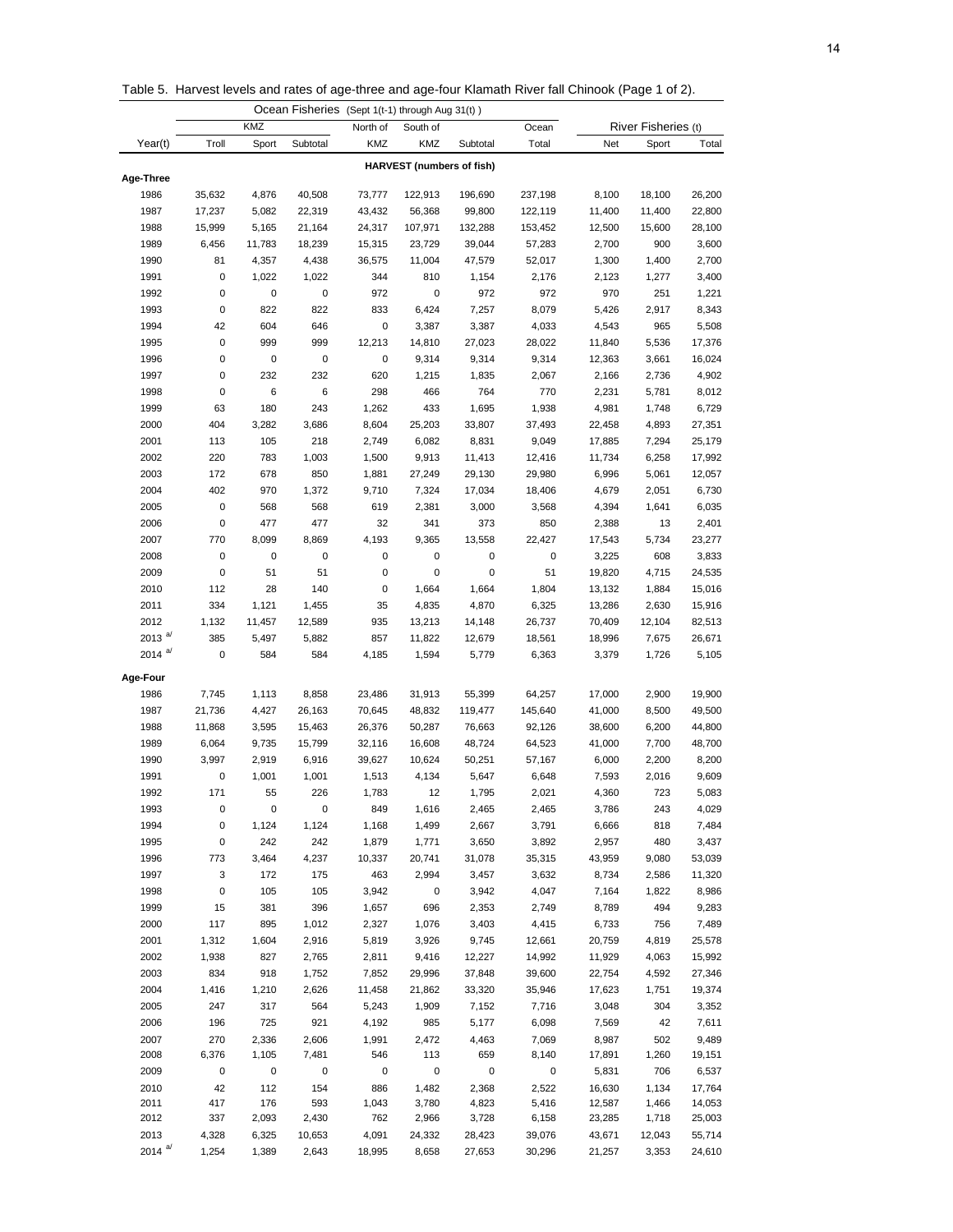Table 5. Harvest levels and rates of age-three and age-four Klamath River fall Chinook (Page 2 of 2).

|              |              |       | Ocean Fisheries | $(Sept 1(t-1)$ through Aug $31(t)$ ) |                            |              |       |              |                     |              |
|--------------|--------------|-------|-----------------|--------------------------------------|----------------------------|--------------|-------|--------------|---------------------|--------------|
|              |              | KMZ   |                 | North of                             | South of                   |              | Ocean |              | River Fisheries (t) |              |
| Year(t)      | Troll        | Sport | Subtotal        | KMZ                                  | <b>KMZ</b>                 | Subtotal     | Total | Net          | Sport               | Total        |
|              |              |       |                 |                                      | HARVEST RATE <sup>b/</sup> |              |       |              |                     |              |
| Age-Three    |              |       |                 |                                      |                            |              |       |              |                     |              |
| 1986         | 0.03         | 0.00  | 0.03            | 0.06                                 | 0.09                       | 0.15         | 0.18  | 0.05         | 0.11                | 0.16         |
| 1987         | 0.02         | 0.01  | 0.03            | 0.06                                 | 0.07                       | 0.13         | 0.16  | 0.13         | 0.13                | 0.25         |
| 1988         | 0.02         | 0.01  | 0.03            | 0.03                                 | 0.14                       | 0.17         | 0.20  | 0.12         | 0.15                | 0.28         |
| 1989         | 0.02         | 0.03  | 0.05            | 0.04                                 | 0.06                       | 0.11         | 0.15  | 0.05         | 0.02                | 0.07         |
| 1990         | 0.00         | 0.02  | 0.03            | 0.21                                 | 0.06                       | 0.27         | 0.30  | 0.11         | 0.12                | 0.23         |
| 1991         | 0.00         | 0.01  | 0.01            | 0.00                                 | 0.01                       | 0.02         | 0.03  | 0.21         | 0.13                | 0.34         |
| 1992         | 0.00         | 0.00  | 0.00            | 0.02                                 | 0.00                       | 0.02         | 0.02  | 0.14         | 0.04                | 0.18         |
| 1993         | 0.00         | 0.00  | 0.00            | 0.00                                 | 0.04                       | 0.04         | 0.05  | 0.11         | 0.06                | 0.17         |
| 1994         | 0.00         | 0.01  | 0.01            | 0.00                                 | 0.03                       | 0.03         | 0.03  | 0.12         | 0.03                | 0.15         |
| 1995         | 0.00         | 0.00  | 0.00            | 0.02                                 | 0.02                       | 0.03         | 0.04  | 0.06         | 0.03                | 0.09         |
| 1996         | 0.00         | 0.00  | 0.00            | 0.00                                 | 0.05                       | 0.05         | 0.05  | 0.32         | 0.09                | 0.41         |
| 1997         | 0.00         | 0.00  | 0.00            | 0.00                                 | 0.01                       | 0.01         | 0.01  | 0.06         | 0.08                | 0.14         |
| 1998         | 0.00         | 0.00  | 0.00            | 0.00                                 | 0.00                       | 0.00         | 0.00  | 0.04         | 0.10                | 0.14         |
| 1999         | 0.00         | 0.00  | 0.00            | 0.01                                 | 0.00                       | 0.01         | 0.02  | 0.17         | 0.06                | 0.23         |
| 2000         | 0.00         | 0.01  | 0.01            | 0.01                                 | 0.04                       | 0.05         | 0.06  | 0.12         | 0.03                | 0.15         |
| 2001         | 0.00         | 0.00  | 0.00            | 0.01                                 | 0.02                       | 0.02         | 0.03  | 0.18         | 0.07                | 0.25         |
| 2002         | 0.00         | 0.00  | 0.00            | 0.00                                 | 0.02                       | 0.02         | 0.02  | 0.12         | 0.07                | 0.19         |
| 2003         | 0.00         | 0.00  | 0.00            | 0.00                                 | 0.07                       | 0.07         | 0.08  | 0.07         | 0.05                | 0.13         |
| 2004         | 0.00         | 0.01  | 0.01            | 0.06                                 | 0.05                       | 0.11         | 0.12  | 0.14         | 0.06                | 0.20         |
| 2005         | 0.00         | 0.00  | 0.00            | 0.00                                 | 0.01                       | 0.02         | 0.02  | 0.10         | 0.04                | 0.14         |
| 2006         | 0.00         | 0.01  | 0.01            | 0.00                                 | 0.00                       | 0.00         | 0.01  | 0.13         | 0.00                | 0.13         |
| 2007         | 0.00         | 0.02  | 0.02            | 0.01                                 | 0.02                       | 0.04         | 0.06  | 0.15         | 0.05                | 0.20         |
| 2008         | 0.00         | 0.00  | 0.00            | 0.00                                 | 0.00                       | 0.00         | 0.00  | 0.17         | 0.03                | 0.21         |
| 2009         | 0.00         | 0.00  | 0.00            | 0.00                                 | 0.00                       | 0.00         | 0.00  | 0.25         | 0.06                | 0.31         |
| 2010         | 0.00         | 0.00  | 0.00            | 0.00                                 | 0.01                       | 0.01         | 0.01  | 0.28         | 0.04                | 0.33         |
| 2011         | 0.00         | 0.00  | 0.01            | 0.00                                 | 0.02                       | 0.02         | 0.03  | 0.23         | 0.04                | 0.27         |
| 2012         | 0.00         | 0.01  | 0.02            | 0.00                                 | 0.02                       | 0.02         | 0.03  | 0.29         | 0.05                | 0.34         |
| 2013 $a/$    | 0.00         | 0.01  | 0.01            | 0.00                                 | 0.03                       | 0.03         | 0.04  | 0.34         | 0.14                | 0.48         |
| 2014 $a/d$   | 0.00         | 0.00  | 0.00            | 0.02                                 | 0.01                       | 0.02         | 0.02  | 0.06         | 0.03                | 0.09         |
| Age-Four     |              |       |                 |                                      |                            |              |       |              |                     |              |
| 1986         | 0.05         | 0.01  | 0.06            | 0.17                                 | 0.23                       | 0.39         | 0.46  | 0.57         | 0.10                | 0.67         |
| 1987         | 0.06         | 0.01  | 0.08            | 0.21                                 | 0.14                       | 0.35         | 0.43  | 0.36         | 0.08                | 0.44         |
| 1988         | 0.05         | 0.02  | 0.07            | 0.11                                 | 0.21                       | 0.33         | 0.39  | 0.45         | 0.07                | 0.52         |
| 1989         | 0.03         | 0.05  | 0.09            | 0.18                                 | 0.09                       | 0.27         | 0.36  | 0.59         | 0.11                | 0.70         |
| 1990         | 0.04         | 0.03  | 0.07            | 0.38                                 | 0.10                       | 0.48         | 0.55  | 0.26         | 0.10                | 0.36         |
| 1991         | 0.00         | 0.03  | 0.03            | 0.04                                 | 0.11                       | 0.15         | 0.18  | 0.35         | 0.09                | 0.45         |
| 1992         | 0.01         | 0.00  | 0.01            | 0.06                                 | 0.00                       | 0.06         | 0.07  | 0.23         | 0.04                | 0.27         |
| 1993         | 0.00         | 0.00  | 0.00            | 0.06                                 | 0.11                       | 0.16         | 0.16  | 0.46         | 0.03                | 0.49         |
| 1994         | 0.00         | 0.03  | 0.03            | 0.03                                 | 0.04                       | 0.06         | 0.09  | 0.26         | 0.03                | 0.29         |
| 1995         | 0.00         | 0.01  | 0.01            | 0.07                                 | 0.06                       | 0.13         | 0.14  | 0.16         | 0.03                | 0.19         |
| 1996         | 0.00         | 0.02  | 0.02            | 0.05                                 | 0.09                       | 0.14         | 0.16  | 0.32         | 0.07                | 0.39         |
| 1997         | 0.00         | 0.00  | 0.00            | 0.01                                 | 0.05                       | 0.06         | 0.06  | 0.20         | 0.06                | 0.26         |
| 1998         | 0.00         | 0.00  | 0.00            | 0.09                                 | 0.00                       | 0.09         | 0.09  | 0.24         | 0.06                | 0.30         |
| 1999         | 0.00         | 0.01  | 0.01            | 0.05                                 | 0.02                       | 0.08         |       | 0.43         | 0.02                |              |
|              |              |       |                 |                                      |                            |              | 0.09  |              |                     | 0.45         |
| 2000<br>2001 | 0.00<br>0.01 | 0.02  | 0.02            | 0.05<br>0.04                         | 0.02                       | 0.08<br>0.07 | 0.10  | 0.22<br>0.24 | 0.02<br>0.05        | 0.25<br>0.29 |
|              |              | 0.01  | 0.02            |                                      | 0.03                       |              | 0.09  |              |                     |              |
| 2002         | 0.02         | 0.01  | 0.03            | 0.03                                 | 0.10                       | 0.12         | 0.15  | 0.19         | 0.06                | 0.26         |
| 2003         | 0.00         | 0.00  | 0.01            | 0.04                                 | 0.16                       | 0.20         | 0.21  | 0.24         | 0.05                | 0.28         |
| 2004         | 0.01         | 0.01  | 0.03            | 0.11                                 | 0.21                       | 0.32         | 0.34  | 0.43         | 0.04                | 0.48         |
| 2005         | 0.01         | 0.01  | 0.01            | 0.14                                 | 0.05                       | 0.19         | 0.20  | 0.17         | 0.02                | 0.19         |
| 2006         | 0.00         | 0.01  | 0.01            | 0.07                                 | 0.02                       | 0.08         | 0.10  | 0.18         | 0.00                | 0.18         |
| 2007         | 0.01         | 0.07  | 0.08            | 0.06                                 | 0.07                       | 0.13         | 0.21  | 0.53         | 0.03                | 0.56         |
| 2008         | 0.08         | 0.01  | 0.09            | 0.01                                 | 0.00                       | 0.01         | 0.10  | 0.36         | 0.03                | 0.38         |
| 2009         | 0.00         | 0.00  | 0.00            | 0.00                                 | 0.00                       | 0.00         | 0.00  | 0.36         | 0.04                | 0.40         |
| 2010         | 0.00         | 0.00  | 0.00            | 0.01                                 | 0.02                       | 0.04         | 0.04  | 0.37         | 0.03                | 0.40         |
| 2011         | 0.01         | 0.00  | 0.01            | 0.02                                 | 0.06                       | 0.07         | 0.08  | 0.31         | 0.04                | 0.34         |
| 2012         | 0.00         | 0.03  | 0.03            | 0.01                                 | 0.04                       | 0.05         | 0.08  | 0.47         | 0.03                | 0.51         |
| 2013         | 0.02         | 0.03  | 0.05            | 0.02                                 | 0.13                       | 0.15         | 0.20  | 0.40         | 0.11                | 0.51         |
| 2014 $a/$    | 0.01         | 0.01  | 0.01            | 0.11                                 | 0.05                       | 0.15         | 0.17  | 0.22         | 0.03                | 0.25         |

a/ Preliminary data (incomplete cohort).

b/ Ocean harvest rates are the fraction of Sept 1(t-1) ocean abundance harvested in these fisheries. River harvest rates are the fraction<br>of the river run (t) harvested in these fisheries.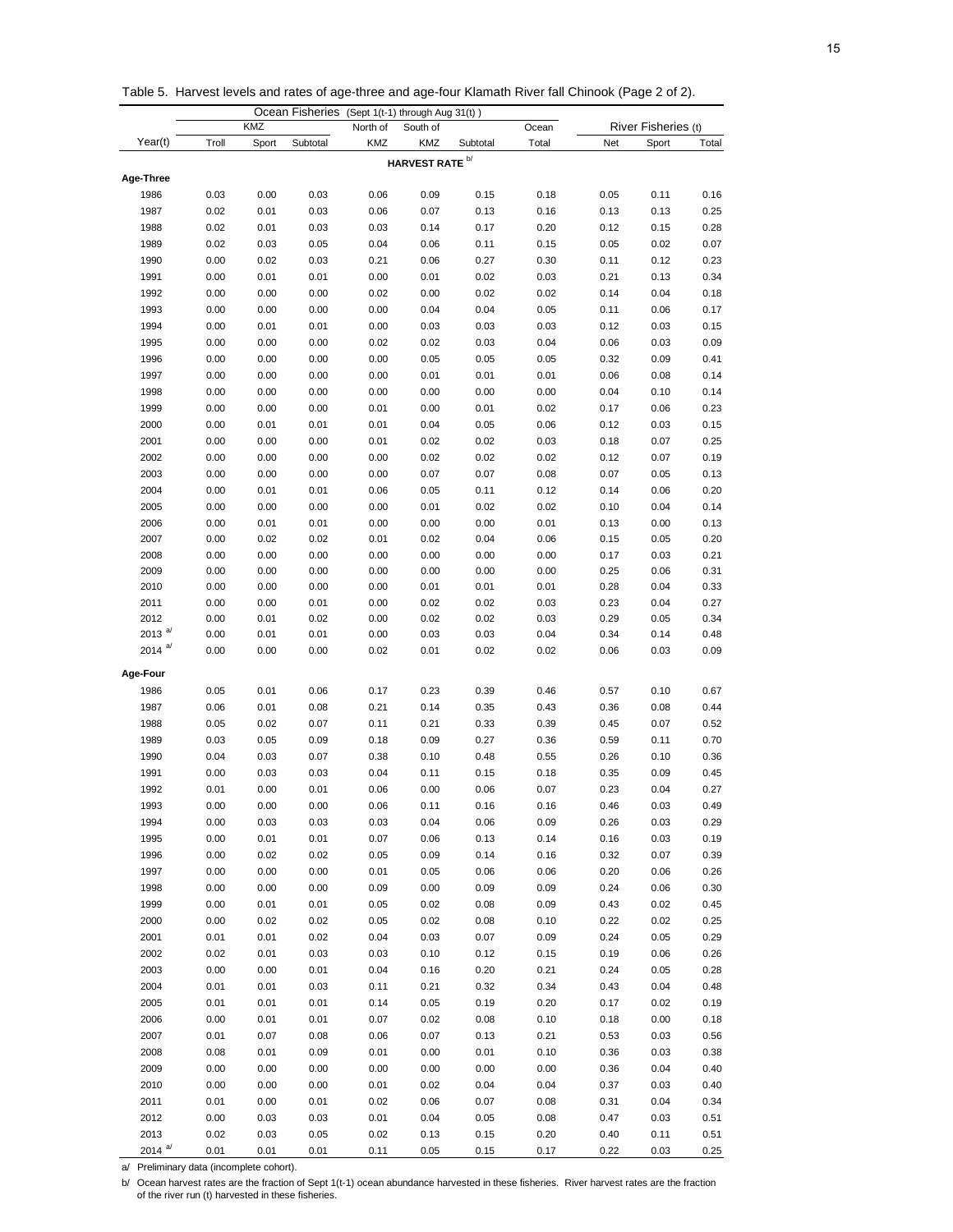Table 6. Fall 2014 (September - November) ocean landings of Klamath River fall Chinook by fishery, age, and KOHM area.

|             | <b>COMMERCIAL FISHERY</b> |      |       |     |      |       |       |      |       |       |       |  |  |  |  |
|-------------|---------------------------|------|-------|-----|------|-------|-------|------|-------|-------|-------|--|--|--|--|
| <b>KOHM</b> |                           |      | Age 3 |     |      | Age 4 |       |      | Age 5 |       |       |  |  |  |  |
| $areaa$     |                           | Sept | Oct   | Nov | Sept | Oct   | Nov   | Sept | Oct   | Nov   | Total |  |  |  |  |
| <b>NO</b>   |                           | --   |       |     | 17   | --    |       | --   |       |       | 17    |  |  |  |  |
| CO          |                           | --   | --    | --  | 80   | --    | $- -$ | 97   | $- -$ | $- -$ | 177   |  |  |  |  |
| KO          |                           | --   |       |     | --   |       |       | --   |       | --    | 0     |  |  |  |  |
| KC          |                           | --   | --    | --  | --   | --    | --    | --   | --    | --    | 0     |  |  |  |  |
| <b>FB</b>   |                           | --   |       |     | --   |       |       |      |       |       | 0     |  |  |  |  |
| <b>SF</b>   |                           | --   | --    | --  | --   | --    |       | --   | --    | --    | 0     |  |  |  |  |
| <b>MO</b>   |                           | --   | --    |     | --   | --    |       | --   | --    | --    | 0     |  |  |  |  |
|             | Total                     | 0    | 0     | 0   | 97   | 0     | 0     | 97   | 0     | 0     | 194   |  |  |  |  |

# **COMMERCIAL FISHERY**

# **SPORT FISHERY**

| <b>KOHM</b>        |       |       | Age 3 |     |      | Age 4 |     |      | Age 5 |       |       |
|--------------------|-------|-------|-------|-----|------|-------|-----|------|-------|-------|-------|
| area <sup>a/</sup> |       | Sept  | Oct   | Nov | Sept | Oct   | Nov | Sept | Oct   | Nov   | Total |
| <b>NO</b>          |       | $- -$ | --    |     | --   |       |     | --   |       |       | 0     |
| CO                 |       | $-$   | --    | --  | 29   | --    | --  | --   | --    | $- -$ | 29    |
| KO                 |       | $-$   | --    | --  | --   | --    | --  | 30   | 67    | $- -$ | 97    |
| KC                 |       | --    | --    | --  | --   |       |     | --   | --    | --    | 0     |
| FB                 |       | $-$   | --    | --  | $-$  | --    | --  | --   | --    | $- -$ | 0     |
| <b>SF</b>          |       | $-$   | --    | --  | --   | --    | --  | --   | --    | --    | 0     |
| <b>MO</b>          |       | $-$   | --    | --  | $-$  | --    | --  | --   | --    | $- -$ | 0     |
|                    | Total | 0     | 0     | 0   | 29   | 0     | 0   | 30   | 67    | 0     | 126   |

a/ KOHM areas are as follows: NO=Newport & Tillamook: CO=Coos Bay; KO=Klamath Management Zone in Oregon; KC=Klamath Management Zone in California; FB=Fort Bragg; SF=San Francisco; and MO=Monterey.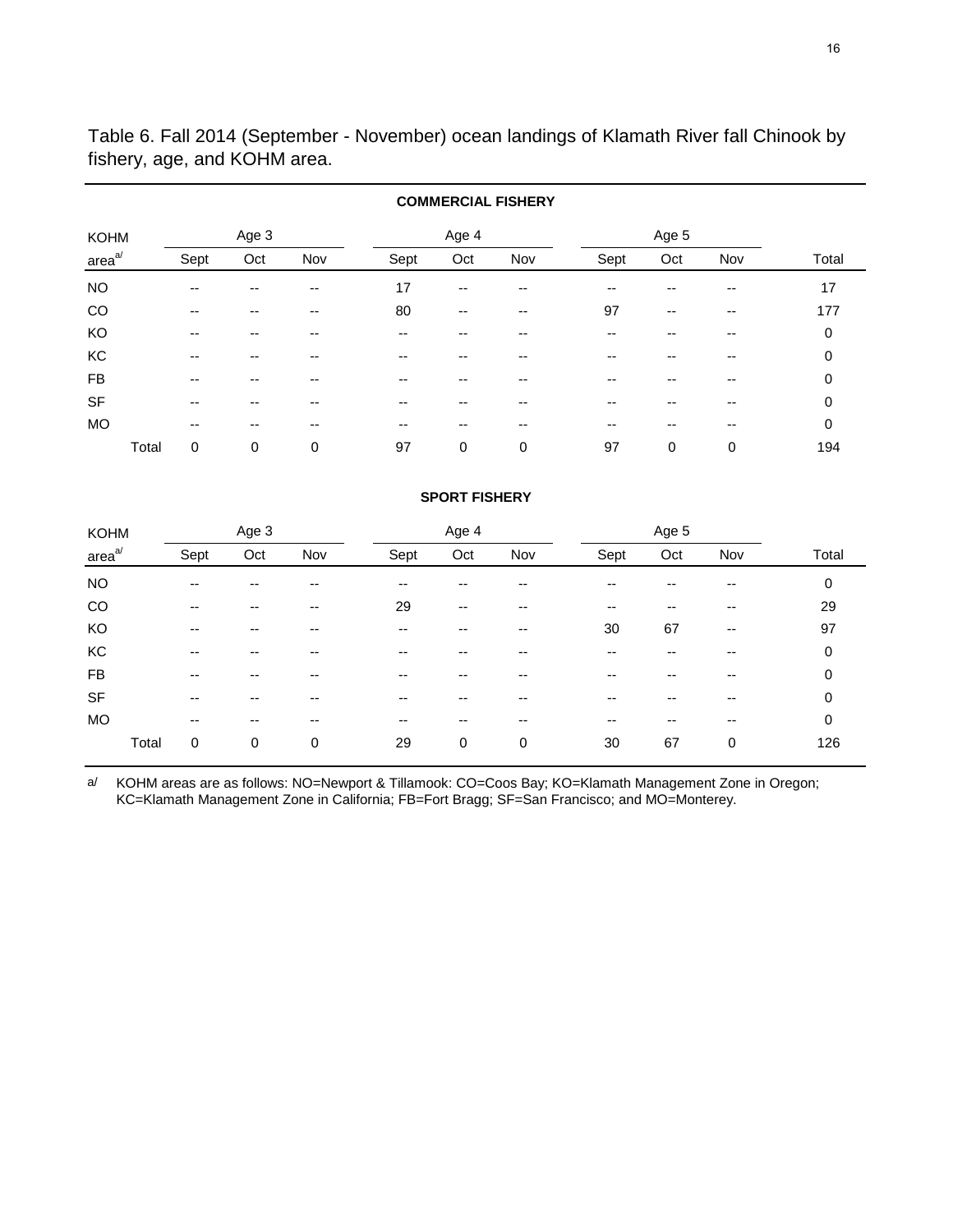------------------------------------------------------------------------------

Klamath Escapement

|           | Absent fishing:              |          |             |                      |          |             | 139218         |          |                                                         |                |                |          |                                                           |          |                                                                   |  |
|-----------|------------------------------|----------|-------------|----------------------|----------|-------------|----------------|----------|---------------------------------------------------------|----------------|----------------|----------|-----------------------------------------------------------|----------|-------------------------------------------------------------------|--|
|           | Hatcheries:                  |          |             |                      |          |             | 40117          |          |                                                         |                |                |          |                                                           |          |                                                                   |  |
|           | Natural areas:               |          |             |                      |          |             | 99102          |          |                                                         |                |                |          |                                                           |          |                                                                   |  |
|           |                              |          |             |                      |          |             |                |          |                                                         |                |                |          |                                                           |          |                                                                   |  |
|           | With fishing                 |          |             |                      |          |             |                |          |                                                         |                |                |          |                                                           |          |                                                                   |  |
|           | Mature adults:               |          |             |                      |          |             | 139516         |          |                                                         |                |                |          |                                                           |          |                                                                   |  |
|           |                              | Strays:  |             |                      |          |             | 574            |          |                                                         |                |                |          |                                                           |          |                                                                   |  |
|           |                              |          |             | Klamath Basin:       |          |             | 138942         |          |                                                         |                |                |          |                                                           |          |                                                                   |  |
|           | Spawners:                    |          |             |                      |          |             | 138942         |          |                                                         |                |                |          |                                                           |          |                                                                   |  |
|           |                              |          | Hatcheries: |                      |          |             | 40054          |          |                                                         |                |                |          |                                                           |          |                                                                   |  |
|           |                              |          |             | Natural areas: 98888 |          |             |                |          |                                                         |                |                |          |                                                           |          |                                                                   |  |
|           |                              |          |             |                      |          |             |                |          |                                                         |                |                |          |                                                           |          |                                                                   |  |
|           |                              |          |             | Reduction rate:      |          |             | 0.002          |          |                                                         |                |                |          |                                                           |          |                                                                   |  |
|           | Klamath Harvest              |          |             |                      |          |             |                |          |                                                         |                |                |          |                                                           |          |                                                                   |  |
|           |                              |          |             |                      |          |             |                |          |                                                         |                |                |          |                                                           |          |                                                                   |  |
|           | Total:                       |          |             |                      |          |             | 320            |          |                                                         |                |                |          |                                                           |          |                                                                   |  |
|           | River:                       |          |             |                      |          |             |                | 0        |                                                         |                |                |          |                                                           |          |                                                                   |  |
|           | $Ocean$ :                    |          |             |                      |          |             | 320            |          |                                                         |                |                |          |                                                           |          |                                                                   |  |
|           |                              |          |             |                      |          |             |                |          |                                                         |                |                |          |                                                           |          |                                                                   |  |
|           | Tribal:                      |          |             |                      |          |             |                | 0        | 0.000                                                   |                |                |          | (objective: 0.000)                                        |          |                                                                   |  |
|           | Non-tribal:                  |          |             |                      |          |             | 320            |          |                                                         |                |                |          |                                                           |          |                                                                   |  |
|           | River:                       |          |             |                      |          |             |                | 0        | 0.000                                                   |                |                |          | (objective:                                               |          | 0)                                                                |  |
|           | Ocean troll:                 |          |             |                      |          |             | 194            |          |                                                         |                |                |          |                                                           |          |                                                                   |  |
|           |                              | CA / OR: |             |                      |          |             |                |          | 0.000 / 1.000                                           |                |                |          |                                                           |          |                                                                   |  |
|           |                              |          |             |                      |          |             | 126            |          |                                                         |                |                |          |                                                           |          |                                                                   |  |
|           | Ocean sport:                 | KMZ:     |             |                      |          |             |                | 97       | 0.303                                                   |                |                |          |                                                           |          |                                                                   |  |
|           | Age-four o.harv.rate: 0.002  |          |             |                      |          |             |                |          |                                                         |                |                |          | $(objective: <= 0.16)$                                    |          |                                                                   |  |
|           |                              |          |             |                      |          |             |                |          |                                                         |                |                |          |                                                           |          |                                                                   |  |
|           |                              |          |             |                      |          |             |                |          |                                                         |                |                |          |                                                           |          |                                                                   |  |
|           |                              |          |             |                      |          |             |                |          |                                                         |                |                |          |                                                           |          |                                                                   |  |
|           | Klamath Harvest: ocean troll |          |             |                      |          |             |                |          |                                                         |                |                |          |                                                           |          |                                                                   |  |
|           |                              |          |             |                      |          |             |                |          |                                                         |                |                |          | Sep Oct Nov Dec Jan Feb Mar Apr May Jun Jul Aug Total %CA |          |                                                                   |  |
| NO.       | 17                           | $\Omega$ | $\Omega$    | $\Omega$             | $\Omega$ | $\mathbf 0$ | $\overline{0}$ |          | $\overline{0}$<br>0                                     | $\overline{0}$ | $\mathbf 0$    | 0        | 17                                                        | ΝA       |                                                                   |  |
| CO        | 177                          |          |             | $0\qquad 0\qquad 0$  |          |             |                |          | $\begin{matrix} 0 & 0 & 0 & 0 & 0 & 0 & 0 \end{matrix}$ |                |                |          | 177<br>0                                                  | ΝA       |                                                                   |  |
| KO        | 0                            |          | $0\qquad 0$ | 0                    |          | $0\qquad 0$ | $\overline{0}$ |          | $0\qquad 0\qquad 0$                                     |                | $\overline{0}$ | 0        | $\overline{0}$                                            | ΝA       |                                                                   |  |
| КC        | 0                            | $\Omega$ | $\Omega$    | $\Omega$             | $\Omega$ | $\Omega$    | $\Omega$       | $\Omega$ | $\Omega$                                                | $\Omega$       | $\mathbf 0$    | $\Omega$ |                                                           | $0$ NaN  |                                                                   |  |
|           |                              |          |             |                      |          |             |                |          |                                                         |                |                |          |                                                           |          |                                                                   |  |
| FB        | U                            | 0        | U           | U                    | U        | 0           | 0              | 0        | 0                                                       | U              | O              | U        |                                                           | $0$ NaN  |                                                                   |  |
| $\rm SF$  | 0                            | 0        | 0           | 0                    | 0        | 0           | 0              | 0        | 0                                                       | 0              | 0              | 0        |                                                           | $0$ NaN  |                                                                   |  |
| MO        | 0                            | 0        | 0           | 0                    | 0        | 0           | 0              | 0        | 0                                                       | 0              | 0              | 0        |                                                           | $0$ NaN  |                                                                   |  |
| Total 194 |                              | 0        | 0           | 0                    | 0        | 0           | 0              | $\Omega$ | $\Omega$                                                | 0              | 0              | 0        | 194                                                       | $\rm NA$ |                                                                   |  |
|           |                              |          |             |                      |          |             |                |          |                                                         |                |                |          |                                                           |          |                                                                   |  |
|           | Klamath Harvest: ocean sport |          |             |                      |          |             |                |          |                                                         |                |                |          |                                                           |          |                                                                   |  |
| NO.       | $\Omega$                     |          |             |                      |          |             |                |          | $0 \t0 \t0 \t0 \t0 \t0 \t0 \t0 \t0 \t0 \t0$             |                |                |          |                                                           | 0 NA     | Sep Oct Nov Dec Jan Feb Mar Apr May Jun Jul Aug Total %CA %CA.rec |  |
|           |                              |          |             |                      |          |             |                |          |                                                         |                |                |          |                                                           |          | ΝA                                                                |  |

NO 0 0 0 0 0 0 0 0 0 0 0 0 0 NA NA CO 29 0 0 0 0 0 0 0 0 0 0 0 29 NA NA KO 30 67 0 0 0 0 0 0 0 0 0 0 97 NA NA KC 0 0 0 0 0 0 0 0 0 0 0 0 0 NaN NaN FB 0 0 0 0 0 0 0 0 0 0 0 0 0 NaN NaN SF 0 0 0 0 0 0 0 0 0 0 0 0 0 NaN NaN MO 0 0 0 0 0 0 0 0 0 0 0 0 0 NaN NaN Total 59 67 0 0 0 0 0 0 0 0 0 0 126 NA NA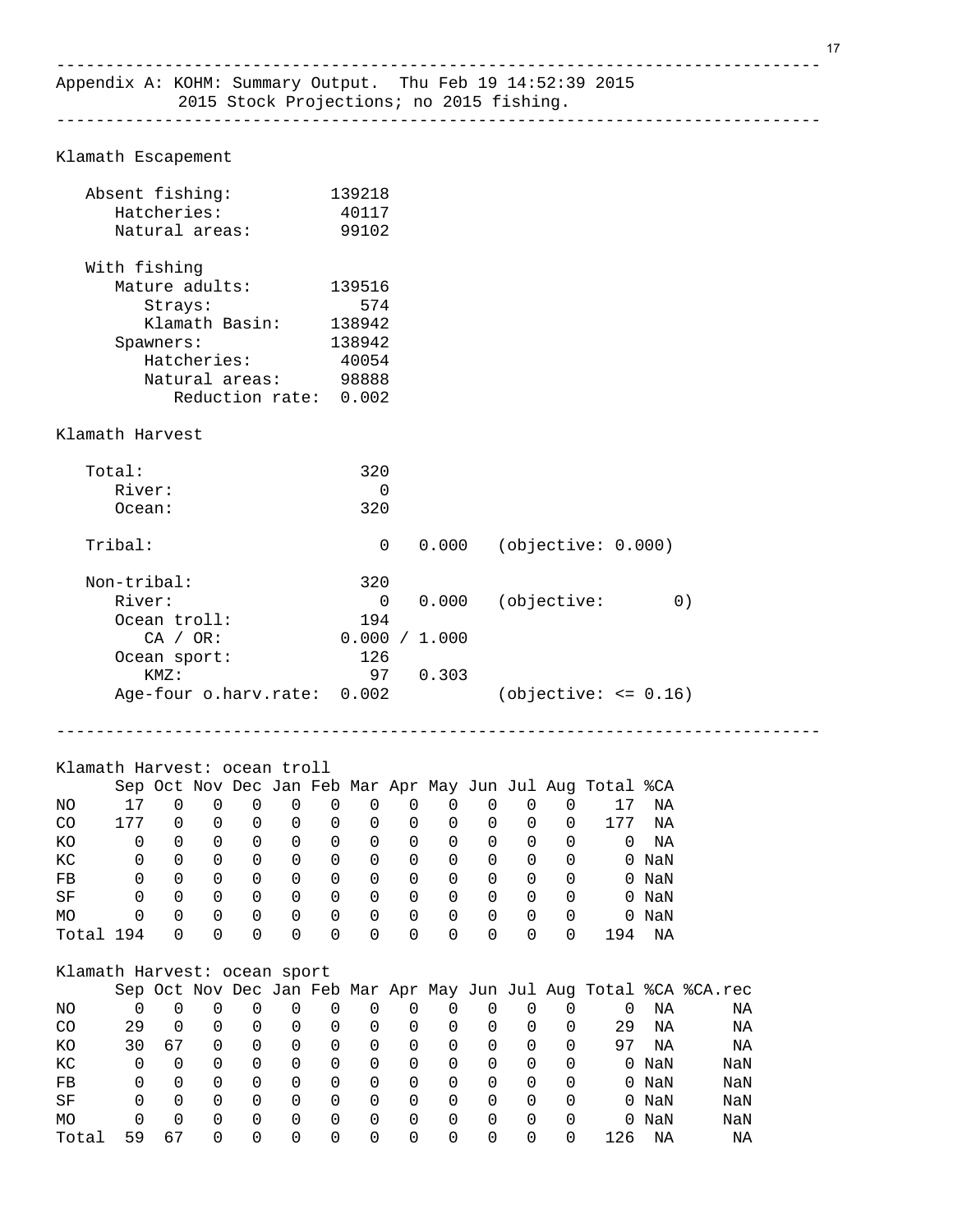#### Chinook Harvest (All Stocks): Troll

|                |                      |           |     |    |                   |    |                |          |          |                |          |          | Sep Oct Nov Dec Jan Feb Mar Apr May Jun Jul Aug Total |
|----------------|----------------------|-----------|-----|----|-------------------|----|----------------|----------|----------|----------------|----------|----------|-------------------------------------------------------|
| NO.            | 5900                 | 900       | NA  | NA | NA                | NA | $\overline{0}$ | $\Omega$ | 0        | 0              | 0        | $\Omega$ | 6800                                                  |
| C <sub>O</sub> |                      | 2800 1100 | 500 |    | NA NA             | NA | $\overline{0}$ | $\Omega$ | 0        | $\Omega$       | $\Omega$ | 0        | 4400                                                  |
| КO             | 50                   | 500       | NA  | NA | NA   NA  NaN  NaN |    |                |          | $\Omega$ | $\Omega$       | 0        | 0        | 550                                                   |
| KC             | 600                  | ΝA        | NA  | NA | NA                | NA | NA             | NA       | 0        | $\Omega$       | 0        | 0        | 600                                                   |
| FB             | 500                  | ΝA        | NA  | NA | NA                | NA | NA             | 0        | 0        | $\Omega$       | 0        | 0        | 500                                                   |
| SF             | 11100 2900           |           | NA  | NA | NA                | NA |                | NA NaN   | $\Omega$ | $\overline{0}$ | $\Omega$ |          | 0 14000                                               |
| MO             | ΝA                   | ΝA        | ΝA  | NA | ΝA                | ΝA |                | NA NaN   | $\Omega$ | $\Omega$       | 0        | 0        |                                                       |
|                | Total 20950 5400 500 |           |     | NA | ΝA                | NA | 0              | - 0      | 0        | $\Omega$       | $\Omega$ |          | 0 26850                                               |

------------------------------------------------------------------------------

Chinook Harvest (All Stocks): Sport

|                     | Sep  |               |    |    |    |                |            |            |          |   |          |   | Oct Nov Dec Jan Feb Mar Apr May Jun Jul Aug Total |
|---------------------|------|---------------|----|----|----|----------------|------------|------------|----------|---|----------|---|---------------------------------------------------|
| NO.                 | 1100 | 100           | NA | NA | NA |                |            | NA NaN NaN | 0        | 0 | $\Omega$ | 0 | 1200                                              |
| CO <sub>.</sub>     | 700  | 1 O           | 0  | NA | NA |                |            | NA NaN NaN | 0        | 0 | 0        |   | 710                                               |
| КO                  |      | 20 1100       | NA | NA | NA | NA             | NA         | ΝA         | 0        | 0 | 0        | 0 | 1120                                              |
| КC                  | 300  | ΝA            | ΝA | NA | NA | NA             | NA         | ΝA         | 0        | 0 | $\Omega$ |   | 300                                               |
| $_{\rm FB}$         | 100  | 1 O           | 0  | NA |    |                | NA NaN NaN | 0          | $\Omega$ | 0 | 0        |   | 110                                               |
| SF                  |      | 6200 3000 100 |    | NA | NA | $\overline{0}$ | 0          | 0          | $\Omega$ | 0 | 0        | 0 | 9300                                              |
| <b>MO</b>           | 30   | 10            | ΝA | NA |    | NA NaN         | 0          | 0          | $\Omega$ | 0 | 0        |   | 40                                                |
| Total 8450 4230 100 |      |               |    | NA | ΝA | - 0            | $\Omega$   | 0          | $\Omega$ | 0 | $\Omega$ |   | 0 12780                                           |

------------------------------------------------------------------------------

Klamath Contribution Rates: Troll

 Sep Oct Nov Dec Jan Feb Mar Apr May Jun Jul Aug NO 0.003 0 NA NA NA NA 0.114 0.020 0.029 0.021 0.041 0.095 CO 0.063 0 0 NA NA NA 0.079 0.083 0.052 0.077 0.163 0.235 KO 0.000 0 NA NA NA NA 0.000 0.000 0.090 0.167 0.232 0.304 KC 0.000 NA NA NA NA NA NA NA 0.395 0.350 0.250 0.349 FB 0.000 NA NA NA NA NA NA 0.060 0.143 0.205 0.169 0.078 0 NA NA NA NA NA 0.000 0.053 0.070 0.065 0.030 MO NA NA NA NA NA NA NA 0.000 0.013 0.016 0.033 0.001

Klamath Contribution Rates: Sport

 Sep Oct Nov Dec Jan Feb Mar Apr May Jun Jul Aug NO 0.000 0.000 NA NA NA NA 0.000 0.000 0.003 0.004 0.048 0.029 CO 0.041 0.000 NaN NA NA NA 0.000 0.000 0.033 0.055 0.059 0.039 KO 1.500 0.061 NA NA NA NA NA NA 0.017 0.063 0.151 0.257 KC 0.000 NA NA NA NA NA NA NA 0.148 0.149 0.125 0.170 FB 0.000 0.000 NaN NA NA 0.000 0.000 0.008 0.031 0.048 0.067 0.030 SF 0.000 0.000 0 NA NA 0.001 0.004 0.017 0.009 0.037 0.014 0.002 MO 0.000 0.000 NA NA NA 0.000 0.004 0.004 0.002 0.002 0.003 0.002

------------------------------------------------------------------------------

Total Effort: Troll

|     |     |    |    |     |   |          |          |                  |          |                  |  | Sep Oct Nov Dec Jan Feb Mar Apr May Jun Jul Aug Total |
|-----|-----|----|----|-----|---|----------|----------|------------------|----------|------------------|--|-------------------------------------------------------|
| NO. | NA. | NA | NA | NA. | O | 0        | O        |                  |          |                  |  |                                                       |
| CO. | NA  | NA | NA | ΝA  | O | - 0      | $\Omega$ | <sup>0</sup>     | $\Omega$ | <sup>()</sup>    |  |                                                       |
| КO  | NA  | NA | NA | NA  | O | - 0      | $\cup$   | - 0              | $\Omega$ | ()               |  |                                                       |
| КC  | NA  | NA | NA | ΝA  | O | $\Omega$ | $\cup$   | $\left( \right)$ | $\Omega$ | $\left( \right)$ |  |                                                       |
| FB. | NA. | NA | NA | NA  | O | 0        | $\cup$   | 0                | $\Omega$ | ()               |  |                                                       |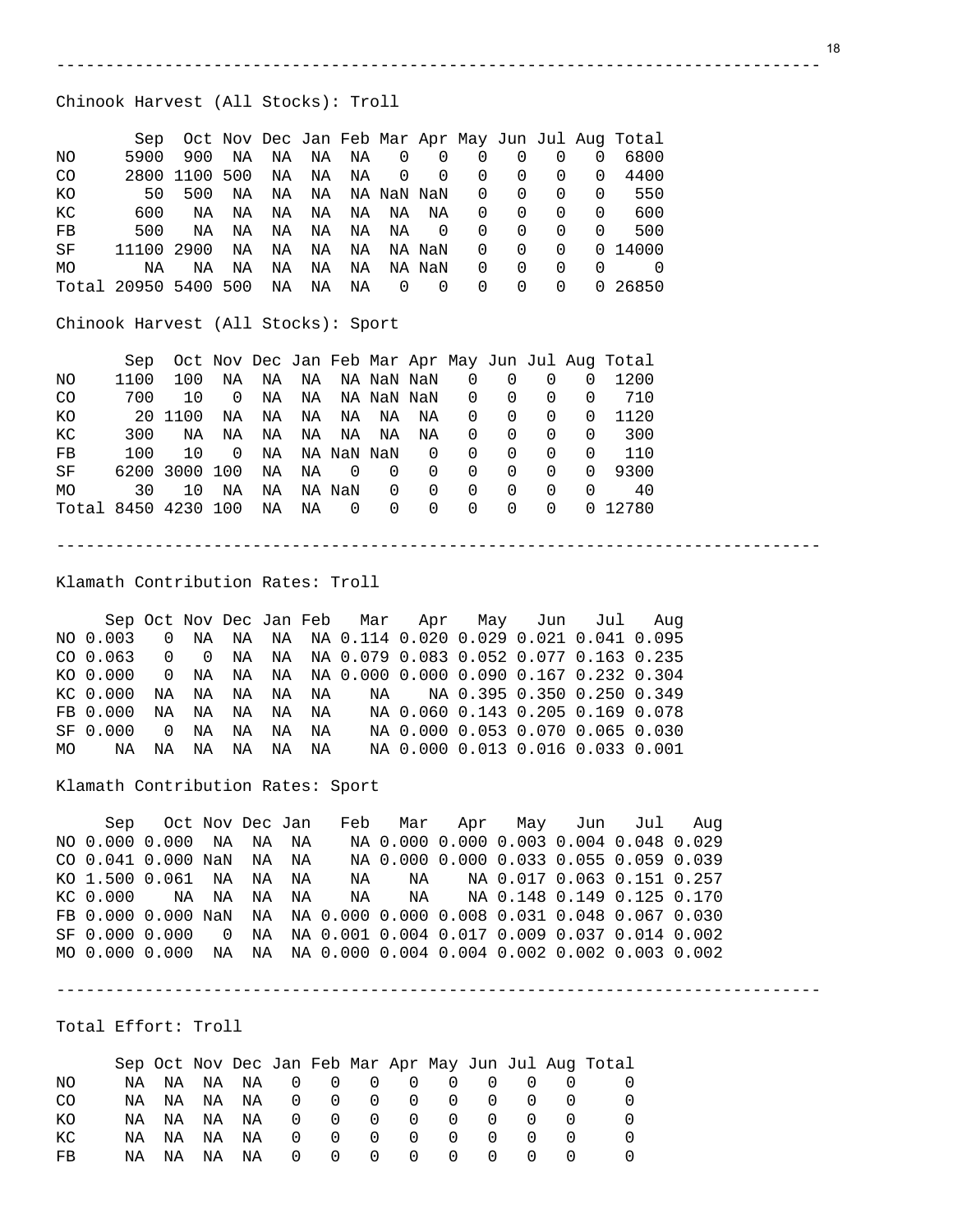| SF<br>МO<br>Total                                                      | ΝA<br>ΝA<br>ΝA                               | ΝA<br>ΝA<br>ΝA                               | ΝA<br>ΝA<br>ΝA                               | ΝA<br>NA<br>ΝA                               | 0<br>0<br>0                                    | 0<br>0<br>$\mathbf 0$                                    | 0<br>$\mathbf 0$<br>$\Omega$                                    | 0<br>$\mathbf 0$<br>0                           | 0<br>$\mathbf 0$<br>$\mathbf 0$                                 | 0<br>0<br>$\Omega$                                           | 0<br>0<br>$\Omega$                                              | 0<br>0<br>$\mathbf 0$                                     | 0<br>0<br>0                                                                                          | 19 |
|------------------------------------------------------------------------|----------------------------------------------|----------------------------------------------|----------------------------------------------|----------------------------------------------|------------------------------------------------|----------------------------------------------------------|-----------------------------------------------------------------|-------------------------------------------------|-----------------------------------------------------------------|--------------------------------------------------------------|-----------------------------------------------------------------|-----------------------------------------------------------|------------------------------------------------------------------------------------------------------|----|
| Total Effort: Sport                                                    |                                              |                                              |                                              |                                              |                                                |                                                          |                                                                 |                                                 |                                                                 |                                                              |                                                                 |                                                           |                                                                                                      |    |
| NO<br>CO<br>ΚO<br>КC<br>FB<br>SF<br>МO<br>Total                        | ΝA<br>ΝA<br>ΝA<br>ΝA<br>ΝA<br>ΝA<br>ΝA<br>ΝA | NA<br>ΝA<br>ΝA<br>NA<br>NA<br>NA<br>NA<br>ΝA | ΝA<br>ΝA<br>ΝA<br>NA<br>ΝA<br>NA<br>NA<br>ΝA | ΝA<br>NA<br>ΝA<br>NA<br>NA<br>NA<br>NA<br>ΝA | 0<br>0<br>0<br>0<br>0<br>0<br>0<br>0           | 0<br>0<br>0<br>0<br>0<br>0<br>$\mathbf 0$<br>$\mathbf 0$ | 0<br>0<br>0<br>0<br>0<br>0<br>$\mathbf 0$<br>$\mathbf 0$        | 0<br>0<br>0<br>0<br>0<br>$\mathbf{0}$<br>0<br>0 | 0<br>0<br>0<br>0<br>0<br>$\mathbf 0$<br>$\mathbf 0$<br>0        | 0<br>0<br>0<br>0<br>0<br>0<br>0<br>$\Omega$                  | 0<br>0<br>0<br>0<br>0<br>0<br>0<br>$\Omega$                     | 0<br>0<br>0<br>0<br>0<br>0<br>$\mathbf{0}$<br>$\mathbf 0$ | Sep Oct Nov Dec Jan Feb Mar Apr May Jun Jul Aug Total<br>0<br>0<br>0<br>0<br>0<br>0<br>0<br>0        |    |
| Season Effort: Troll                                                   |                                              |                                              |                                              |                                              |                                                |                                                          |                                                                 |                                                 |                                                                 |                                                              |                                                                 |                                                           |                                                                                                      |    |
| NO<br>CO<br>KO<br>${\rm KC}$<br>${\rm FB}$<br>$\rm{SF}$<br>МO<br>Total | ΝA<br>ΝA<br>ΝA<br>ΝA<br>ΝA<br>ΝA<br>ΝA<br>ΝA | ΝA<br>ΝA<br>NA<br>ΝA<br>ΝA<br>ΝA<br>ΝA<br>ΝA | ΝA<br>ΝA<br>ΝA<br>ΝA<br>ΝA<br>ΝA<br>ΝA<br>ΝA | ΝA<br>ΝA<br>NA<br>NA<br>ΝA<br>ΝA<br>NA<br>ΝA | 0<br>0<br>0<br>0<br>0<br>0<br>0<br>0           | 0<br>0<br>0<br>0<br>0<br>0<br>0<br>$\mathbf 0$           | 0<br>0<br>0<br>0<br>0<br>0<br>0<br>$\Omega$                     | 0<br>0<br>0<br>0<br>0<br>0<br>0<br>$\Omega$     | 0<br>0<br>0<br>0<br>0<br>$\mathbf 0$<br>$\mathbf 0$<br>$\Omega$ | 0<br>0<br>0<br>0<br>0<br>0<br>0<br>$\Omega$                  | 0<br>0<br>0<br>0<br>0<br>0<br>0<br>$\Omega$                     | 0<br>0<br>0<br>0<br>0<br>0<br>$\mathbf{0}$<br>0           | Sep Oct Nov Dec Jan Feb Mar Apr May Jun Jul Aug Total<br>0<br>0<br>0<br>0<br>0<br>0<br>0<br>0        |    |
| Season Effort: Sport                                                   |                                              |                                              |                                              |                                              |                                                |                                                          |                                                                 |                                                 |                                                                 |                                                              |                                                                 |                                                           |                                                                                                      |    |
| NO<br>CO<br>KO<br>КC<br>FB<br>SF<br>МO<br>Total                        | ΝA<br>ΝA<br>ΝA<br>ΝA<br>ΝA<br>ΝA<br>ΝA<br>ΝA | ΝA<br>ΝA<br>ΝA<br>ΝA<br>ΝA<br>ΝA<br>ΝA<br>ΝA | ΝA<br>ΝA<br>ΝA<br>ΝA<br>ΝA<br>ΝA<br>ΝA<br>ΝA | ΝA<br>ΝA<br>ΝA<br>ΝA<br>ΝA<br>ΝA<br>ΝA<br>ΝA | 0<br>0<br>0<br>0<br>0<br>0<br>0<br>$\mathbf 0$ | 0<br>0<br>0<br>0<br>0<br>0<br>0<br>$\mathbf 0$           | $\mathsf 0$<br>0<br>0<br>$\mathbf 0$<br>0<br>0<br>0<br>$\Omega$ | 0<br>0<br>0<br>0<br>0<br>0<br>0<br>$\mathbf 0$  | 0<br>0<br>0<br>0<br>0<br>0<br>$\mathbf 0$<br>0                  | 0<br>0<br>0<br>$\Omega$<br>0<br>0<br>$\mathsf 0$<br>$\Omega$ | 0<br>0<br>0<br>$\Omega$<br>0<br>$\overline{0}$<br>0<br>$\Omega$ | 0<br>0<br>0<br>0<br>0<br>0<br>0<br>$\Omega$               | Sep Oct Nov Dec Jan Feb Mar Apr May Jun Jul Aug Total<br>0<br>0<br>0<br>0<br>0<br>0<br>0<br>$\Omega$ |    |
| Quota Effort: Troll                                                    |                                              |                                              |                                              |                                              |                                                |                                                          |                                                                 |                                                 |                                                                 |                                                              |                                                                 |                                                           |                                                                                                      |    |
| NO<br>CO<br>KO<br>KC<br>${\rm FB}$<br>SF<br>МO<br>Total                | ΝA<br>ΝA<br>ΝA<br>ΝA<br>ΝA<br>ΝA<br>ΝA<br>ΝA | ΝA<br>ΝA<br>ΝA<br>ΝA<br>ΝA<br>ΝA<br>ΝA<br>ΝA | ΝA<br>ΝA<br>NA<br>ΝA<br>ΝA<br>ΝA<br>ΝA<br>ΝA | ΝA<br>ΝA<br>NA<br>NA<br>ΝA<br>NA<br>NA<br>NA | $\mathsf 0$<br>0<br>0<br>0<br>0<br>0<br>0<br>0 | 0<br>0<br>0<br>0<br>0<br>0<br>0<br>0                     | $\mathbf 0$<br>0<br>0<br>0<br>0<br>0<br>0<br>$\mathbf 0$        | 0<br>0<br>0<br>0<br>0<br>0<br>0<br>0            | 0<br>0<br>0<br>0<br>0<br>0<br>0<br>0                            | 0<br>0<br>0<br>0<br>0<br>0<br>0<br>$\Omega$                  | 0<br>0<br>0<br>0<br>0<br>0<br>0<br>$\Omega$                     | 0<br>0<br>0<br>0<br>0<br>0<br>0<br>0                      | Sep Oct Nov Dec Jan Feb Mar Apr May Jun Jul Aug Total<br>0<br>0<br>0<br>0<br>0<br>0<br>0<br>0        |    |
| Quota Effort: Sport                                                    |                                              |                                              |                                              |                                              |                                                |                                                          |                                                                 |                                                 |                                                                 |                                                              |                                                                 |                                                           | Sep Oct Nov Dec Jan Feb Mar Apr May Jun Jul Aug Total                                                |    |
|                                                                        |                                              |                                              |                                              |                                              |                                                |                                                          |                                                                 |                                                 |                                                                 |                                                              |                                                                 |                                                           |                                                                                                      |    |

NO NA NA NA NA 0 0 0 0 0 0 0 0 0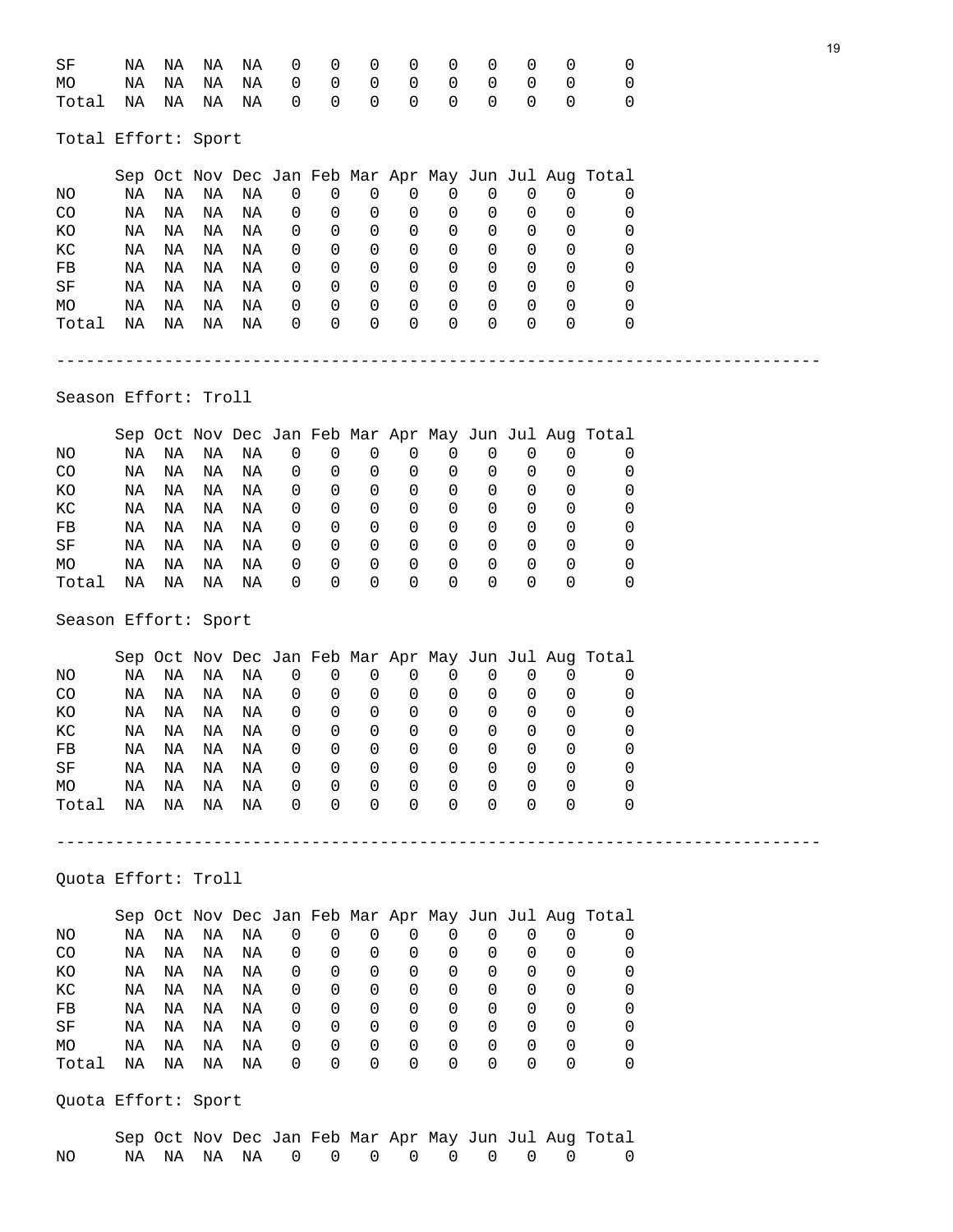| CO<br>ΚO<br>КC<br>FB<br>SF<br>МO<br>Total | ΝA<br>ΝA<br>ΝA<br>ΝA<br>ΝA<br>ΝA<br>ΝA | ΝA<br>ΝA<br>ΝA<br>ΝA<br>ΝA<br>ΝA<br>ΝA | ΝA<br>ΝA<br>ΝA<br>ΝA<br>ΝA<br>ΝA<br>ΝA | ΝA<br>ΝA<br>ΝA<br>ΝA<br>ΝA<br>ΝA<br>ΝA | 0<br>0<br>0<br>0<br>0<br>0<br>0 | 0<br>0<br>0<br>$\theta$<br>0<br>0<br>$\Omega$ | 0<br>0<br>0<br>0<br>0<br>$\mathbf 0$<br>$\Omega$ | 0<br>0<br>0<br>0<br>0<br>$\mathbf 0$<br>$\Omega$ | 0<br>0<br>0<br>0<br>0<br>0<br>$\Omega$ | 0<br>0<br>0<br>0<br>0<br>0<br>$\Omega$ | 0<br>0<br>0<br>0<br>0<br>0<br>$\Omega$ | 0<br>0<br>0<br>0<br>0<br>0<br>$\Omega$ | 0<br>0<br>0<br>0<br>0<br>O<br>O                       |  |
|-------------------------------------------|----------------------------------------|----------------------------------------|----------------------------------------|----------------------------------------|---------------------------------|-----------------------------------------------|--------------------------------------------------|--------------------------------------------------|----------------------------------------|----------------------------------------|----------------------------------------|----------------------------------------|-------------------------------------------------------|--|
| Retention Effort: Troll                   |                                        |                                        |                                        |                                        |                                 |                                               |                                                  |                                                  |                                        |                                        |                                        |                                        |                                                       |  |
|                                           |                                        |                                        |                                        |                                        |                                 |                                               |                                                  |                                                  |                                        |                                        |                                        |                                        | Sep Oct Nov Dec Jan Feb Mar Apr May Jun Jul Aug Total |  |
| ΝO                                        | ΝA                                     | NA                                     | ΝA                                     | ΝA                                     | $\mathbf 0$                     | 0                                             | 0                                                | 0                                                | 0                                      | 0                                      | 0                                      | 0                                      | 0                                                     |  |
| CO                                        | ΝA                                     | ΝA                                     | ΝA                                     | ΝA                                     | 0                               | 0                                             | 0                                                | 0                                                | 0                                      | 0                                      | 0                                      | 0                                      | 0                                                     |  |
| ΚO                                        | ΝA                                     | ΝA                                     | ΝA                                     | ΝA                                     | 0                               | 0                                             | 0                                                | 0                                                | 0                                      | 0                                      | 0                                      | 0                                      | 0                                                     |  |
| KC                                        | ΝA                                     | ΝA                                     | ΝA                                     | ΝA                                     | 0                               | 0                                             | 0                                                | 0                                                | 0                                      | 0                                      | 0                                      | 0                                      | 0                                                     |  |
| FB                                        | ΝA                                     | ΝA                                     | ΝA                                     | ΝA                                     | 0                               | 0                                             | 0                                                | 0                                                | 0                                      | 0                                      | 0                                      | 0                                      | 0                                                     |  |
| SF                                        | ΝA                                     | ΝA                                     | ΝA                                     | ΝA                                     | 0                               | 0                                             | 0                                                | 0                                                | 0                                      | 0                                      | 0                                      | 0                                      | 0                                                     |  |
| МO                                        | ΝA                                     | ΝA                                     | ΝA                                     | ΝA                                     | 0                               | 0                                             | 0                                                | 0                                                | 0                                      | 0                                      | 0                                      | 0                                      | 0                                                     |  |
| Total                                     | ΝA                                     | ΝA                                     | ΝA                                     | ΝA                                     | 0                               | $\Omega$                                      | 0                                                | 0                                                | 0                                      | $\mathbf 0$                            | $\Omega$                               | 0                                      | 0                                                     |  |
| Retention Effort: Sport                   |                                        |                                        |                                        |                                        |                                 |                                               |                                                  |                                                  |                                        |                                        |                                        |                                        |                                                       |  |
|                                           |                                        |                                        |                                        |                                        |                                 |                                               |                                                  |                                                  |                                        |                                        |                                        |                                        | Sep Oct Nov Dec Jan Feb Mar Apr May Jun Jul Aug Total |  |
| NO                                        | ΝA                                     | NA                                     | ΝA                                     | ΝA                                     | 0                               | 0                                             | 0                                                | 0                                                | $\mathbf 0$                            | 0                                      | $\mathsf{O}\xspace$                    | 0                                      | 0                                                     |  |
| CO                                        | ΝA                                     | ΝA                                     | ΝA                                     | ΝA                                     | 0                               | 0                                             | 0                                                | 0                                                | 0                                      | 0                                      | 0                                      | 0                                      | 0                                                     |  |
| KO                                        | ΝA                                     | ΝA                                     | ΝA                                     | ΝA                                     | 0                               | 0                                             | 0                                                | 0                                                | 0                                      | 0                                      | 0                                      | 0                                      | 0                                                     |  |
| КC                                        | ΝA                                     | ΝA                                     | ΝA                                     | NA                                     | 0                               | 0                                             | 0                                                | 0                                                | 0                                      | 0                                      | 0                                      | 0                                      | 0                                                     |  |
| FB                                        | ΝA                                     | ΝA                                     | ΝA                                     | NA                                     | 0                               | 0                                             | 0                                                | 0                                                | 0                                      | 0                                      | 0                                      | 0                                      | 0                                                     |  |
| SF                                        | ΝA                                     | ΝA                                     | ΝA                                     | NA                                     | 0                               | 0                                             | 0                                                | 0                                                | 0                                      | 0                                      | 0                                      | 0                                      | 0                                                     |  |
| МO                                        | ΝA                                     | ΝA                                     | ΝA                                     | ΝA                                     | 0                               | 0                                             | 0                                                | $\mathbf 0$                                      | 0                                      | 0                                      | 0                                      | 0                                      | 0                                                     |  |
| Total                                     | ΝA                                     | ΝA                                     | ΝA                                     | ΝA                                     | 0                               | $\Omega$                                      | $\Omega$                                         | $\mathbf 0$                                      | $\mathbf 0$                            | $\mathbf 0$                            | $\mathbf 0$                            | 0                                      | 0                                                     |  |
|                                           |                                        |                                        |                                        |                                        |                                 |                                               |                                                  |                                                  |                                        |                                        |                                        |                                        |                                                       |  |
| Non-retention Effort: Troll               |                                        |                                        |                                        |                                        |                                 |                                               |                                                  |                                                  |                                        |                                        |                                        |                                        |                                                       |  |
|                                           |                                        |                                        |                                        |                                        |                                 |                                               |                                                  |                                                  |                                        |                                        |                                        |                                        | Sep Oct Nov Dec Jan Feb Mar Apr May Jun Jul Aug Total |  |
| ΝO                                        | ΝA                                     | ΝA                                     | ΝA                                     | ΝA                                     | 0                               | $\mathbf 0$                                   | 0                                                | 0                                                | 0                                      | 0                                      | 0                                      | 0                                      | 0                                                     |  |
| CO                                        | ΝA                                     | ΝA                                     | ΝA                                     | ΝA                                     | 0                               | 0                                             | 0                                                | 0                                                | 0                                      | 0                                      | 0                                      | 0                                      | 0                                                     |  |
| КO                                        | ΝA                                     | ΝA                                     | ΝA                                     | ΝA                                     | 0                               | 0                                             | 0                                                | 0                                                | 0                                      | 0                                      | 0                                      | 0                                      | 0                                                     |  |
| КC                                        | ΝA                                     | ΝA                                     | ΝA                                     | ΝA                                     | 0                               | 0                                             | 0                                                | 0                                                | 0                                      | 0                                      | 0                                      | 0                                      | 0                                                     |  |
| FB                                        | ΝA                                     | ΝA                                     | ΝA                                     | ΝA                                     | 0                               | 0                                             | 0                                                | 0                                                | 0                                      | 0                                      | 0                                      | 0                                      | 0                                                     |  |
| SF                                        | ΝA                                     | ΝA                                     | ΝA                                     | ΝA                                     | 0                               | 0                                             | 0                                                | 0                                                | 0                                      | 0                                      | 0                                      | 0                                      | 0                                                     |  |
| МO                                        | ΝA                                     | ΝA                                     | ΝA                                     | ΝA                                     | 0                               | 0                                             | 0                                                | 0                                                | 0                                      | 0                                      | 0                                      | 0                                      | 0                                                     |  |
| Total                                     | ΝA                                     | ΝA                                     | ΝA                                     | ΝA                                     | 0                               | $\Omega$                                      | 0                                                | 0                                                | $\mathbf 0$                            | $\mathbf 0$                            | $\mathbf 0$                            | 0                                      | 0                                                     |  |
| Non-retention Effort: Sport               |                                        |                                        |                                        |                                        |                                 |                                               |                                                  |                                                  |                                        |                                        |                                        |                                        |                                                       |  |
|                                           |                                        |                                        |                                        |                                        |                                 |                                               |                                                  |                                                  |                                        |                                        |                                        |                                        | Sep Oct Nov Dec Jan Feb Mar Apr May Jun Jul Aug Total |  |
| ΝO                                        | ΝA                                     | ΝA                                     | ΝA                                     | ΝA                                     | 0                               | 0                                             | 0                                                | 0                                                | 0                                      | 0                                      | 0                                      | 0                                      | 0                                                     |  |
| CO                                        | ΝA                                     | ΝA                                     | ΝA                                     | ΝA                                     | 0                               | 0                                             | 0                                                | 0                                                | 0                                      | 0                                      | 0                                      | 0                                      | 0                                                     |  |
| ΚO                                        | ΝA                                     | ΝA                                     | ΝA                                     | ΝA                                     | 0                               | 0                                             | 0                                                | 0                                                | 0                                      | 0                                      | 0                                      | 0                                      | 0                                                     |  |
| КC                                        | ΝA                                     | ΝA                                     | ΝA                                     | ΝA                                     | 0                               | 0                                             | 0                                                | 0                                                | 0                                      | 0                                      | 0                                      | 0                                      | 0                                                     |  |
| FB                                        | ΝA                                     | ΝA                                     | ΝA                                     | ΝA                                     | 0                               | 0                                             | 0                                                | 0                                                | 0                                      | 0                                      | 0                                      | 0                                      | 0                                                     |  |
| SF                                        | ΝA                                     | ΝA                                     | ΝA                                     | ΝA                                     | 0                               | 0                                             | 0                                                | 0                                                | 0                                      | 0                                      | 0                                      | 0                                      | 0                                                     |  |
| МO                                        | ΝA                                     | ΝA                                     | ΝA                                     | ΝA                                     | 0                               | 0                                             | 0                                                | 0                                                | 0                                      | 0                                      | 0                                      | 0                                      | 0                                                     |  |
| Total                                     | ΝA                                     | ΝA                                     | ΝA                                     | ΝA                                     | 0                               | 0                                             | 0                                                | 0                                                | 0                                      | 0                                      | 0                                      | 0                                      | 0                                                     |  |
|                                           |                                        |                                        |                                        |                                        |                                 |                                               |                                                  |                                                  |                                        |                                        |                                        |                                        |                                                       |  |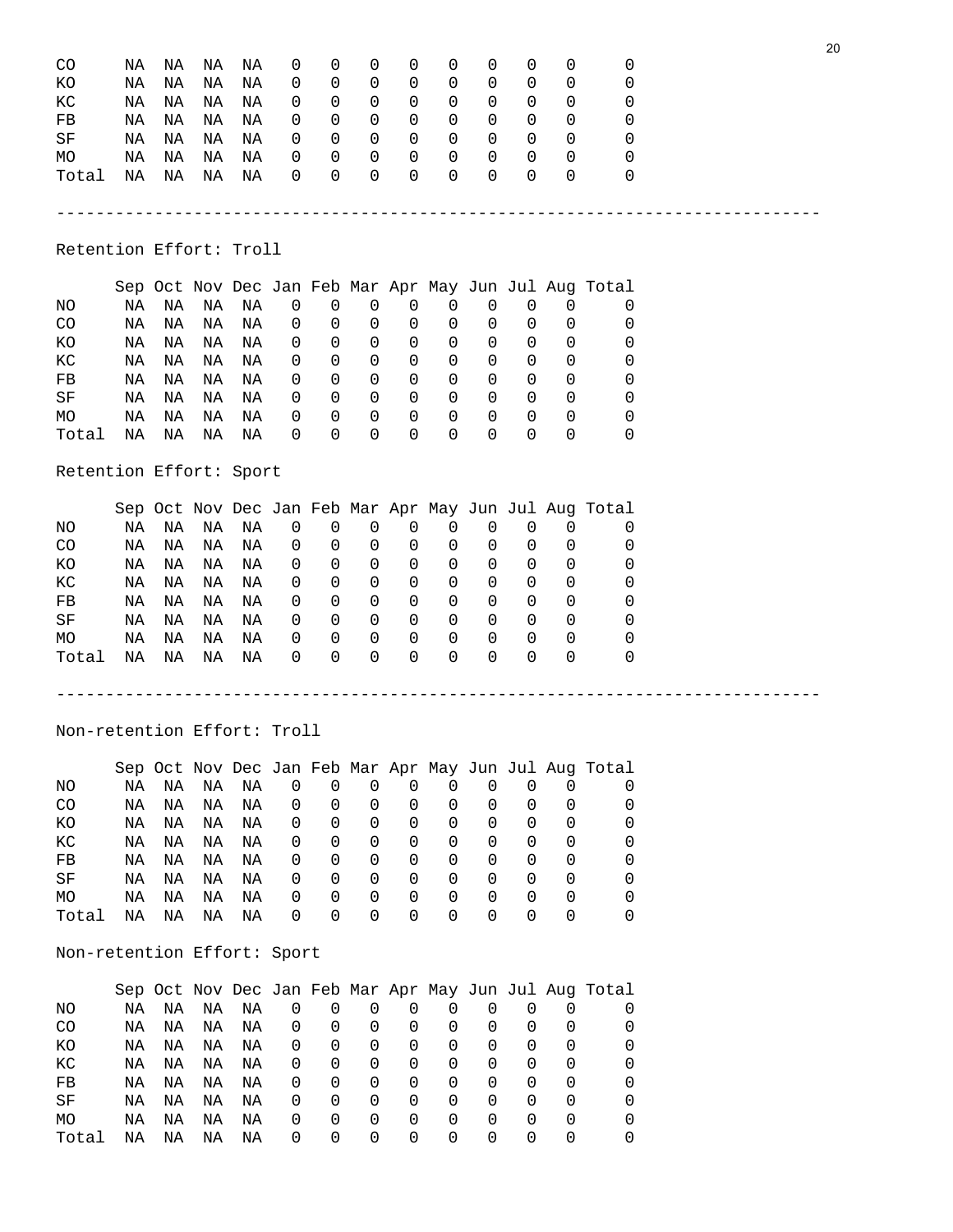------------------------------------------------------------------------------ Mgt.Input.Files/ocean.dat<br>[1] fishery area [1] fishery area start.date end.date Q ret sl [8] coho <0 rows> (or 0-length row.names) ------------------------------------------------------------------------------ Days open: commercial, retention Sep Oct Nov Dec Jan Feb Mar Apr May Jun Jul Aug NO NA NA NA NA 0 0 0 0 0 0 0 0<br>CO NA NA NA NA 0 0 0 0 0 0 0 0 CO NA NA NA NA 0 0 0 0 0 0 0 0 KO NA NA NA NA 0 0 0 0 0 0 0 0 KC NA NA NA NA 0 0 0 0 0 0 0 0<br>FB NA NA NA NA 0 0 0 0 0 0 0 0 FB NA NA NA NA 0 0 0 0 0 0 0 0<br>SF NA NA NA NA 0 0 0 0 0 0 0 0 SF NA NA NA NA 0000000000<br>MONA NA NA NA 000000000 MO NA NA NA NA Quotas: commercial, retention Sep Oct Nov Dec Jan Feb Mar Apr May Jun Jul Aug NO NA NA NA NA NA NA NA NA NA NA NA NA CO NA NA NA NA NA NA NA NA NA NA NA NA KO NA NA NA NA NA NA NA NA NA NA NA NA KC NA NA NA NA NA NA NA NA NA NA NA NA FB NA NA NA NA NA NA NA NA NA NA NA NA<br>SF NA NA NA NA NA NA NA NA NA NA NA NA SF NA NA NA NA NA NA NA NA NA NA NA NA MO NA NA NA NA NA NA NA NA NA NA NA NA Size-limits: commercial, retention Sep Oct Nov Dec Jan Feb Mar Apr May Jun Jul Aug NO 28 28 NA NA NA NA NA NA NA NA NA NA CO 28 28 26 NA NA NA NA NA NA NA NA NA KO 28 28 NA NA NA NA NA NA NA NA NA NA KC 27 NA NA NA NA NA NA NA NA NA NA NA FB 27 NA NA NA NA NA NA NA NA NA NA NA SF 26 26 NA NA NA NA NA NA NA NA NA NA MO NA NA NA NA NA NA NA NA NA NA NA NA ------------------------------------------------------------------------------ Days open: commercial, non-retention Sep Oct Nov Dec Jan Feb Mar Apr May Jun Jul Aug NO NA NA NA NA 0 0 0 0 0 0 0 0<br>CO NA NA NA NA 0 0 0 0 0 0 0 0 CO NA NA NA NA 0 0 0 0 0 0 0 0 KO NA NA NA NA 0 0 0 0 0 0 0 0 KC NA NA NA NA 0 0 0 0 0 0 0 0<br>FB NA NA NA NA 0 0 0 0 0 0 0 0 FB NA NA NA NA 0 0 0 0 0 0 0 0<br>SF NA NA NA NA 0 0 0 0 0 0 0 0 SF NA NA NA NA 0000000000<br>MONA NA NA NA 000000000 MO NA NA NA NA 0 0 0 0 0 0 0 0 Quotas: commercial, non-retention Sep Oct Nov Dec Jan Feb Mar Apr May Jun Jul Aug NO NA NA NA NA NA NA NA NA NA NA NA NA CO NA NA NA NA NA NA NA NA NA NA NA NA KO NA NA NA NA NA NA NA NA NA NA NA NA KC NA NA NA NA NA NA NA NA NA NA NA NA FB NA NA NA NA NA NA NA NA NA NA NA NA SF NA NA NA NA NA NA NA NA NA NA NA NA MO NA NA NA NA NA NA NA NA NA NA NA NA

21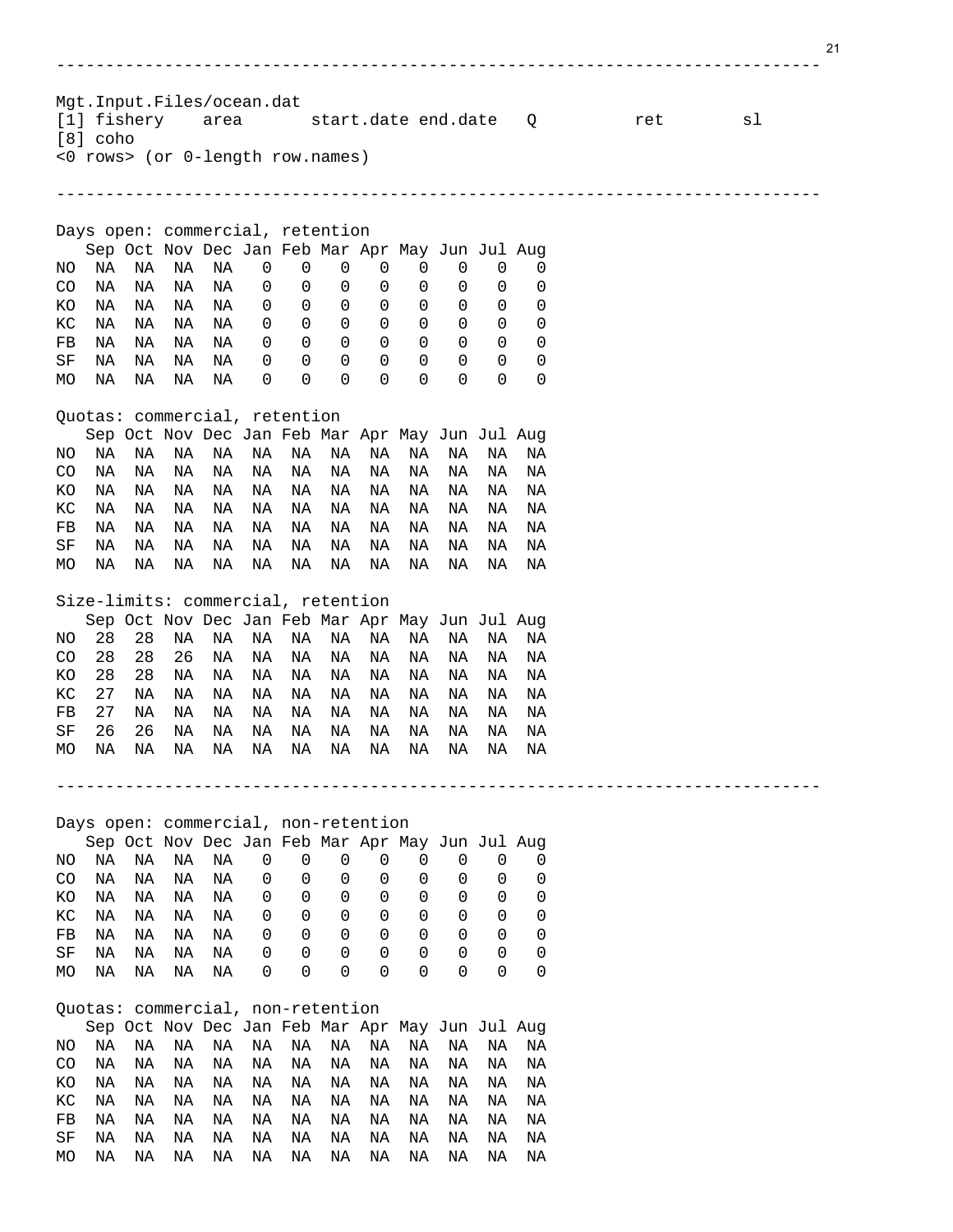------------------------------------------------------------------------------ Days open: recreational, retention Sep Oct Nov Dec Jan Feb Mar Apr May Jun Jul Aug NO NA NA NA NA 0 0 0 0 0 0 0 0 CO NA NA NA NA 0 0 0 0 0 0 0 0 KO NA NA NA NA 0 0 0 0 0 0 0 0 KC NA NA NA NA 0 0 0 0 0 0 0 0<br>FB NA NA NA NA 0 0 0 0 0 0 0 0 FB NA NA NA NA 0 0 0 0 0 0 0 0<br>SF NA NA NA NA 0 0 0 0 0 0 0 0 SF NA NA NA NA 0000000000<br>MONA NA NA NA 000000000 MO NA NA NA NA Quotas: recreational, retention Sep Oct Nov Dec Jan Feb Mar Apr May Jun Jul Aug NO NA NA NA NA NA NA NA NA NA NA NA NA CO NA NA NA NA NA NA NA NA NA NA NA NA KO NA NA NA NA NA NA NA NA NA NA NA NA KC NA NA NA NA NA NA NA NA NA NA NA NA FB NA NA NA NA NA NA NA NA NA NA NA NA<br>SF NA NA NA NA NA NA NA NA NA NA NA NA NA NA NA NA NA NA NA<br>NA NA NA NA NA NA NA MO NA NA NA NA NA NA NA NA NA NA NA NA

------------------------------------------------------------------------------

------------------------------------------------------------------------------

### Size-limits: recreational, retention

Sep Oct Nov Dec Jan Feb Mar Apr May Jun Jul Aug<br>NO 24 24 NA NA NA NA NA NA NA NA NA NA NO 24 24 NA NA NA NA NA NA NA NA NA NA CO 24 24 24 NA NA NA NA NA NA NA NA NA KO 24 24 NA NA NA NA NA NA NA NA NA NA KC 24 NA NA NA NA NA NA NA NA NA NA NA FB 20 20 20 NA NA NA NA NA NA NA NA NA 20 20 20 NA NA NA NA NA NA NA NA NA<br>24 24 NA NA NA NA NA NA NA NA NA NA MO 24 24 NA NA NA NA NA NA NA NA NA NA

# Days open: recreational, non-retention

|     |    |     | Sep Oct Nov Dec Jan Feb Mar Apr May Jun Jul Aug |     |   |                  |                  |                  |                  |                  |                  |  |
|-----|----|-----|-------------------------------------------------|-----|---|------------------|------------------|------------------|------------------|------------------|------------------|--|
| NO. | NA | NA. | NA.                                             | NA  | 0 | 0                | $\Omega$         | O                |                  |                  |                  |  |
| CO. | ΝA | NA. | NA                                              | NA  | 0 | $\Omega$         | $\Omega$         | 0                | $\left( \right)$ |                  |                  |  |
| KO. | ΝA | NA  | NA                                              | NA. | 0 | $\Omega$         | $\Omega$         | $\Omega$         | $\Omega$         | $\Omega$         |                  |  |
| KC. | NA | NA  | NA                                              | NA. | 0 | $\Omega$         | $\Omega$         | $\cup$           | O                | $\Omega$         | $\left( \right)$ |  |
| FB  | NA | NA  | NA                                              | NA  | 0 | 0                | $\Omega$         | $\Omega$         | $\Omega$         | $\Omega$         |                  |  |
| SF  | NA | NA  | NA                                              | NA  | 0 | $\Omega$         | $\Omega$         | $\left( \right)$ | $\left( \right)$ | $\left( \right)$ |                  |  |
| MO. | ΝA | ΝA  | NA                                              | NA  | 0 | $\left( \right)$ | $\left( \right)$ | $\left( \right)$ | $\left( \right)$ | $\left( \right)$ |                  |  |

#### Quotas: recreational, non-retention

|  | Sep Oct Nov Dec Jan Feb Mar Apr May Jun Jul Aug |  |  |  |  |  |
|--|-------------------------------------------------|--|--|--|--|--|
|  |                                                 |  |  |  |  |  |
|  |                                                 |  |  |  |  |  |
|  |                                                 |  |  |  |  |  |
|  |                                                 |  |  |  |  |  |
|  | FB NA NA NA NA NA NA NA NA NA NA NA NA          |  |  |  |  |  |
|  | SF NA NA NA NA NA NA NA NA NA NA NA NA          |  |  |  |  |  |
|  |                                                 |  |  |  |  |  |

Mgt.Input.Files/river.dat parameter value<br>1 pi.t 0.00

pi.t 0.00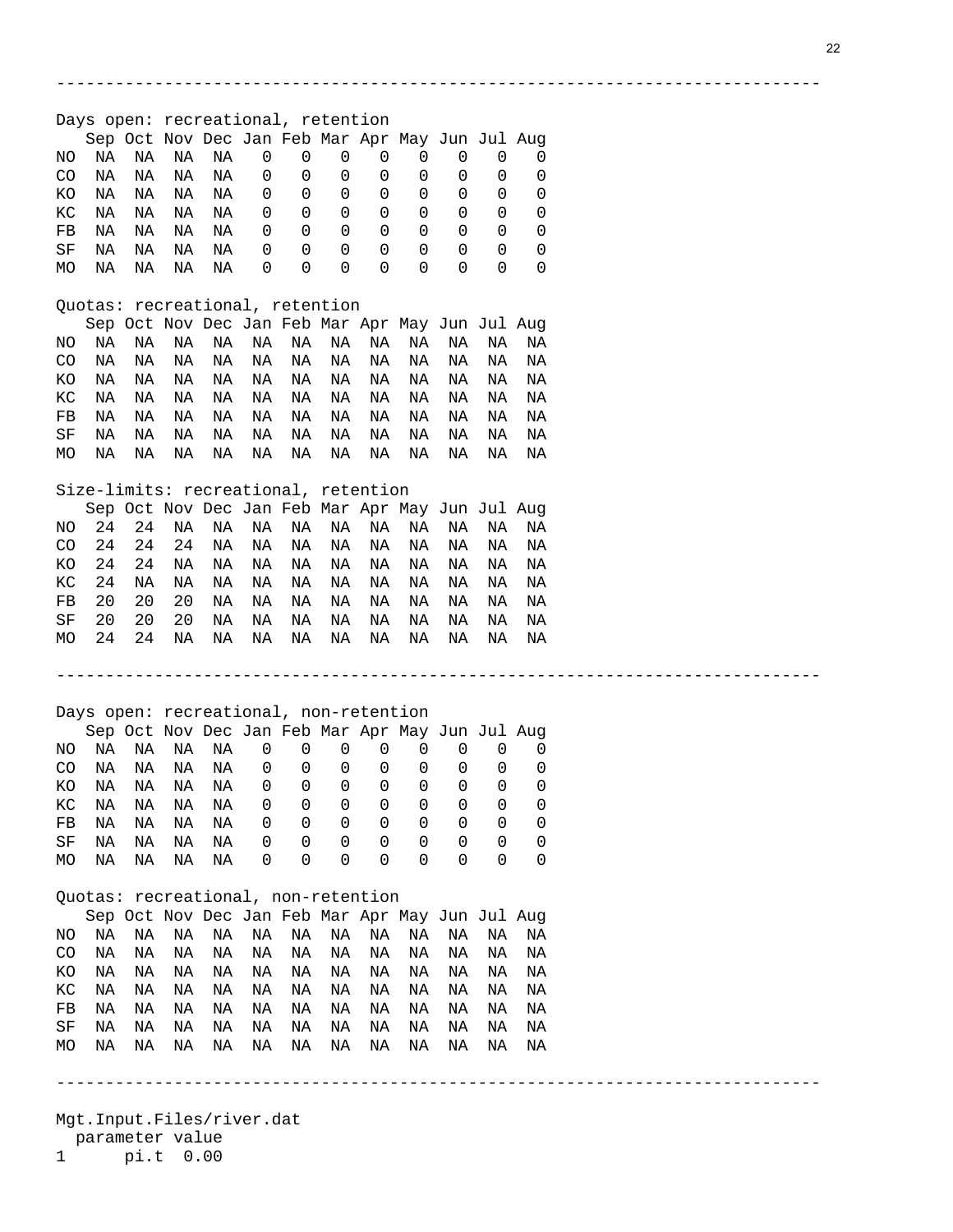| 2 pi.r NA      |  |
|----------------|--|
| 3 H.r.tot 0.00 |  |
| 4 CR.r 0.00    |  |
| 5 c.r 0.07     |  |
| 6 s.r 0.10     |  |
| 7 E.nat.tot NA |  |
|                |  |
|                |  |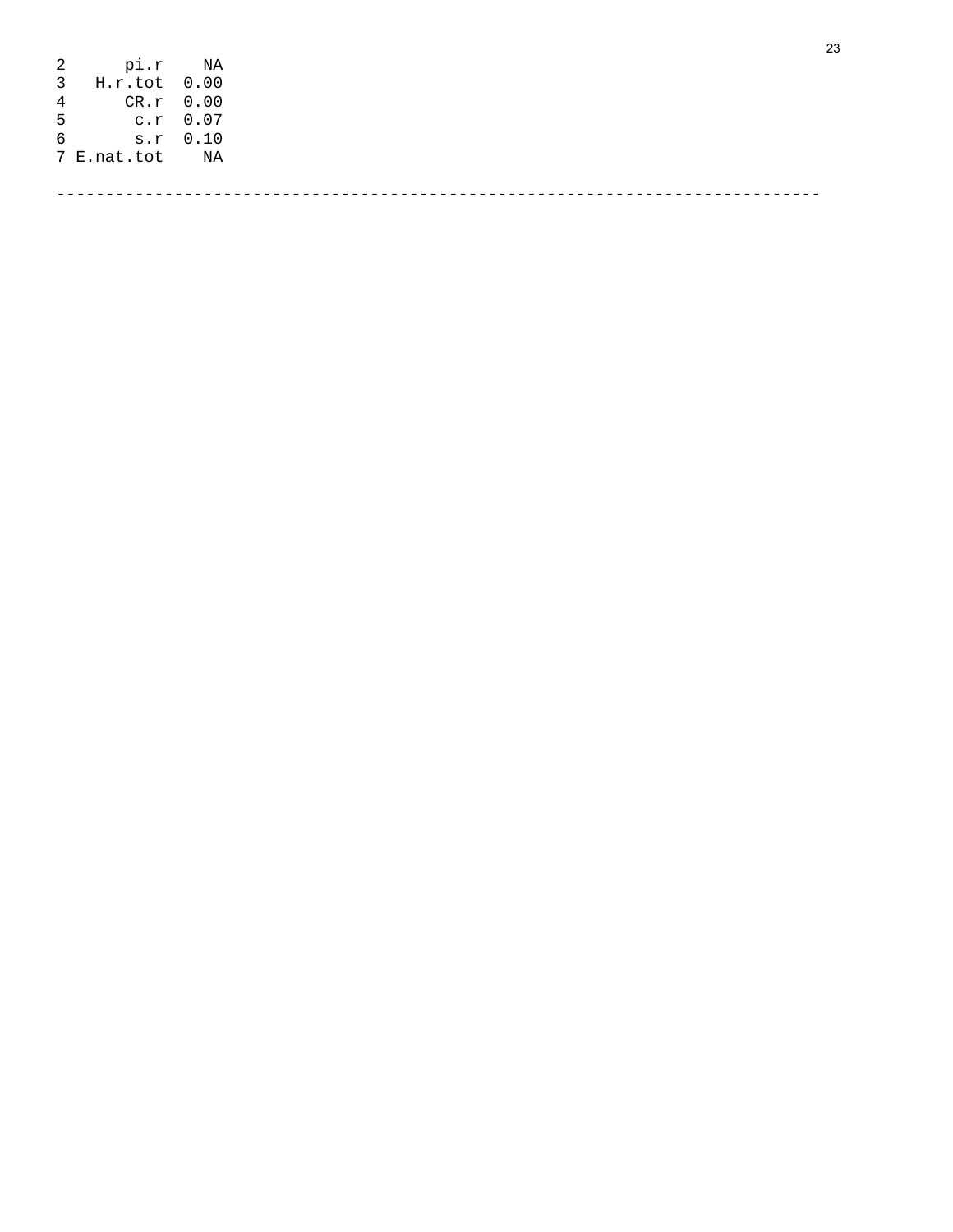Klamath Escapement

| Absent fishing:<br>Hatcheries: | 139218<br>40117 |  |
|--------------------------------|-----------------|--|
| Natural areas:                 | 99102           |  |
| With fishing                   |                 |  |
| Mature adults:                 | 122177          |  |
| Strays:                        | 507             |  |
| Klamath Basin:                 | 121670          |  |
| Spawners:                      | 81843           |  |
| Hatcheries:                    | 24050           |  |
| Natural areas:                 | 57792           |  |
| Reduction rate: 0.417          |                 |  |
| Klamath Harvest                |                 |  |
| Total:                         | 64171           |  |
| River:                         | 36938           |  |
| Ocean:                         | 27233           |  |

------------------------------------------------------------------------------

| Tribal:                     | 32086         | 0.500 | (objective: 0.500)     |  |
|-----------------------------|---------------|-------|------------------------|--|
| Non-tribal:                 | 32086         |       |                        |  |
| River:                      | 4852          | 0.151 | (objective: 0.151)     |  |
| Ocean troll:                | 22529         |       |                        |  |
| CA / OR:                    | 0.712 / 0.288 |       |                        |  |
| Ocean sport:                | 4704          |       |                        |  |
| KMZ:                        | 2907          | 0.107 |                        |  |
| Age-four o.harv.rate: 0.135 |               |       | $(objective: =& 0.16)$ |  |
|                             |               |       |                        |  |

------------------------------------------------------------------------------

# Klamath Harvest: ocean troll

|           |     |          |          |          | Sep Oct Nov Dec Jan Feb Mar Apr |                |          |                |     |               |     |          | May Jun Jul Aug-Total           | %CA |
|-----------|-----|----------|----------|----------|---------------------------------|----------------|----------|----------------|-----|---------------|-----|----------|---------------------------------|-----|
| ΝO        |     |          |          |          | $\Omega$                        | 0              |          | 0 138          | 251 | 97            | 139 | 494      | 1136                            | ΝA  |
| CO        | 177 |          | 0        | 0        | $\Omega$                        | $\overline{0}$ |          | 0 355          |     | 446 382       |     | 904 2499 | 4763                            | ΝA  |
| КO        | 0   | $\Omega$ | 0        | $\Omega$ | - 0                             | 0              | $\Omega$ | - 0            | 76  | 250           | 116 | 152      | 594                             | ΝA  |
| КC        |     |          | $\Omega$ | 0        | 0                               | 0              | $\Omega$ | - 0            | 0   | - 0           | 0   |          | 0                               | 0.0 |
| FB        | 0   |          | $\Omega$ | 0        | 0                               | 0              | $\Omega$ | $\overline{0}$ |     |               |     |          | 0 2734 5153 2598 10485 53.6     |     |
| SF        | 0   |          | $\Omega$ | 0        | - 0                             | $\Omega$       | $\Omega$ | $\Omega$       |     | 859 2045 1521 |     | 531      | 4955 25.3                       |     |
| <b>MO</b> | 0   | $\Omega$ | $\Omega$ | 0        | - 0                             | $\Omega$       | $\Omega$ | $\Omega$       |     | 258 217       | 120 | 2        | 596                             | 3.O |
| Total 194 |     | $\Omega$ | $\Omega$ | 0        | $\Omega$                        | $\Omega$       |          |                |     |               |     |          | 0 494 1889 5726 7951 6276 22529 | ΝA  |

# Klamath Harvest: ocean sport

|                |              |          |          |          |          |                |                |                          |    |           |               |                          |           |         | Sep Oct Nov Dec Jan Feb Mar Apr May Jun Jul Aug Total %CA %CA.rec |
|----------------|--------------|----------|----------|----------|----------|----------------|----------------|--------------------------|----|-----------|---------------|--------------------------|-----------|---------|-------------------------------------------------------------------|
| NO.            |              |          |          | O        | $\Omega$ | $\Omega$       | 0              | 0                        | 0  | $\Omega$  | 40            | 21                       | 62        | ΝA      | NA                                                                |
| C <sub>O</sub> | 29           | $\Omega$ | 0        | 0        | 0        | -0             | -0             | - 0                      | 7  | 49        | 97            | 63                       | 244       | ΝA      | ΝA                                                                |
| <b>KO</b>      | 30.          | 67       | $\Omega$ | 0        | 0        | - 0            | $\overline{0}$ | $\overline{\phantom{0}}$ | 7  | 91        | 235           | 430                      | 861       | ΝA      | ΝA                                                                |
| КC             | 0            | 0        | 0        | 0        | 0        | - 0            | $\overline{0}$ |                          |    | 0 309 589 | 554           | 594                      | 2046 10.5 |         | 57.8                                                              |
| FB             | <sup>n</sup> | 0        | 0        | 0        | 0        | 0              | 0              | 10                       |    | 93 224    | 301           | 71                       |           | 699 3.6 | 19.8                                                              |
| SF             | 0            | $\Omega$ | 0        | 0        | 0        | 0              | $\Omega$       |                          |    |           | 92 61 231 232 | 9                        |           | 625 3.2 | 17.7                                                              |
| <b>MO</b>      | 0            | $\Omega$ | 0        | 0        | 0        | - 0            | $\Omega$       | 72                       | 14 | 25        | 51            | 6                        | 168       | 0.9     | 4.7                                                               |
| Total          | 59.          | 67       | $\Omega$ | $\Omega$ | $\Omega$ | $\overline{0}$ |                |                          |    |           |               | 0 175 491 1209 1508 1195 | 4704      | ΝA      | NA                                                                |
|                |              |          |          |          |          |                |                |                          |    |           |               |                          |           |         |                                                                   |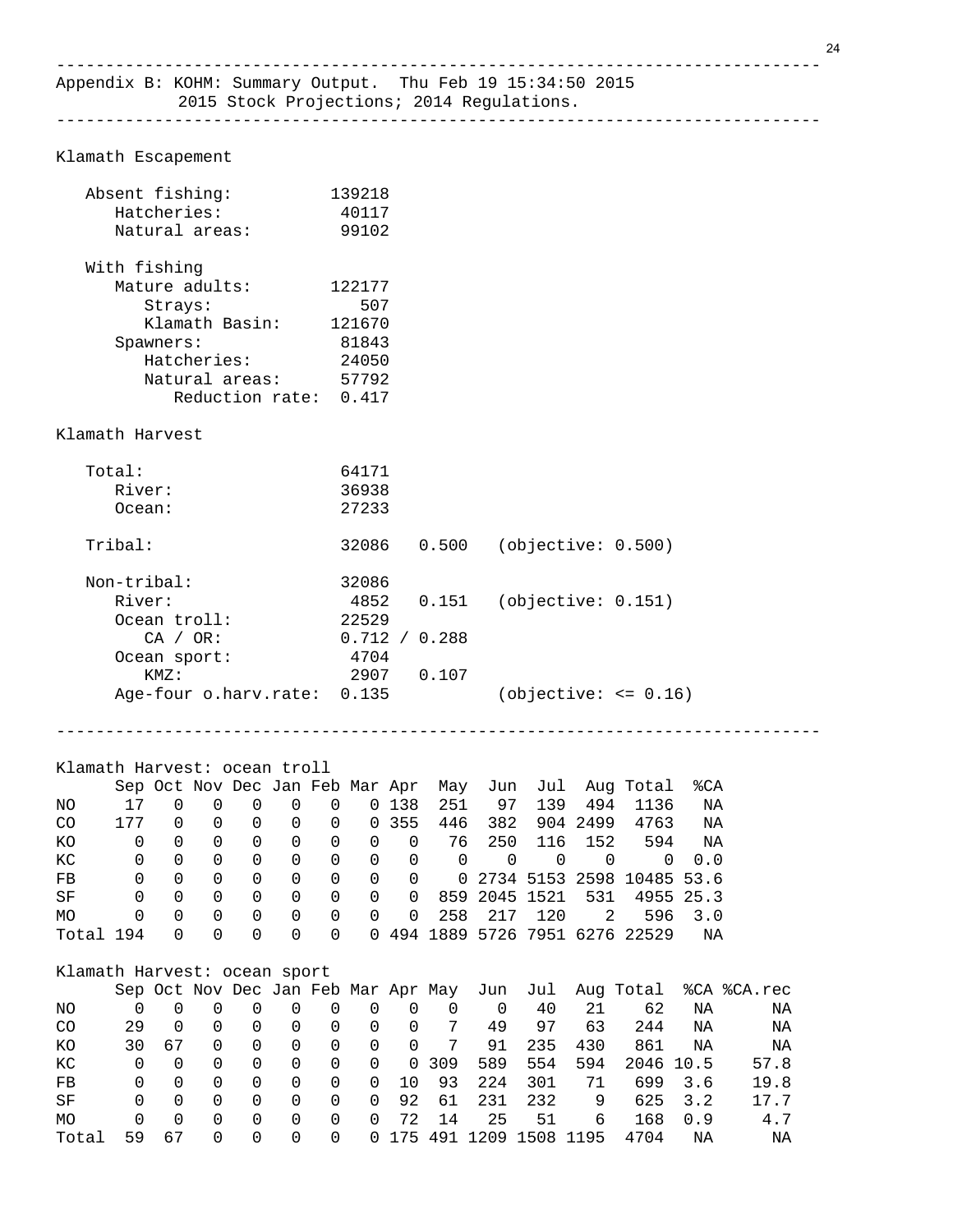Chinook Harvest (All Stocks): Troll

|     |                      |               |    |    |    |    |                               | Sep Oct Nov Dec Jan Feb Mar Apr |      | May Jun Jul Auq |          |            | Total                                     |
|-----|----------------------|---------------|----|----|----|----|-------------------------------|---------------------------------|------|-----------------|----------|------------|-------------------------------------------|
| NO. | 5900                 | 900           | ΝA | NA | NA | NA | $\overline{0}$                | 6810                            | 8748 | 4620            |          | 3404 5223  | 35605                                     |
| CO. |                      | 2800 1100 500 |    | NA | NA | NA | $\Omega$<br><b>Contractor</b> | 4259                            | 8606 | 4994            |          | 5533 10629 | 38421                                     |
| KO  | 50                   | 500           | NA | NA | NA |    |                               | NA NaN     NaN                  |      | 842 1500        | 500      | 500        | 3892                                      |
| KC  | 600                  | NA            | NA | NA | NA |    |                               | NANANA O                        |      | $\Omega$        | $\Omega$ | $\cap$     | 600                                       |
| FB  | 500                  | NA            | NA | ΝA | NA | NA | NA                            |                                 |      |                 |          |            |                                           |
| SF  | 11100 2900 NA        |               |    | ΝA | NA | NA | NA                            |                                 |      |                 |          |            | NaN 16054 29253 23251 17949 100508        |
| MO  | ΝA                   | NA            | ΝA | ΝA | ΝA | NA | NA                            |                                 |      |                 |          |            | NaN 20232 13311 3664 1400 38608           |
|     | Total 20950 5400 500 |               |    | NA | NA |    |                               |                                 |      |                 |          |            | NA 0 11069 54482 67012 66783 68866 295062 |
|     |                      |               |    |    |    |    |                               |                                 |      |                 |          |            |                                           |

------------------------------------------------------------------------------

Chinook Harvest (All Stocks): Sport

|                     | Sep  | Oct Nov Dec Jan Feb Mar |                |           |              |    |                                 | Apr                | May  | Jun  | Jul             | Aug  | Total                                    |  |
|---------------------|------|-------------------------|----------------|-----------|--------------|----|---------------------------------|--------------------|------|------|-----------------|------|------------------------------------------|--|
| NO.                 | 1100 | 100                     | NA             |           | NA NA NA NaN |    |                                 | NaN                | 113  | 71   | 836             | 713  | 2934                                     |  |
| CO.                 | 700  | 10                      | $\overline{0}$ | NA        | NA           |    | NA NaN                          | NaN                | 204  | 890  | 1624            | 1621 | 5049                                     |  |
| КO                  |      | 20 1100                 | NA             | NA        | NA           |    | NA NA                           | NA                 | 428  | 1439 | 1550            | 1672 | 6208                                     |  |
| КC                  | 300  | NA                      | NA             | NA        | NA           | NA | NA                              | ΝA                 | 2083 |      | 3966 4429       | 3494 | 14273                                    |  |
| FB                  | 100  | 1 O                     | $\overline{0}$ |           |              |    |                                 | NA NA NaN NaN 1333 | 3013 |      | 4711 4467       | 2397 | 16031                                    |  |
| SF                  |      | 6200 3000 100           |                | <b>NA</b> | NA           |    | $\begin{matrix}0&0\end{matrix}$ | 5367               |      |      | 6617 6198 16005 | 3854 | 47339                                    |  |
| MO                  | 30   | 10                      | ΝA             | NA        |              |    |                                 | NA NaN 017103      |      |      |                 |      | 7104 11795 16012 3432 55486              |  |
| Total 8450 4230 100 |      |                         |                | NA        | ΝA           |    |                                 |                    |      |      |                 |      | 0 0 23803 19561 29070 44923 17183 147320 |  |

------------------------------------------------------------------------------

Klamath Contribution Rates: Troll

 Sep Oct Nov Dec Jan Feb Mar Apr May Jun Jul Aug NO 0.003 0 NA NA NA NA 0.114 0.020 0.029 0.021 0.041 0.095 CO 0.063 0 0 NA NA NA 0.079 0.083 0.052 0.077 0.163 0.235 KO 0.000 0 NA NA NA NA 0.000 0.000 0.090 0.167 0.232 0.304 KC 0.000 NA NA NA NA NA NA NA 0.395 0.350 0.250 0.349 FB 0.000 NA NA NA NA NA NA 0.060 0.143 0.205 0.169 0.078 0 NA NA NA NA NA 0.000 0.053 0.070 0.065 0.030 MO NA NA NA NA NA NA NA 0.000 0.013 0.016 0.033 0.001

Klamath Contribution Rates: Sport

 Sep Oct Nov Dec Jan Feb Mar Apr May Jun Jul Aug NO 0.000 0.000 NA NA NA NA 0.000 0.000 0.003 0.004 0.048 0.029 CO 0.041 0.000 NaN NA NA NA 0.000 0.000 0.033 0.055 0.059 0.039 KO 1.500 0.061 NA NA NA NA NA NA 0.017 0.063 0.151 0.257 KC 0.000 NA NA NA NA NA NA NA 0.148 0.149 0.125 0.170 FB 0.000 0.000 NaN NA NA 0.000 0.000 0.008 0.031 0.048 0.067 0.030 SF 0.000 0.000 0 NA NA 0.001 0.004 0.017 0.009 0.037 0.014 0.002 MO 0.000 0.000 NA NA NA 0.000 0.004 0.004 0.002 0.002 0.003 0.002

------------------------------------------------------------------------------

Total Effort: Troll

|     |  |                |  |  |                                     |          |     |          | Sep Oct Nov Dec Jan Feb Mar Apr May Jun Jul Aug Total |
|-----|--|----------------|--|--|-------------------------------------|----------|-----|----------|-------------------------------------------------------|
| NO. |  |                |  |  |                                     |          |     |          | NA NA NA NA 000 442 929 700 529 569 3169              |
| CO. |  |                |  |  |                                     |          |     |          | NA NA NA NA 000 0492 716 677 473 682 3041             |
| KO. |  |                |  |  | NANANANA 000 1070                   |          |     | 88 32 35 | 235                                                   |
| КC  |  | NANANANANA 000 |  |  | $\begin{matrix} 0 & 0 \end{matrix}$ | $\sim$ 0 | (1) |          |                                                       |
| FB  |  |                |  |  |                                     |          |     |          | NA NA NA NA 000000651133113113293                     |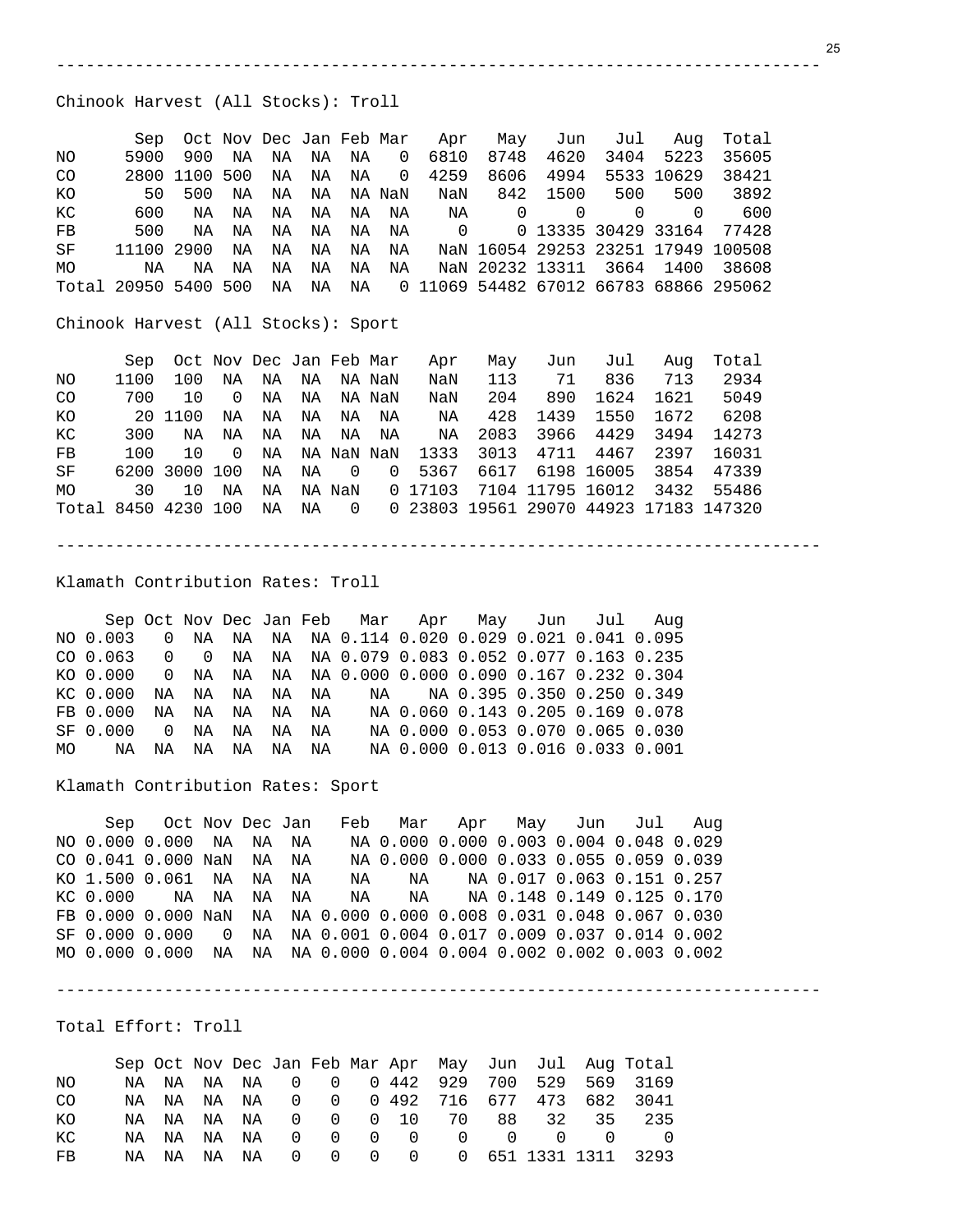| SF                                                    |  |  |  |  |  |  | NA NA NA NA 000001852199686513816093 |
|-------------------------------------------------------|--|--|--|--|--|--|--------------------------------------|
| MO NA NA NA NA 00000199613564361063893                |  |  |  |  |  |  |                                      |
| Total NA NA NA NA 0 0 0 945 5563 5468 3665 4083 19724 |  |  |  |  |  |  |                                      |

Total Effort: Sport

|                 |    |    | Sep Oct Nov Dec Jan Feb Mar |    |          |          |                | Apr            | May  |                        | Jun Jul    | Aug  | Total                                      |
|-----------------|----|----|-----------------------------|----|----------|----------|----------------|----------------|------|------------------------|------------|------|--------------------------------------------|
| NO              | NA | NA | NA                          | ΝA | 0        | $\Omega$ | 81             | 131            | 716  |                        | 4346 15734 | 8932 | 29941                                      |
| CO <sub>.</sub> | NA | NA | ΝA                          | ΝA | 0        | $\Omega$ | 24             | 66             | 500  |                        | 3917 10470 | 7597 | 22574                                      |
| КO              | NA | NA | ΝA                          | ΝA | 0        | 0        | $\overline{0}$ | $\overline{0}$ | 1251 |                        | 2168 4130  | 5541 | 13090                                      |
| КC              | NA | NA | ΝA                          | ΝA | 0        | $\Omega$ | - 0            | $\Omega$       | 3396 |                        | 5243 7114  | 6642 | 22395                                      |
| $_{\rm FB}$     | NA | NA | ΝA                          | ΝA | $\Omega$ | $\Omega$ | $\Omega$       | 927            | 2153 | 4609                   | 7876       | 4180 | 19744                                      |
| SF              | NA | ΝA | ΝA                          | ΝA | $\Omega$ | $\Omega$ | $\Omega$       | 5794           |      | 7692 10493 20325 13746 |            |      | 58051                                      |
| <b>MO</b>       | NA | ΝA | ΝA                          | ΝA | $\Omega$ | $\Omega$ |                | 0 14610        |      | 7638 6576 7001         |            | 1849 | 37675                                      |
| Total           | ΝA | ΝA | ΝA                          | ΝA | $\Omega$ |          |                |                |      |                        |            |      | 0 106 21528 23347 37352 72650 48487 203470 |
|                 |    |    |                             |    |          |          |                |                |      |                        |            |      |                                            |

------------------------------------------------------------------------------

Season Effort: Troll

|                 |    |    |    |         |                          |                |                |             |                |                |                        |     | Sep Oct Nov Dec Jan Feb Mar Apr May Jun Jul Aug Total |
|-----------------|----|----|----|---------|--------------------------|----------------|----------------|-------------|----------------|----------------|------------------------|-----|-------------------------------------------------------|
| NO.             | NA | NA | NA | NA      | $\overline{\phantom{0}}$ | 0              |                | 0 442       | 929            | 700            | 529                    | 569 | 3169                                                  |
| CO <sub>.</sub> | NA | NA | NA | NA      |                          |                |                |             |                |                | 0 0 0 492 716 677 473  |     | 682 3041                                              |
| КO              | NA | NA | NA | NA      | $\overline{0}$           | $\overline{0}$ |                | $0\quad 10$ | 70             | $\overline{0}$ | 0                      | 0   | -80                                                   |
| KC              | NA | NA |    | NA NA 0 |                          | $\overline{0}$ |                | $0\qquad 0$ | $\overline{0}$ | $\Omega$       | $\Omega$               |     | $\overline{0}$                                        |
| FB              | NA | NA | NA | NA      | $\overline{\phantom{0}}$ | $\overline{0}$ | $\overline{0}$ |             |                |                | 0 0 651 1331 1311      |     | 3293                                                  |
| SF              | NA | NA | NA | NA      | $\overline{0}$           | $\Omega$       |                |             |                |                | 0 0 1852 1996 865 1381 |     | 6093                                                  |
| MO              | NA | NA | NA | NA      | $\overline{0}$           | $\overline{0}$ | $\Omega$       |             |                |                | 0 1996 1356 436 106    |     | 3893                                                  |
| Total           | NA | NA | NA | NA      |                          |                |                |             |                |                |                        |     | 0 0 0 945 5563 5380 3634 4048 19569                   |

Season Effort: Sport

|                 |    |    |    |    |          |                | Sep Oct Nov Dec Jan Feb Mar | Apr            |      | May Jun Jul         |            | Aug                           | Total                                      |
|-----------------|----|----|----|----|----------|----------------|-----------------------------|----------------|------|---------------------|------------|-------------------------------|--------------------------------------------|
| NO.             | ΝA | NA | NA | ΝA | 0        | 0              | 81                          | 131            | 716  |                     | 4346 15734 | 8932                          | 29941                                      |
| CO <sub>.</sub> | ΝA | NA | NA | NA | 0        | 0              | 24                          | 66             | 500  |                     | 3917 10470 | 7597                          | 22574                                      |
| KО              | ΝA | ΝA | NA | ΝA | 0        | $\overline{0}$ | $\Omega$                    | $\overline{0}$ | 1251 |                     | 2168 4130  | 5541                          | 13090                                      |
| KC              | NA | NA | NA | ΝA | 0        | $\Omega$       | $\Omega$                    | $\overline{0}$ |      | 3396 5243 7114      |            | 6642                          | 22395                                      |
| FB              | NA | ΝA | NA | ΝA | $\Omega$ | $\Omega$       | $\Omega$                    | 927            | 2153 |                     | 4609 7876  | 4180                          | 19744                                      |
| SF              | NA | NA | NA | ΝA | 0        | $\Omega$       |                             |                |      |                     |            | 0 5794 7692 10493 20325 13746 | 58051                                      |
| MO              | NA | NA | NA | NA | 0        | $\Omega$       |                             | 0 14610        |      | 7638 6576 7001 1849 |            |                               | 37675                                      |
| Total           | NA | NA | NA | ΝA | $\Omega$ |                |                             |                |      |                     |            |                               | 0 106 21528 23347 37352 72650 48487 203470 |
|                 |    |    |    |    |          |                |                             |                |      |                     |            |                               |                                            |

------------------------------------------------------------------------------

Quota Effort: Troll

|           |    |    |    |    |   |          |          |          |   |          |          |    | Sep Oct Nov Dec Jan Feb Mar Apr May Jun Jul Aug Total |
|-----------|----|----|----|----|---|----------|----------|----------|---|----------|----------|----|-------------------------------------------------------|
| NO.       | NA | NA | NA | ΝA | 0 | 0        | O        |          |   |          |          |    | $\Omega$                                              |
| CO        | NA | NA | NA | NA | 0 | $\Omega$ | 0        | $\Omega$ | 0 | $\Omega$ | $\Omega$ |    | $\Omega$                                              |
| KO.       | NA | ΝA | NA | NA | 0 | 0        | 0        | 0        | 0 | 88       | 32       | 35 | 155                                                   |
| КC        | NA | NA | NA | NA | 0 | 0        | 0        | 0        | 0 | 0        | 0        | 0  | 0                                                     |
| FB        | NA | NA | NA | NA | 0 | 0        | 0        | 0        | 0 | 0        | 0        | 0  | 0                                                     |
| SF        | NA | NA | NA | NA | 0 | 0        | 0        | 0        | 0 | $\Omega$ | 0        | 0  | 0                                                     |
| <b>MO</b> | NA | ΝA | ΝA | NA | 0 | 0        | 0        | 0        | 0 | 0        | 0        | 0  | 0                                                     |
| Total     | ΝA | NA | ΝA | ΝA | 0 | 0        | $\Omega$ | $\Omega$ | 0 | 88       | 32.      | 35 | 155                                                   |

Quota Effort: Sport

|    |  |  |  |  |  |  | Sep Oct Nov Dec Jan Feb Mar Apr May Jun Jul Aug Total |
|----|--|--|--|--|--|--|-------------------------------------------------------|
| NO |  |  |  |  |  |  | NANANANA 0000000000                                   |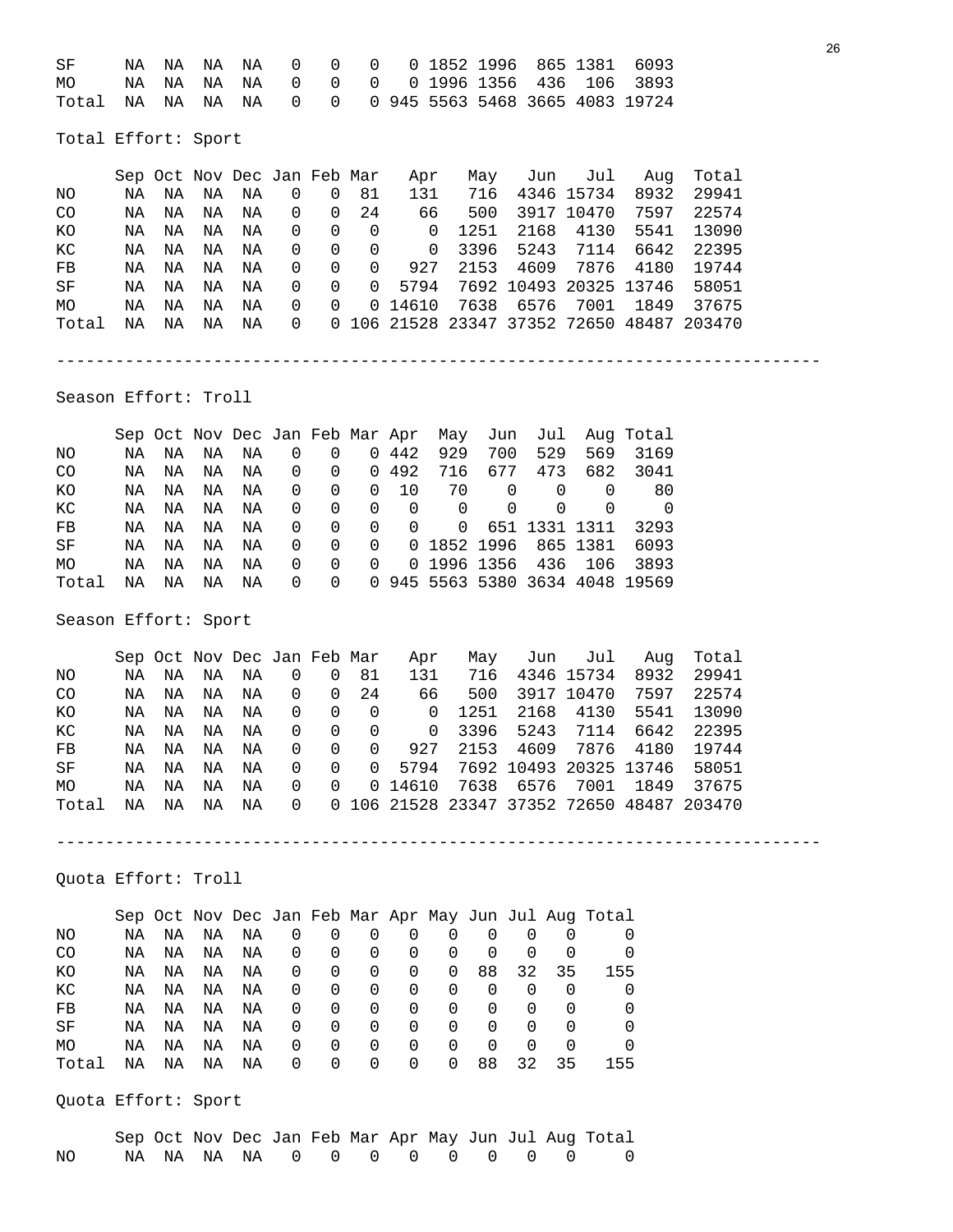| CO                      | ΝA | ΝA | ΝA                          | ΝA | 0           | 0           | 0              | 0                               | 0              | 0        |             | 0           | 0                               | 0                      |                                            |  |
|-------------------------|----|----|-----------------------------|----|-------------|-------------|----------------|---------------------------------|----------------|----------|-------------|-------------|---------------------------------|------------------------|--------------------------------------------|--|
| КO                      | ΝA | ΝA | ΝA                          | ΝA | 0           | 0           | 0              | 0                               | 0              | 0        |             | 0           | 0                               | 0                      |                                            |  |
| KC                      | NA | NA | ΝA                          | ΝA | 0           | 0           | $\mathbf 0$    | $\mathbf{0}$                    | $\mathbf 0$    | 0        |             | 0           | $\mathbf 0$                     | 0                      |                                            |  |
| FB                      | ΝA | ΝA | NA                          | NA | 0           | 0           | $\mathbf 0$    | 0                               | $\mathbf 0$    | 0        |             | 0           | 0                               | 0                      |                                            |  |
| SF                      | NA | ΝA | ΝA                          | ΝA | 0           | 0           | $\mathbf 0$    | $\mathbf 0$                     | $\mathbf 0$    | 0        |             | 0           | 0                               | 0                      |                                            |  |
| MO                      | NA | NA | NA                          | NA | 0           | $\Omega$    | $\Omega$       | $\Omega$                        | $\Omega$       | $\Omega$ |             | $\Omega$    | $\Omega$                        | 0                      |                                            |  |
| Total                   | ΝA | ΝA | NA                          | NA | $\Omega$    | $\Omega$    | 0              | $\Omega$                        | $\Omega$       | $\Omega$ |             | $\Omega$    | $\Omega$                        | 0                      |                                            |  |
|                         |    |    |                             |    |             |             |                |                                 |                |          |             |             |                                 |                        |                                            |  |
|                         |    |    |                             |    |             |             |                |                                 |                |          |             |             |                                 |                        |                                            |  |
|                         |    |    |                             |    |             |             |                |                                 |                |          |             |             |                                 |                        |                                            |  |
| Retention Effort: Troll |    |    |                             |    |             |             |                |                                 |                |          |             |             |                                 |                        |                                            |  |
|                         |    |    |                             |    |             |             |                |                                 |                |          |             |             |                                 |                        |                                            |  |
|                         |    |    |                             |    |             |             |                | Sep Oct Nov Dec Jan Feb Mar Apr | May            |          | Jun         | Jul         |                                 | Aug Total              |                                            |  |
| NO                      | NA | NA | ΝA                          | ΝA | 0           | $\Omega$    |                | 0.442                           | 929            |          | 700         | 529         | 569                             | 3169                   |                                            |  |
| $_{\rm CO}$             | NA | NA | ΝA                          | NA | 0           | 0           | $\mathbf 0$    | 492                             | 716            |          | 677         | 473         | 682                             | 3041                   |                                            |  |
| ΚO                      | ΝA | ΝA | ΝA                          | ΝA | 0           | 0           | $\mathbf 0$    | 10                              | 70             |          | 88          | 32          | 35                              | 235                    |                                            |  |
| ${\tt KC}$              | ΝA | ΝA | ΝA                          | ΝA | 0           | $\mathsf 0$ | $\mathsf{O}$   | $\mathbf 0$                     | $\overline{0}$ |          | $\mathbf 0$ | $\mathbf 0$ | $\mathbf 0$                     | $\overline{0}$         |                                            |  |
| FB                      | ΝA | ΝA | ΝA                          | ΝA | 0           | 0           | $\mathbf 0$    | $\Omega$                        | $\mathbf 0$    |          |             |             | 651 1331 1311                   | 3293                   |                                            |  |
| SF                      | NA | ΝA | ΝA                          | ΝA | 0           | 0           | $\mathbf 0$    |                                 | 0 1852 1996    |          |             |             | 865 1381                        | 6093                   |                                            |  |
| MO                      | NA | NA | <b>NA</b>                   | NA | 0           | $\mathbf 0$ | $\mathbf 0$    |                                 | 0 1996 1356    |          |             | 436         | 106                             | 3893                   |                                            |  |
| Total                   | ΝA | ΝA | ΝA                          | NA | 0           | $\Omega$    |                |                                 |                |          |             |             | 0 945 5563 5468 3665 4083 19724 |                        |                                            |  |
|                         |    |    |                             |    |             |             |                |                                 |                |          |             |             |                                 |                        |                                            |  |
| Retention Effort: Sport |    |    |                             |    |             |             |                |                                 |                |          |             |             |                                 |                        |                                            |  |
|                         |    |    |                             |    |             |             |                |                                 |                |          |             |             |                                 |                        |                                            |  |
|                         |    |    | Sep Oct Nov Dec Jan Feb Mar |    |             |             |                |                                 | Apr            | May      |             | Jun         | Jul                             | Aug                    | Total                                      |  |
| NO                      | ΝA | ΝA | ΝA                          | ΝA | 0           | 0           | 81             |                                 | 131            | 716      |             |             | 4346 15734                      | 8932                   | 29941                                      |  |
| $_{\rm CO}$             | NA | NA | ΝA                          | NA | 0           | 0           | 24             |                                 | 66             | 500      |             |             | 3917 10470                      | 7597                   | 22574                                      |  |
| КO                      | ΝA | NA | NA                          | NA | 0           | 0           | $\overline{0}$ |                                 | $\overline{0}$ | 1251     |             | 2168        | 4130                            | 5541                   | 13090                                      |  |
| KC                      | NA | NA | ΝA                          | ΝA | 0           | $\mathbf 0$ | $\mathbf 0$    |                                 | $\mathbf 0$    | 3396     |             | 5243        | 7114                            | 6642                   | 22395                                      |  |
| FB                      | ΝA | ΝA | NA                          | NA | 0           | $\mathbf 0$ | $\mathbf 0$    |                                 | 927            | 2153     |             | 4609        | 7876                            | 4180                   | 19744                                      |  |
| $\rm SF$                | ΝA | ΝA | ΝA                          | ΝA | $\mathsf 0$ | $\mathsf 0$ | $\overline{0}$ | 5794                            |                |          |             |             |                                 | 7692 10493 20325 13746 | 58051                                      |  |
| МO                      | ΝA | ΝA | ΝA                          | ΝA | 0           | $\mathbf 0$ |                | 0 14610                         |                | 7638     |             | 6576        | 7001                            | 1849                   | 37675                                      |  |
| Total                   | ΝA | ΝA | ΝA                          | NA | 0           |             |                |                                 |                |          |             |             |                                 |                        | 0 106 21528 23347 37352 72650 48487 203470 |  |
|                         |    |    |                             |    |             |             |                |                                 |                |          |             |             |                                 |                        |                                            |  |
|                         |    |    |                             |    |             |             |                |                                 |                |          |             |             |                                 |                        |                                            |  |

27

Non-retention Effort: Troll

|                |    |    |    |    |          |          |          |          |          |                  |          |                  | Sep Oct Nov Dec Jan Feb Mar Apr May Jun Jul Aug Total |
|----------------|----|----|----|----|----------|----------|----------|----------|----------|------------------|----------|------------------|-------------------------------------------------------|
| ΝO             | ΝA | NA | NA | ΝA | 0        | $\Omega$ | O        | O        | O        | O                |          |                  |                                                       |
| CO.            | ΝA | ΝA | ΝA | NA | 0        | $\Omega$ | $\Omega$ | $\Omega$ | $\Omega$ | $\left( \right)$ |          |                  |                                                       |
| КO             | ΝA | ΝA | ΝA | ΝA | 0        | O        | $\Omega$ | $\Omega$ | $\Omega$ | $\left( \right)$ | $\Omega$ |                  |                                                       |
| КC             | ΝA | NA | ΝA | ΝA | 0        | $\Omega$ | $\Omega$ | $\Omega$ | $\Omega$ | O                | O        | $\Omega$         |                                                       |
| F <sub>B</sub> | ΝA | ΝA | ΝA | ΝA | 0        | 0        | 0        | $\Omega$ | 0        | $\Omega$         | $\Omega$ | $\left($         |                                                       |
| SF             | ΝA | ΝA | ΝA | ΝA | 0        | 0        | 0        | 0        | 0        | $\Omega$         | 0        | $\Omega$         |                                                       |
| MO             | ΝA | ΝA | ΝA | ΝA | 0        | 0        | $\Omega$ | 0        | $\Omega$ | $\Omega$         | $\Omega$ | $\left($         |                                                       |
| Total          | ΝA | ΝA | ΝA | ΝA | $\Omega$ | $\Omega$ | $\Omega$ | $\Omega$ | $\Omega$ | $\left( \right)$ | $\cup$   | $\left( \right)$ |                                                       |

Non-retention Effort: Sport

|       |    |    |    |    |                  |          |                  |                  |                  |                  |                  |                  | Sep Oct Nov Dec Jan Feb Mar Apr May Jun Jul Aug Total |
|-------|----|----|----|----|------------------|----------|------------------|------------------|------------------|------------------|------------------|------------------|-------------------------------------------------------|
| ΝO    | NA | ΝA | ΝA | ΝA | U                | O        | O                |                  |                  | O                |                  |                  |                                                       |
| CO.   | NA | ΝA | ΝA | ΝA | $\Omega$         | $\Omega$ | O                | $\Omega$         | 0                | O                |                  |                  |                                                       |
| КO    | NA | ΝA | ΝA | ΝA | 0                | O        | O                | O                | 0                | $\left( \right)$ | $\Omega$         | $\Omega$         |                                                       |
| КC    | NA | ΝA | ΝA | ΝA | 0                | $\Omega$ | $\Omega$         | O                | 0                | O                | O                | 0                |                                                       |
| FB    | NA | ΝA | ΝA | ΝA | 0                | 0        | O                | 0                | 0                | $\Omega$         | $\Omega$         | 0                |                                                       |
| SF    | ΝA | ΝA | ΝA | ΝA | 0                | 0        | O                | 0                | 0                | $\Omega$         | 0                | 0                |                                                       |
| MO    | ΝA | ΝA | ΝA | ΝA | $\Omega$         | 0        | O                | 0                | 0                | $\Omega$         | $\Omega$         | 0                |                                                       |
| Total | ΝA | ΝA | ΝA | ΝA | $\left( \right)$ | $\Omega$ | $\left( \right)$ | $\left( \right)$ | $\left( \right)$ | $\left( \right)$ | $\left( \right)$ | $\left( \right)$ |                                                       |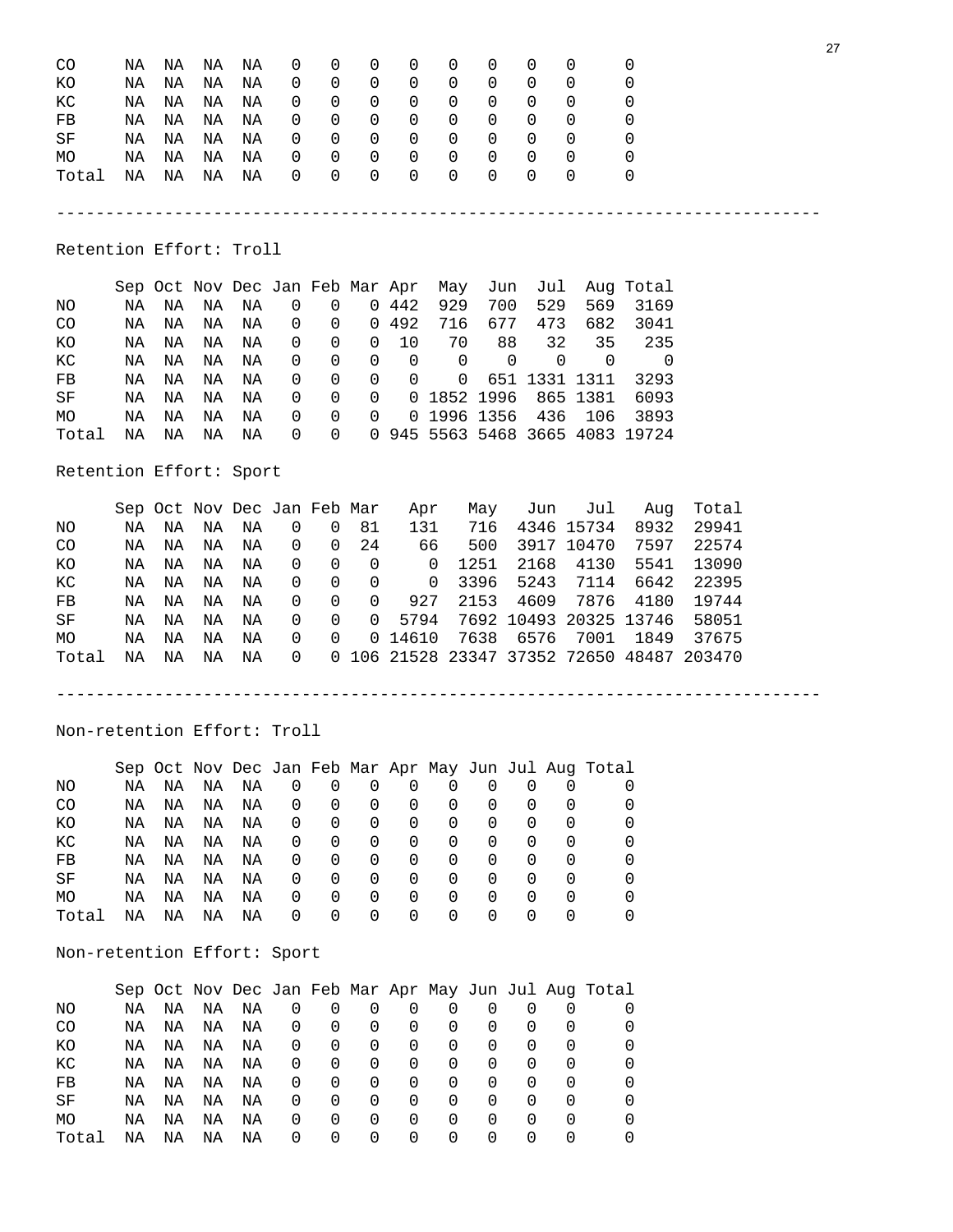Mgt.Input.Files/ocean.dat

|     | fishery area                                    |     |                                 | start.date                 |             | end.date                      |                          |    |                    | Q ret sl coho |   |  |
|-----|-------------------------------------------------|-----|---------------------------------|----------------------------|-------------|-------------------------------|--------------------------|----|--------------------|---------------|---|--|
| 1   | 10                                              |     | NO apr-01-2015 jul-31-2015      |                            |             |                               | ΝA                       |    | 1 28               |               | 0 |  |
| 2   | 10                                              |     | NO aug-06-2015 aug-29-2015      |                            |             |                               | ΝA                       |    | 28<br>$\mathbf{1}$ |               | 0 |  |
| 3   | 10                                              |     | NO sep-03-2015 oct-31-2015      |                            |             |                               | ΝA                       |    | 28<br>$\mathbf{1}$ |               | 0 |  |
| 4   | 10                                              |     | CO apr-01-2015 jul-31-2015      |                            |             |                               | ΝA                       |    | 28<br>1            |               | 0 |  |
| 5   | 10                                              |     | CO aug-06-2015 aug-29-2015      |                            |             |                               | ΝA                       |    | 28<br>$\mathbf 1$  |               | 0 |  |
| 6   | 10                                              |     | CO sep-03-2015 oct-31-2015      |                            |             |                               | ΝA                       |    | 28<br>1            |               | 0 |  |
| 7   | 10                                              |     | KO apr-01-2015 may-31-2015      |                            |             |                               | ΝA                       |    | 28<br>$\mathbf{1}$ |               | 0 |  |
| 8   | 10                                              |     | KO jun-15-2015 jun-30-2015 1500 |                            |             |                               |                          |    | 28<br>1            |               | 0 |  |
| 9   | 10                                              |     | KO jul-01-2015 jul-31-2015      |                            |             |                               | 500                      |    | 28<br>1            |               | 0 |  |
| 10  | 10                                              |     | KO aug-06-2015 aug-29-2015      |                            |             |                               | 500                      |    | 28<br>1            |               | 0 |  |
| 11  | 10                                              |     | KO sep-12-2015 sep-27-2015      |                            |             |                               | 500                      |    | 28<br>1            |               | 0 |  |
| 12  | 10                                              |     | KC sep-12-2015 sep-30-2015 4000 |                            |             |                               |                          |    | 27<br>1            |               | 0 |  |
|     |                                                 |     | FB jun-19-2015 jun-30-2015      |                            |             |                               |                          |    | 27                 |               | 0 |  |
| 13  | 10                                              |     |                                 |                            |             |                               | ΝA                       |    | 1                  |               |   |  |
| 14  | 10                                              |     | FB jul-15-2015 aug-29-2015      |                            |             |                               | ΝA                       |    | 27<br>1            |               | 0 |  |
| 15  | 10                                              |     | FB sep-01-2015 sep-30-2015      |                            |             |                               | ΝA                       |    | 27<br>1            |               | 0 |  |
| 16  | 10                                              |     | SF may-01-2015 jun-30-2015      |                            |             |                               | ΝA                       |    | 27<br>1            |               | 0 |  |
| 17  | 10                                              | SF  |                                 | jul-15-2015 aug-29-2015    |             |                               | ΝA                       |    | 27<br>1            |               | 0 |  |
| 18  | 10                                              |     | SF sep-01-2015 sep-30-2015      |                            |             |                               | ΝA                       |    | 26<br>1            |               | 0 |  |
| 19  | 10                                              |     | SF oct-01-2015 oct-03-2015      |                            |             |                               | ΝA                       |    | 26<br>1            |               | 0 |  |
| 20  | 10                                              |     | SF oct-06-2015 oct-10-2015      |                            |             |                               | ΝA                       |    | 1 26               |               | 0 |  |
| 21  | 10                                              |     | SF oct-13-2015 oct-15-2015      |                            |             |                               | ΝA                       |    | 1 26               |               | 0 |  |
| 22  | 10                                              |     | MO may-01-2015 jun-30-2015      |                            |             |                               | ΝA                       |    | 1 27               |               | 0 |  |
| 23  | 10                                              |     | MO jul-15-2015 aug-13-2015      |                            |             |                               | ΝA                       |    | 1 27               |               | 0 |  |
| 24  | 40                                              |     | NO mar-15-2015 jun-20-2015      |                            |             |                               | ΝA                       |    | 1 24               |               | 0 |  |
| 25  | 40                                              |     | NO jun-21-2015 aug-10-2015      |                            |             |                               | ΝA                       |    | 1 24               |               | 1 |  |
| 26  | 40                                              |     | NO aug-11-2015 aug-29-2015      |                            |             |                               | ΝA                       |    | 1 24               |               | 0 |  |
| 27  | 40                                              |     | NO aug-30-2015 sep-30-2015      |                            |             |                               | ΝA                       |    | 1 24               |               | 1 |  |
| 28  | 40                                              |     | NO oct-01-2015 oct-31-2015      |                            |             |                               | ΝA                       |    | 1 24               |               | 0 |  |
| 29  | 40                                              |     | CO mar-15-2015 jun-20-2015      |                            |             |                               | ΝA                       |    | 1 24               |               | 0 |  |
| 30  | 40                                              |     | CO jun-21-2015 aug-10-2015      |                            |             |                               | ΝA                       |    | 1 24               |               | 1 |  |
| 31  | 40                                              |     | CO aug-11-2015 aug-29-2015      |                            |             |                               | ΝA                       |    | 1 24               |               | 0 |  |
| 32  | 40                                              |     | CO aug-30-2015 sep-30-2015      |                            |             |                               | ΝA                       |    | 1 24               |               | 1 |  |
| 33  | 40                                              |     | CO oct-01-2015 oct-31-2015      |                            |             |                               | ΝA                       |    | 1 24               |               | 0 |  |
| 34  | 40                                              |     | KO may-10-2015 jun-20-2015      |                            |             |                               | ΝA                       |    | 1 24               |               | 0 |  |
| 35  | 40                                              | KO. | jun-21-2015 aug-10-2015         |                            |             |                               | ΝA                       |    | 1 24               |               | 1 |  |
| 36  | 40                                              |     | KO aug-11-2015 sep-07-2015      |                            |             |                               | ΝA                       |    | 1 24               |               | 0 |  |
| 37  | 40                                              |     | KC may-10-2015 sep-07-2015      |                            |             |                               | ΝA                       |    | 24<br>1            |               | 0 |  |
| 38  | 40                                              |     | FB apr-05-2015 nov-09-2015      |                            |             |                               | ΝA                       |    | 1 20               |               | 0 |  |
| 39  | 40                                              |     | SF apr-05-2015 jun-30-2015      |                            |             |                               | NA                       |    | 1 24               |               | 0 |  |
|     | 40                                              |     | SF jul-01-2015 nov-09-2015      |                            |             |                               | NA                       |    | 1 20               |               |   |  |
| 40  |                                                 |     |                                 |                            |             |                               |                          |    |                    |               | 0 |  |
| 41  | 40                                              |     | MO apr-05-2015 oct-05-2015      |                            |             |                               | NA                       |    | 1 24               |               | 0 |  |
|     |                                                 |     |                                 |                            |             |                               |                          |    |                    |               |   |  |
|     |                                                 |     |                                 |                            |             |                               |                          |    |                    |               |   |  |
|     | Days open: commercial, retention                |     |                                 |                            |             |                               |                          |    |                    |               |   |  |
|     | Sep Oct Nov Dec Jan Feb Mar Apr May Jun Jul Aug |     |                                 |                            |             |                               |                          |    |                    |               |   |  |
| ΝO  | ΝA<br>ΝA                                        | ΝA  | ΝA                              | $\mathsf 0$<br>$\mathbf 0$ | 0           | 30<br>31                      | 30                       | 31 | 24                 |               |   |  |
| CO  | ΝA<br>ΝA                                        | ΝA  | NA                              | 0<br>0                     | 0           | 30<br>31                      | 30                       | 31 | 24                 |               |   |  |
| ΚO  | ΝA<br>ΝA                                        | ΝA  | ΝA                              | $\overline{0}$<br>0        | 0           | 30<br>31                      | $\overline{\phantom{0}}$ | 0  | $\mathbf 0$        |               |   |  |
| КC  | ΝA<br>ΝA                                        | ΝA  | ΝA                              | 0<br>$\overline{0}$        | 0           | $\mathbf 0$<br>$\overline{0}$ | 0                        | 0  | $\mathbf 0$        |               |   |  |
| FB  | ΝA<br>ΝA                                        | ΝA  | ΝA                              | 0<br>0                     | 0           | 0<br>$\overline{0}$           | 12                       | 17 | 29                 |               |   |  |
| SF  | ΝA<br>ΝA                                        | ΝA  | ΝA                              | 0<br>0                     | $\mathbf 0$ | 31<br>0                       | 30                       | 17 | 29                 |               |   |  |
| MO. | ΝA<br>ΝA                                        | ΝA  | ΝA                              | $\mathbf 0$<br>0           | 0           | 31<br>0                       | 30                       | 17 | 13                 |               |   |  |
|     |                                                 |     |                                 |                            |             |                               |                          |    |                    |               |   |  |
|     | Quotas: commercial, retention                   |     |                                 |                            |             |                               |                          |    |                    |               |   |  |

------------------------------------------------------------------------------

Sep Oct Nov Dec Jan Feb Mar Apr May Jun Jul Aug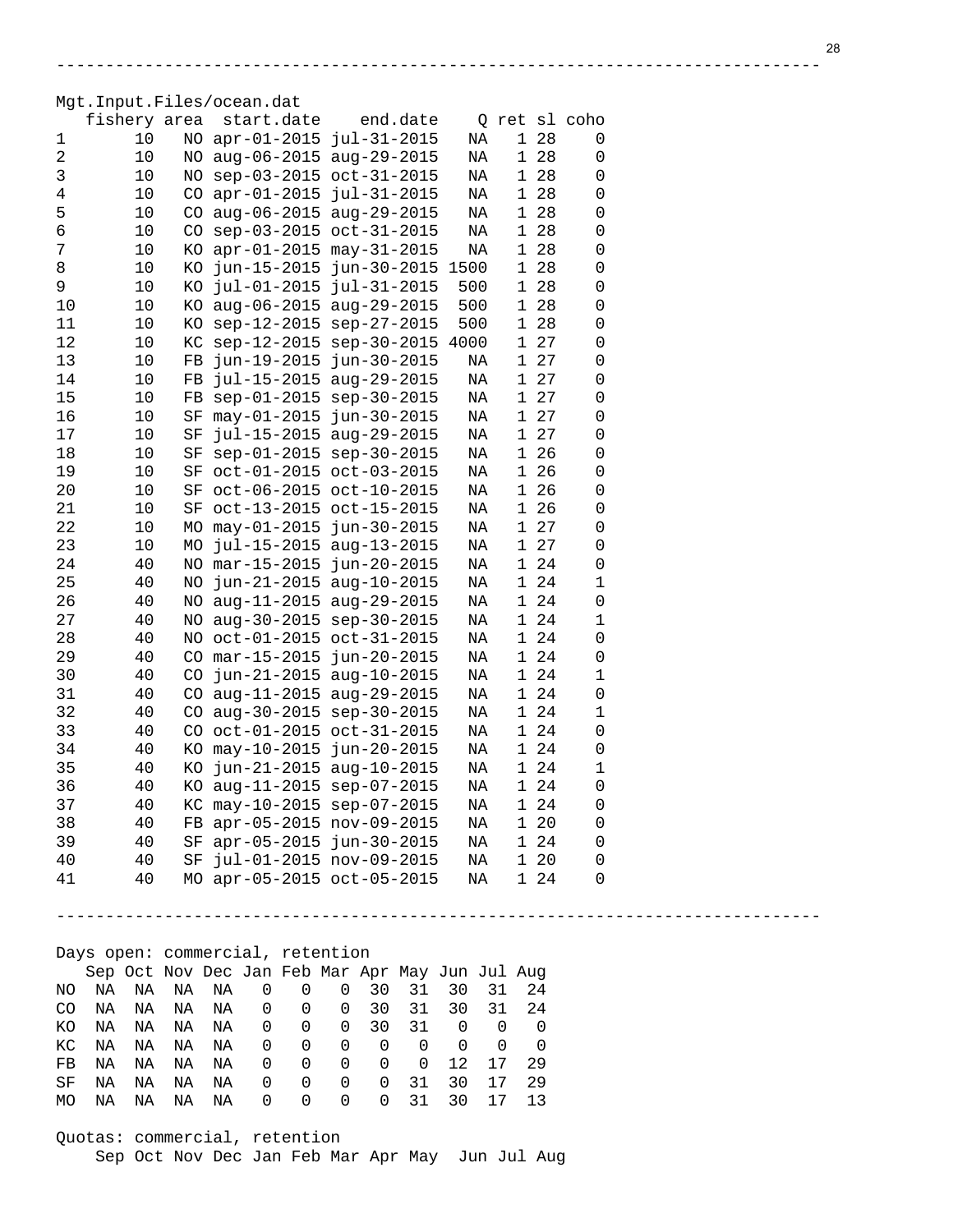| ΝO<br>CO<br><b>KO</b><br>КC<br>FB<br>SF<br>МO | ΝA<br>NA<br>500<br>4000<br>ΝA<br>NA<br>ΝA | ΝA<br>ΝA<br>ΝA<br>ΝA<br>ΝA<br>ΝA<br>ΝA | ΝA<br>ΝA<br>ΝA<br>ΝA<br>ΝA<br>ΝA<br>ΝA | ΝA<br>ΝA<br>ΝA<br>ΝA<br>ΝA<br>ΝA<br>ΝA | NA<br>ΝA<br>ΝA<br>ΝA<br>ΝA<br>ΝA<br>ΝA | ΝA<br>ΝA<br>ΝA<br>ΝA<br>ΝA<br>ΝA<br>ΝA | ΝA<br>ΝA<br>ΝA<br>ΝA<br>ΝA<br>ΝA<br>ΝA<br>Size-limits: commercial, retention | ΝA<br>ΝA<br>ΝA<br>ΝA<br>ΝA<br>ΝA<br>ΝA | NA<br>ΝA<br>ΝA<br>ΝA<br>ΝA<br>ΝA | NA 1500 | ΝA<br>ΝA<br>ΝA<br>ΝA<br>ΝA<br>ΝA | ΝA<br>ΝA<br>500<br>ΝA<br>ΝA<br>ΝA<br>ΝA | ΝA<br>ΝA<br>500<br>ΝA<br>ΝA<br>ΝA<br>ΝA |                 |
|-----------------------------------------------|-------------------------------------------|----------------------------------------|----------------------------------------|----------------------------------------|----------------------------------------|----------------------------------------|------------------------------------------------------------------------------|----------------------------------------|----------------------------------|---------|----------------------------------|-----------------------------------------|-----------------------------------------|-----------------|
|                                               |                                           |                                        |                                        |                                        |                                        |                                        | Sep Oct Nov Dec Jan Feb Mar Apr May Jun Jul Aug                              |                                        |                                  |         |                                  |                                         |                                         |                 |
| NO                                            | 28                                        | 28                                     | ΝA                                     | ΝA                                     | ΝA                                     | ΝA                                     | ΝA                                                                           | 28                                     | 28                               | 28      | 28                               | 28                                      |                                         |                 |
| CO                                            | 28                                        | 28                                     | 26                                     | ΝA                                     | ΝA                                     | ΝA                                     | NA                                                                           | 28                                     | 28                               | 28      | 28                               | 28                                      |                                         |                 |
| KO                                            | 28                                        | 28                                     | ΝA                                     | ΝA                                     | ΝA                                     | ΝA                                     | ΝA                                                                           | 28                                     | 28                               | 28      | 28                               | 28                                      |                                         |                 |
| КC                                            | 27                                        | ΝA                                     | ΝA                                     | ΝA                                     | ΝA                                     | ΝA                                     | ΝA                                                                           | ΝA                                     | ΝA                               | ΝA      | ΝA                               | ΝA                                      |                                         |                 |
| FB                                            | 27                                        | ΝA                                     | ΝA                                     | ΝA                                     | ΝA                                     | ΝA                                     | ΝA                                                                           | ΝA                                     | ΝA                               | 27      | 27                               | 27                                      |                                         |                 |
| SF                                            | 26                                        | 26                                     | ΝA                                     | ΝA                                     | ΝA                                     | ΝA                                     | ΝA                                                                           | ΝA                                     | 27                               | 27      | 27                               | 27                                      |                                         |                 |
| MO                                            | ΝA                                        | ΝA                                     | ΝA                                     | ΝA                                     | ΝA                                     | ΝA                                     | ΝA                                                                           | ΝA                                     | 27                               | 27      | 27                               | 27                                      |                                         |                 |
|                                               |                                           |                                        |                                        |                                        |                                        |                                        |                                                                              |                                        |                                  |         |                                  |                                         |                                         |                 |
|                                               |                                           |                                        |                                        |                                        |                                        |                                        |                                                                              |                                        |                                  |         |                                  |                                         |                                         |                 |
|                                               |                                           |                                        |                                        |                                        |                                        |                                        | Days open: commercial, non-retention                                         |                                        |                                  |         |                                  |                                         |                                         |                 |
|                                               |                                           |                                        |                                        |                                        |                                        |                                        | Sep Oct Nov Dec Jan Feb Mar Apr May Jun Jul Aug                              |                                        |                                  |         |                                  |                                         |                                         |                 |
| NO                                            | ΝA                                        | ΝA                                     | ΝA                                     | ΝA                                     | $\mathsf 0$                            | $\mathsf 0$                            | $\mathbf 0$                                                                  | $\mathbf 0$                            | 0                                | 0       | 0                                | 0                                       |                                         |                 |
| CO                                            | ΝA                                        | ΝA                                     | ΝA                                     | ΝA                                     | 0                                      | 0                                      | 0                                                                            | 0                                      | 0                                | 0       | 0                                | 0                                       |                                         |                 |
| ΚO                                            | ΝA                                        | ΝA                                     | ΝA                                     | ΝA                                     | 0                                      | 0                                      | 0                                                                            | 0                                      | 0                                | 0       | 0                                | 0                                       |                                         |                 |
| КC                                            | ΝA                                        | ΝA                                     | ΝA                                     | ΝA                                     | 0                                      | 0                                      | 0                                                                            | 0                                      | 0                                | 0       | 0                                | 0                                       |                                         |                 |
| FB                                            | ΝA                                        | ΝA                                     | ΝA                                     | ΝA                                     | 0                                      | 0                                      | 0                                                                            | 0                                      | 0                                | 0       | 0                                | 0                                       |                                         |                 |
| SF                                            | ΝA                                        | ΝA                                     | ΝA                                     | ΝA                                     | 0                                      | 0                                      | 0                                                                            | 0                                      | 0                                | 0       | 0                                | 0                                       |                                         |                 |
| МO                                            | ΝA                                        | ΝA                                     | ΝA                                     | ΝA                                     | 0                                      | 0                                      | 0                                                                            | 0                                      | 0                                | 0       | 0                                | 0                                       |                                         |                 |
|                                               |                                           |                                        |                                        |                                        |                                        |                                        | Quotas: commercial, non-retention                                            |                                        |                                  |         |                                  |                                         |                                         |                 |
|                                               |                                           |                                        |                                        |                                        |                                        |                                        | Sep Oct Nov Dec Jan Feb Mar Apr May Jun Jul Aug                              |                                        |                                  |         |                                  |                                         |                                         |                 |
| NO                                            | ΝA                                        | ΝA                                     | ΝA                                     | ΝA                                     | ΝA                                     | ΝA                                     | ΝA                                                                           | ΝA                                     | ΝA                               | ΝA      | ΝA                               | ΝA                                      |                                         |                 |
| CO                                            | ΝA                                        | ΝA                                     | ΝA                                     | ΝA                                     | ΝA                                     | ΝA                                     | NA                                                                           | ΝA                                     | ΝA                               | ΝA      | ΝA                               | ΝA                                      |                                         |                 |
| ΚO                                            | ΝA                                        | ΝA                                     | ΝA                                     | ΝA                                     | ΝA                                     | ΝA                                     | ΝA                                                                           | ΝA                                     | ΝA                               | ΝA      | ΝA                               | ΝA                                      |                                         |                 |
| КC                                            | ΝA                                        | ΝA                                     | ΝA                                     | ΝA                                     | ΝA                                     | ΝA                                     | ΝA                                                                           | ΝA                                     | ΝA                               | ΝA      | ΝA                               | ΝA                                      |                                         |                 |
| FB                                            | ΝA                                        | ΝA                                     | ΝA                                     | ΝA                                     | ΝA                                     | ΝA                                     | ΝA                                                                           | ΝA                                     | ΝA                               | ΝA      | ΝA                               | ΝA                                      |                                         |                 |
| SF                                            | ΝA                                        | NA                                     | NA                                     | <b>NA</b>                              | <b>NA</b>                              | NA                                     | ΝA                                                                           | NA                                     | NA                               | NA      | ΝA                               | ΝA                                      |                                         |                 |
| MO.                                           | NA                                        | NA                                     | ΝA                                     | NA                                     | ΝA                                     | ΝA                                     | NA                                                                           | NA                                     | ΝA                               | ΝA      | ΝA                               | ΝA                                      |                                         |                 |
|                                               |                                           |                                        |                                        |                                        |                                        |                                        |                                                                              |                                        |                                  |         |                                  |                                         |                                         | --------------- |
|                                               |                                           |                                        |                                        |                                        |                                        |                                        |                                                                              |                                        |                                  |         |                                  |                                         |                                         |                 |
|                                               |                                           |                                        |                                        |                                        |                                        |                                        | Days open: recreational, retention                                           |                                        |                                  |         |                                  |                                         |                                         |                 |
|                                               |                                           |                                        |                                        |                                        |                                        |                                        | Sep Oct Nov Dec Jan Feb Mar Apr May Jun Jul Aug                              |                                        |                                  |         |                                  |                                         |                                         |                 |
| NO.                                           | NA                                        | NA                                     | ΝA                                     | NA                                     | 0                                      | 0                                      | 17                                                                           | 30                                     | 31                               | 30      | 31                               | 31                                      |                                         |                 |
| CO                                            | ΝA                                        | ΝA                                     | ΝA                                     | ΝA                                     | 0                                      | 0                                      | 17                                                                           | 30                                     | 31                               | 30      | 31                               | 31                                      |                                         |                 |
| KO                                            | NA                                        | NA                                     | NA                                     | NA                                     | 0                                      | 0                                      | $\mathbf 0$                                                                  | 0                                      | 22                               | 30      | 31                               | 31                                      |                                         |                 |
| КC                                            | ΝA                                        | ΝA                                     | ΝA                                     | NA                                     | 0                                      | 0                                      | 0                                                                            | 0                                      | 22                               | 30      | 31                               | 31                                      |                                         |                 |
| FB                                            | ΝA                                        | ΝA                                     | ΝA                                     | ΝA                                     | 0                                      | 0                                      | $\overline{0}$                                                               | 26                                     | 31                               | 30      | 31                               | 31                                      |                                         |                 |
| SF                                            | ΝA                                        | ΝA                                     | ΝA                                     | ΝA                                     | 0                                      | 0                                      | 0                                                                            | 26                                     | 31                               | 30      | 31                               | 31                                      |                                         |                 |
| MO                                            | ΝA                                        | ΝA                                     | ΝA                                     | ΝA                                     | 0                                      | 0                                      | 0                                                                            | 26                                     | 31                               | 30      | 31                               | 31                                      |                                         |                 |
|                                               |                                           |                                        |                                        |                                        |                                        |                                        | Quotas: recreational, retention                                              |                                        |                                  |         |                                  |                                         |                                         |                 |
|                                               |                                           |                                        |                                        |                                        |                                        |                                        | Sep Oct Nov Dec Jan Feb Mar Apr May Jun Jul Aug                              |                                        |                                  |         |                                  |                                         |                                         |                 |
| NO                                            | ΝA                                        | NA                                     | NA                                     | NA                                     | ΝA                                     | ΝA                                     | ΝA                                                                           | NA                                     | ΝA                               | ΝA      | ΝA                               | ΝA                                      |                                         |                 |
| CO                                            | ΝA                                        | ΝA                                     | NA                                     | NA                                     | ΝA                                     | ΝA                                     | ΝA                                                                           | ΝA                                     | ΝA                               | ΝA      | ΝA                               | ΝA                                      |                                         |                 |
| ΚO                                            | ΝA                                        | ΝA                                     | NA                                     | NA                                     | ΝA                                     | ΝA                                     | ΝA                                                                           | ΝA                                     | NA                               | ΝA      | ΝA                               | ΝA                                      |                                         |                 |
| КC                                            | NA                                        | ΝA                                     | NA                                     | NA                                     | ΝA                                     | ΝA                                     | ΝA                                                                           | NA                                     | NA                               | NA      | NA                               | ΝA                                      |                                         |                 |
| FB                                            | ΝA                                        | ΝA                                     | NA                                     | NA                                     | ΝA                                     | ΝA                                     | ΝA                                                                           | ΝA                                     | ΝA                               | ΝA      | ΝA                               | ΝA                                      |                                         |                 |
| SF                                            | ΝA                                        | ΝA                                     | ΝA                                     | ΝA                                     | ΝA                                     | ΝA                                     | ΝA                                                                           | ΝA                                     | ΝA                               | NA      | ΝA                               | ΝA                                      |                                         |                 |